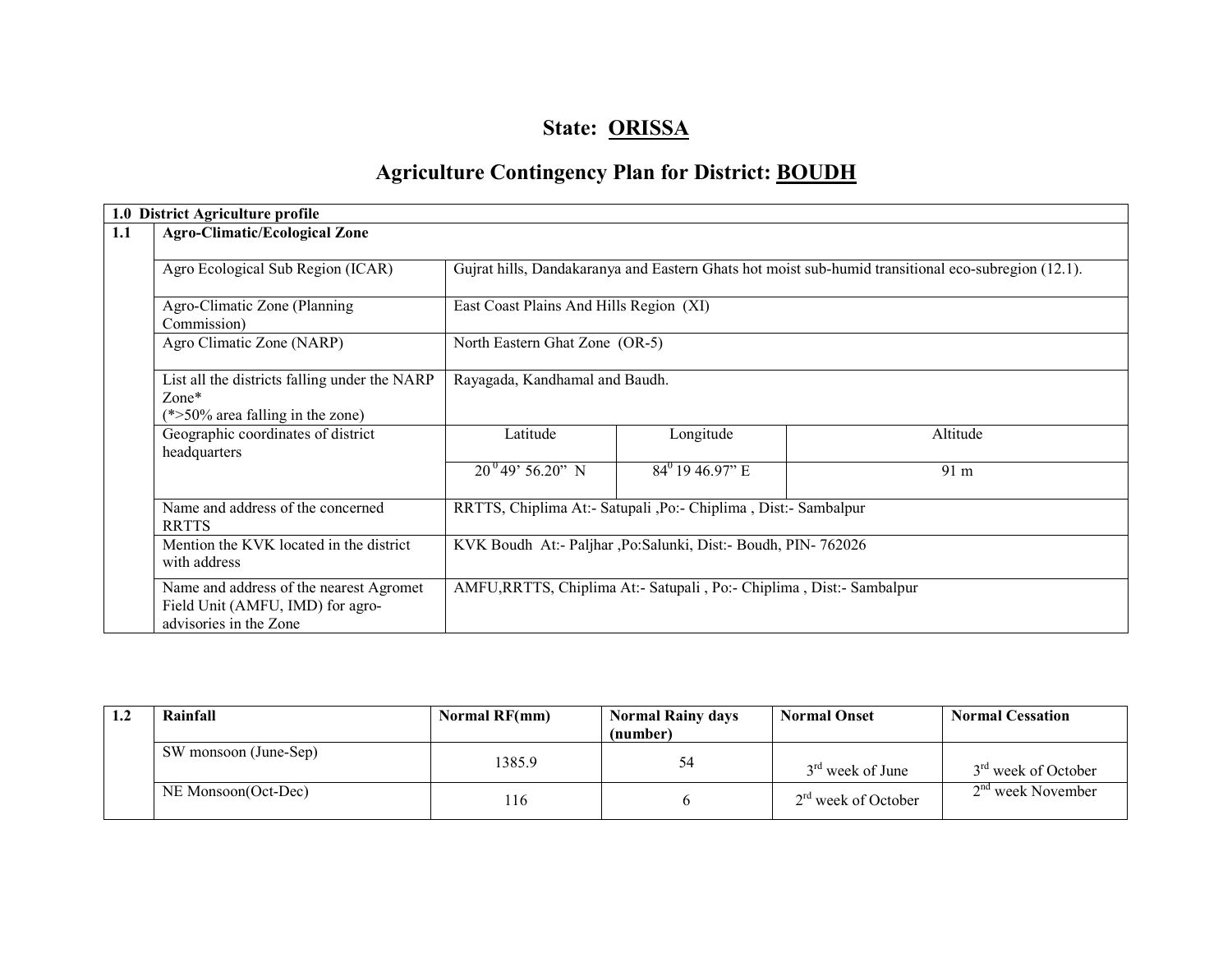| Winter (Jan-Feb) | 66.2 | ↤  |  |
|------------------|------|----|--|
| Summer (Mar-May) | 54.9 | 4  |  |
| Annual           | 1623 | 68 |  |

| 1.3 | <b>Land use</b>         | Geographical | Cultivable | Forest | Land under       | Permanent | Cultivable | ∟and   | Barren and   | Current | Other  |
|-----|-------------------------|--------------|------------|--------|------------------|-----------|------------|--------|--------------|---------|--------|
|     | pattern of the          | area         | Area       | area   | non-             | pastures  | wasteland  | under  | uncultivable | fallows | fallow |
|     | district $(2008-09)$    |              |            |        | agricultural use |           |            | Misc.  | land         |         |        |
|     |                         |              |            |        |                  |           |            | tree   |              |         |        |
|     |                         |              |            |        |                  |           |            | crops  |              |         |        |
|     |                         |              |            |        |                  |           |            | and    |              |         |        |
|     |                         |              |            |        |                  |           |            | groves |              |         |        |
|     | Area $(900 \text{ ha})$ | 310          | 89         | 128    | 21               | 17        | 20         | 19     | 12           |         | 4      |

Source; Orissa Agriculture Statistic, 2008-09

| Major Soils (common names like red      | Area $('000 ha)$ | Percent $(\% )$ of total |
|-----------------------------------------|------------------|--------------------------|
| sandy loam deep soils $(\text{etc.})^*$ |                  |                          |
| Red & black soil (light, Loamy)         | 164.3            |                          |
| Black soil (clayey, heavy)              | 96.1             |                          |
| Red soil (light, Sandy)                 | 49.6             |                          |

(Source: SREP, Boudh)

| 1.3 | <b>Agricultural land use</b> | Area ('000 ha) | Cropping intensity % |
|-----|------------------------------|----------------|----------------------|
|     | Net sown area                | 86             |                      |
|     | Area sown more than once     | ◡-             | 162                  |
|     | Gross cropped area           | 13G            |                      |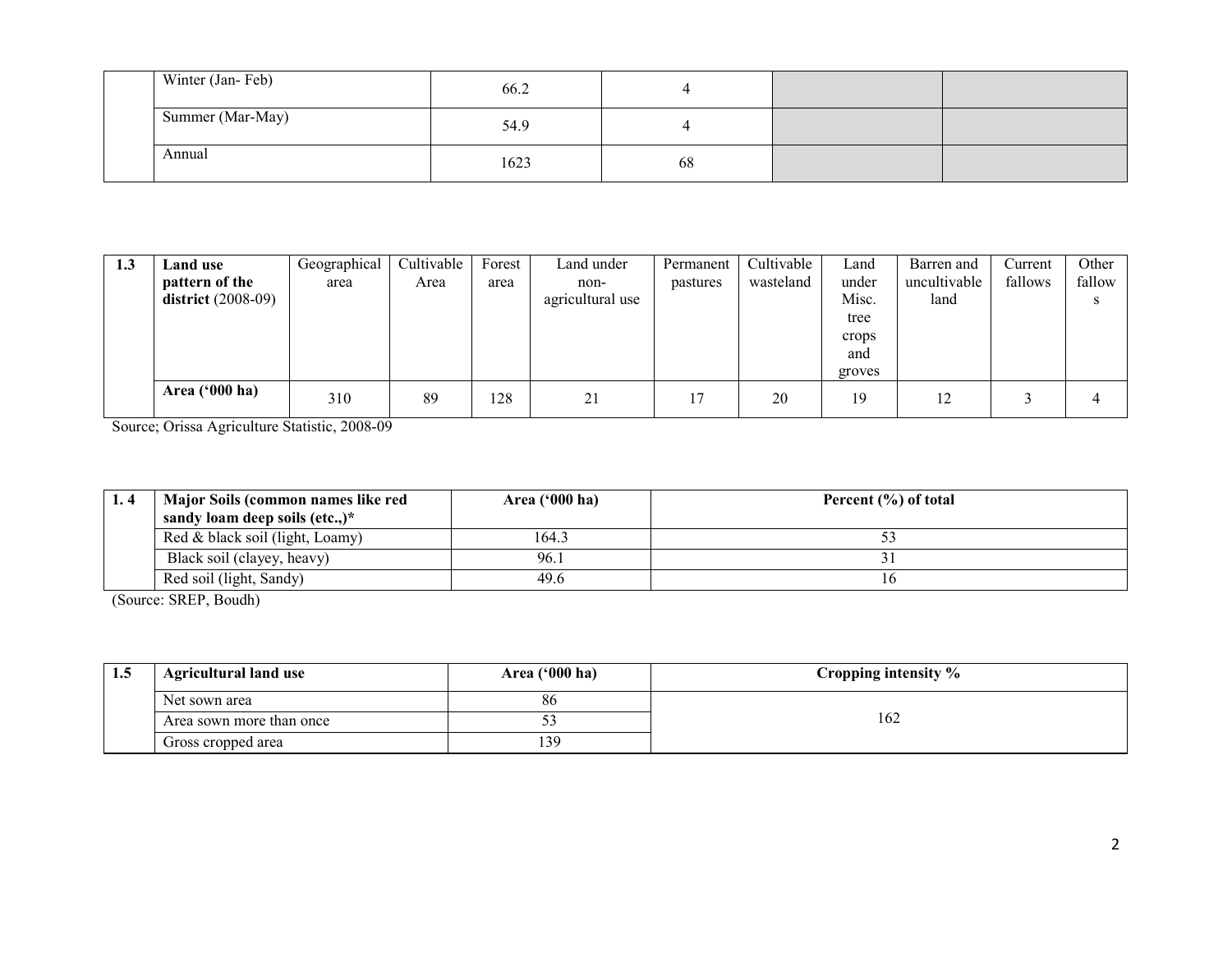| Irrigation                                                                                                                | Area ('000 ha)           |                |                                                                                                   |  |  |  |  |  |
|---------------------------------------------------------------------------------------------------------------------------|--------------------------|----------------|---------------------------------------------------------------------------------------------------|--|--|--|--|--|
| Net irrigated area                                                                                                        | 40.96(K) and $12.69(R)$  |                |                                                                                                   |  |  |  |  |  |
| Gross irrigated area                                                                                                      | 53.51(K) and $13.55(R)$  |                |                                                                                                   |  |  |  |  |  |
| Rain fed area                                                                                                             | 45.04                    |                |                                                                                                   |  |  |  |  |  |
| <b>Sources of Irrigation</b>                                                                                              | <b>Number</b>            | Area ('000 ha) | Percentage of total irrigated area                                                                |  |  |  |  |  |
| Canals (Major & Medium)                                                                                                   | $\overline{2}$           | 31.5           | 47                                                                                                |  |  |  |  |  |
| Minor project                                                                                                             | $\overline{52}$          | 12.8           | 19.1                                                                                              |  |  |  |  |  |
| Tanks                                                                                                                     | 43                       | 1.1            | 1.7                                                                                               |  |  |  |  |  |
| Open wells                                                                                                                | 3892                     | 3.6            | 5.4                                                                                               |  |  |  |  |  |
| Bore wells                                                                                                                | 5                        | 0.01           | 0.01                                                                                              |  |  |  |  |  |
| Lift irrigation schemes                                                                                                   | 192                      | 12.1           | 17.9                                                                                              |  |  |  |  |  |
| Micro-irrigation                                                                                                          | $\blacksquare$           |                |                                                                                                   |  |  |  |  |  |
| Other sources (WHS)                                                                                                       | 41                       | 8.7            |                                                                                                   |  |  |  |  |  |
| Total Irrigated Area                                                                                                      | $\sim$                   | 67.1           | $\blacksquare$                                                                                    |  |  |  |  |  |
| Pump sets                                                                                                                 | 1050                     | $\blacksquare$ | $\overline{a}$                                                                                    |  |  |  |  |  |
| No. of Tractors                                                                                                           | $\overline{15}$          |                |                                                                                                   |  |  |  |  |  |
| Source : District Agriculture Office, Boudh & Directorate of Agriculture & Food Production, Bhubaneswar, Orissa (2008-09) |                          |                |                                                                                                   |  |  |  |  |  |
| Groundwater availability and use* (Data<br>source: District Agriculture Office,<br><b>Boudh</b>                           | No. of blocks / Tehsils  | $%$ area       | Quality of water (specify the problem<br>such as high levels of arsenic,<br>fluoride, saline etc) |  |  |  |  |  |
| Over exploited                                                                                                            | $\sim$                   | $\mathbf{r}$   |                                                                                                   |  |  |  |  |  |
| Critical                                                                                                                  | $\overline{\phantom{a}}$ | $\blacksquare$ |                                                                                                   |  |  |  |  |  |
| Semi-critical                                                                                                             | $\blacksquare$           | $\blacksquare$ | $\blacksquare$                                                                                    |  |  |  |  |  |
| Safe                                                                                                                      | 3                        | 100            | $\overline{a}$                                                                                    |  |  |  |  |  |
| Wastewater availability and use                                                                                           | $\overline{\phantom{a}}$ |                |                                                                                                   |  |  |  |  |  |
| Ground water quality                                                                                                      |                          |                |                                                                                                   |  |  |  |  |  |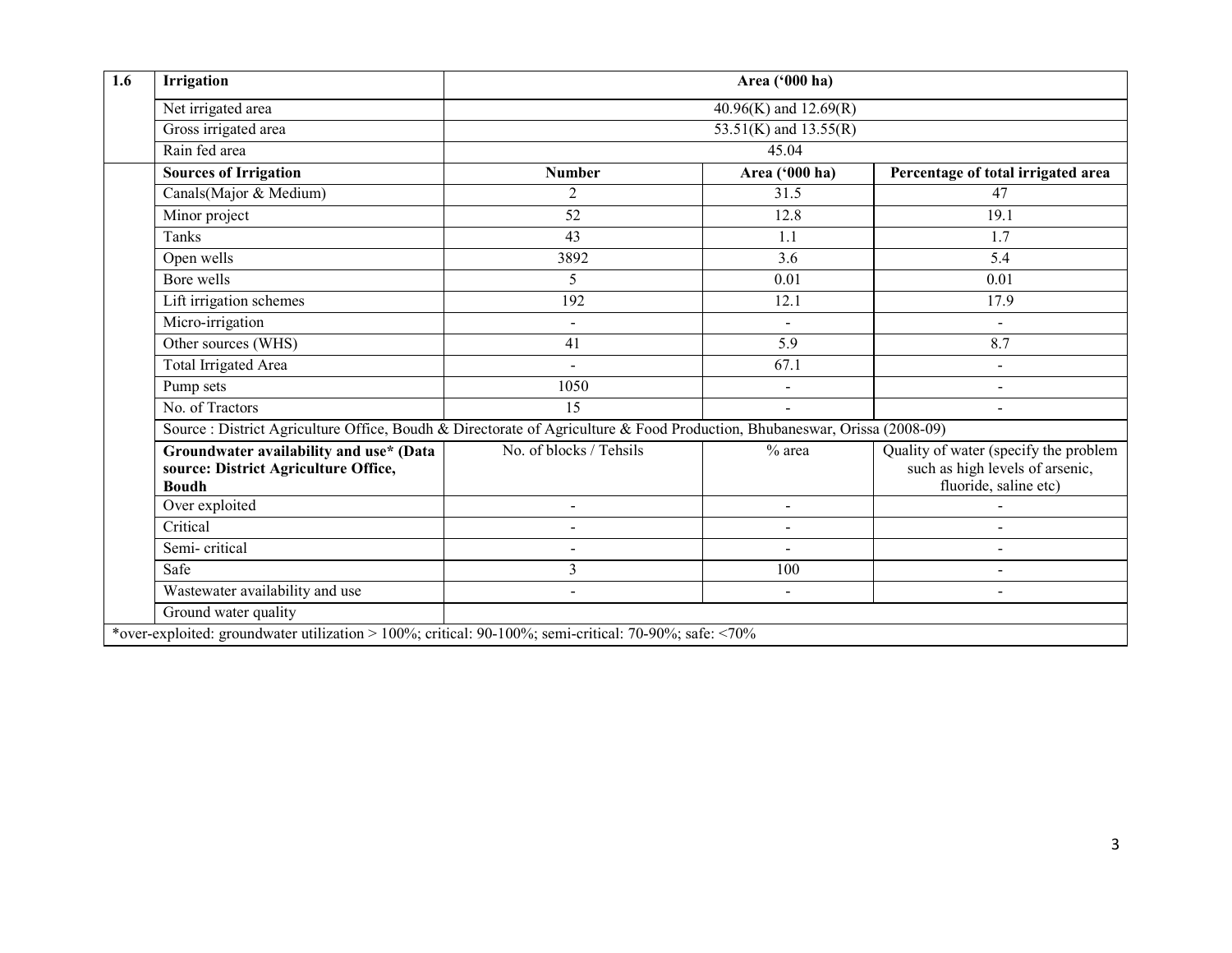| Major<br>field crops |                          |         |              |                          |                          | Area ('000 ha)           |                          |                          |                          |      |  |
|----------------------|--------------------------|---------|--------------|--------------------------|--------------------------|--------------------------|--------------------------|--------------------------|--------------------------|------|--|
| cultivated           |                          | Kharif  |              |                          | Rabi                     |                          |                          | <b>Summer</b>            |                          |      |  |
|                      | <b>Irrigated</b>         | Rainfed | <b>Total</b> | <b>Irrigated</b>         | Rainfed                  | <b>Total</b>             | <b>Irrigated</b>         | Rainfed                  | <b>Total</b>             |      |  |
| Paddy                | 39.2                     | 29.8    | 69.0         | $\overline{\phantom{a}}$ | $\blacksquare$           | $\overline{\phantom{a}}$ | 1.9                      | $\overline{\phantom{a}}$ | 1.9                      | 70.9 |  |
| Moong                | $\overline{\phantom{a}}$ | 3.6     | 3.6          | 0.3                      | 8.6                      | 9.0                      | $\overline{\phantom{a}}$ | $\overline{\phantom{a}}$ | -                        | 12.6 |  |
| Biri                 | $\sim$                   | 3.6     | 3.6          | 0.2                      | 1.7                      | 1.8                      | $\blacksquare$           | $\overline{\phantom{a}}$ | $\overline{\phantom{0}}$ | 5.5  |  |
| Arhar                | $\blacksquare$           | 4.7     | 4.7          | $\overline{\phantom{a}}$ | $\overline{\phantom{a}}$ | $\blacksquare$           | $\sim$                   | $\blacksquare$           | Ξ.                       | 4.7  |  |
| Sesamum              | $\blacksquare$           | 2.9     | 2.9          | 0.1                      | 1.7                      | 1.8                      | $\overline{\phantom{a}}$ | $\blacksquare$           | $\overline{\phantom{a}}$ | 4.7  |  |

#### 1.7 Area under major field crops & horticulture (as per latest figures) (Specify year eg. 2008-09)

Source-Orissa Agriculture Statistic, 2008-09

| Horticulture crops - Fruits     | Area ('000 ha) |  |
|---------------------------------|----------------|--|
|                                 | <b>Total</b>   |  |
| Mango                           | 1.6            |  |
| Guava                           | 0.2            |  |
| Citrus                          | 0.3            |  |
| Sapota                          | 0.01           |  |
| Banana                          | 0.3            |  |
| Horticulture crops - Vegetables | <b>Total</b>   |  |
| Onion                           | 0.4            |  |
| Potato                          | 0.1            |  |
|                                 |                |  |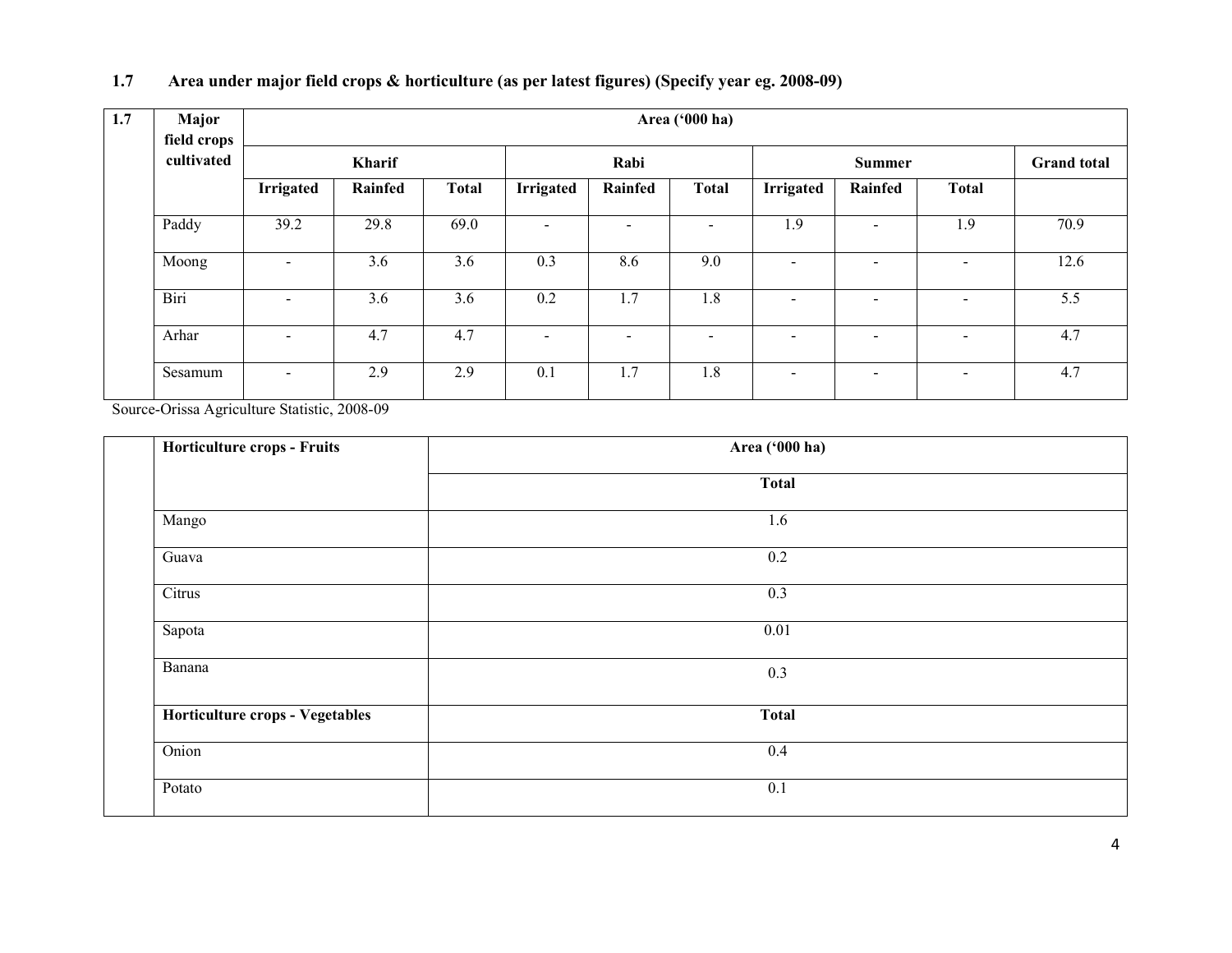| Chilli                              | $\overline{1.1}$ |
|-------------------------------------|------------------|
| Sweet potato                        | 0.4              |
| Vegetables                          | 14.4             |
| <b>Medicinal and Aromatic crops</b> | <b>Total</b>     |
| Garlic                              | 0.2              |
| Turmeric                            | 0.1              |
| Ginger                              | 0.1              |
| Coriander                           | 0.6              |
| <b>Plantation crops</b>             | <b>Total</b>     |
| Coconut                             | 0.2              |
| Bamboo                              | 0.05             |
| Teak, Eucalyptus, sisoo             | 0.1              |
| Fodder crops                        | <b>Total</b>     |
| Sorghum (MP-Chari)                  | 0.0015           |
| Berseem                             | 0.0015           |
| $NB-21$                             | 0.0005           |
| Para                                | 0.0005           |
| Total fodder crop area              | 0.004            |
| Grazing land                        | 16.2             |
| Sericulture etc                     |                  |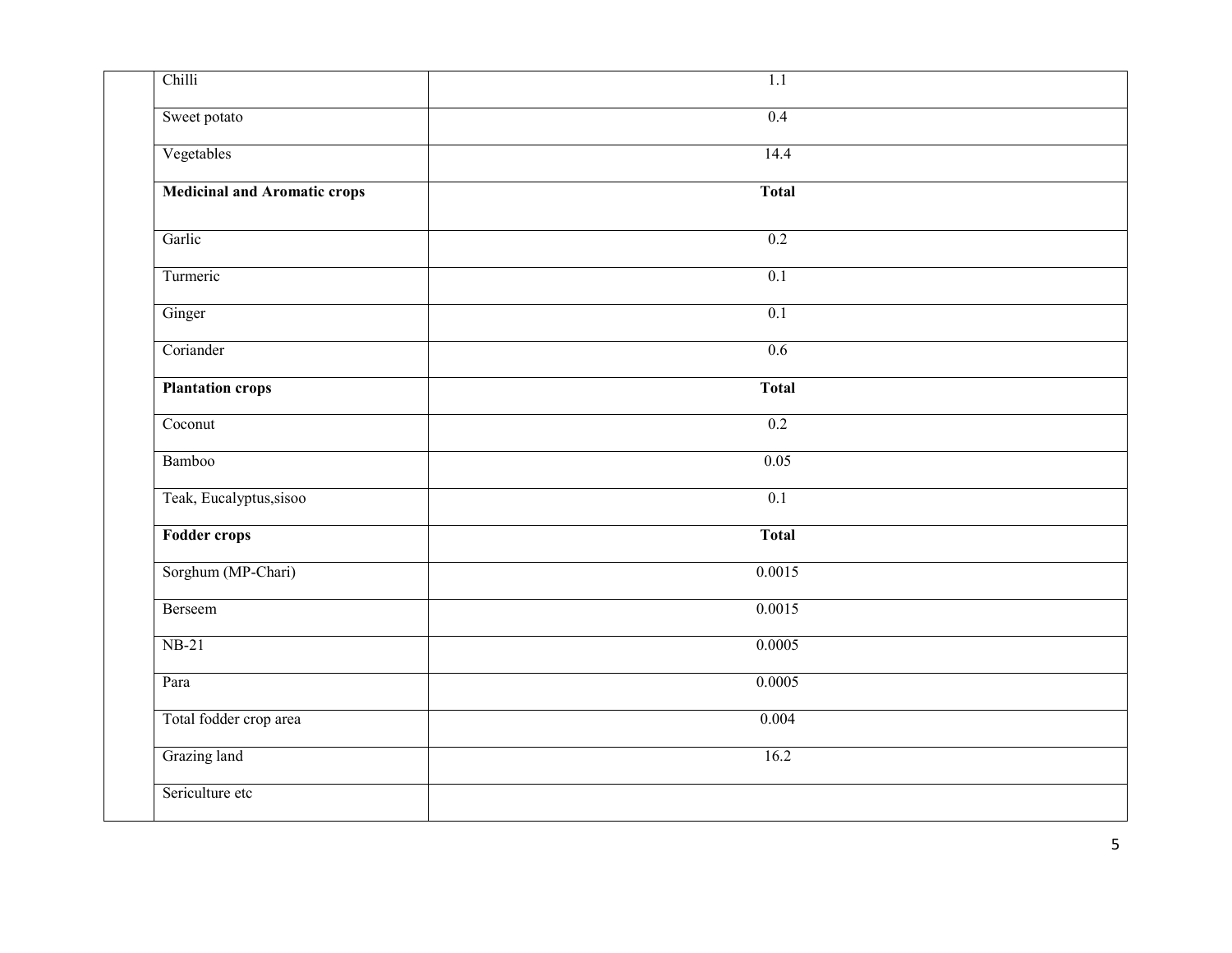| $\overline{1.8}$ | Livestock                                                                   |                          | <b>Male ('000)</b> |                          | Female ('000)                            |                                                        | <b>Total ('000)</b> |                              |  |
|------------------|-----------------------------------------------------------------------------|--------------------------|--------------------|--------------------------|------------------------------------------|--------------------------------------------------------|---------------------|------------------------------|--|
|                  | Non descriptive Cattle (local low yielding)                                 |                          | 119.1              |                          | 105.0                                    |                                                        |                     | 224.1                        |  |
|                  | Improved cattle                                                             |                          | $\overline{5.2}$   |                          | $\overline{5.9}$                         |                                                        | 11.0                |                              |  |
|                  | Crossbred cattle                                                            |                          |                    |                          |                                          |                                                        |                     |                              |  |
|                  | Non descriptive Buffaloes (local low yielding)<br><b>Descript Buffaloes</b> |                          | 18.6               |                          | 20.2                                     |                                                        | 38.8                |                              |  |
|                  |                                                                             |                          | $\overline{0.3}$   |                          | 0.3                                      |                                                        | 0.6                 |                              |  |
|                  | Goat                                                                        |                          | 37.8               |                          | 73.9                                     |                                                        | 111.7               |                              |  |
|                  | Sheep                                                                       |                          | 27.4               |                          | 42.3                                     |                                                        | 69.7                |                              |  |
|                  | Others (Pig,)                                                               |                          | $\overline{0.5}$   |                          | $\overline{0.7}$                         |                                                        | 1.2                 |                              |  |
|                  | Commercial dairy farms (Number)                                             |                          | $\blacksquare$     |                          | $\omega$                                 |                                                        | $\mathbf{r}$        |                              |  |
| 1.9              | <b>Poultry</b>                                                              |                          | No. of farms       |                          |                                          | Total No. of birds ('000)                              |                     |                              |  |
|                  | Commercial                                                                  |                          | $\overline{a}$     |                          |                                          | 9.3                                                    |                     |                              |  |
|                  | Backyard                                                                    |                          | $\overline{a}$     |                          |                                          | 166.6                                                  |                     |                              |  |
|                  | Data source : District Veterinary Office, Boudh                             |                          |                    |                          |                                          |                                                        |                     |                              |  |
| 1.10             | <b>Fisheries</b>                                                            |                          |                    |                          |                                          |                                                        |                     |                              |  |
|                  | A. Capture                                                                  |                          |                    |                          |                                          |                                                        |                     |                              |  |
|                  | i) Marine                                                                   | No. of fishermen         | <b>Boats</b>       |                          |                                          | <b>Nets</b>                                            |                     | <b>Storage</b><br>facilities |  |
|                  |                                                                             |                          | Mechanized         | Non-<br>mechanized       | Mechanized<br>(Trawl nets,<br>Gill nets) | Non-mechanized<br>(Shore Seines, Stake &<br>trap nets) |                     | (Ice plants<br>etc.)         |  |
|                  |                                                                             | $\overline{\phantom{a}}$ | $\blacksquare$     | $\blacksquare$           | $\overline{\phantom{a}}$                 | $\blacksquare$                                         |                     | $\blacksquare$               |  |
|                  | ii) Inland (Data Source: Office of<br>No. Farmer owned ponds<br>ADF, Boudh) |                          |                    | <b>No. of Reservoirs</b> |                                          | No. of village tanks                                   |                     |                              |  |
|                  |                                                                             |                          | $\overline{513}$   |                          | $\overline{26}$                          |                                                        | 1718                |                              |  |
|                  | <b>B.</b> Culture                                                           |                          |                    |                          |                                          |                                                        |                     |                              |  |
|                  |                                                                             |                          |                    |                          | Water Spread Area (ha)                   | Yield (t/ha)                                           |                     | Production ('000 tons)       |  |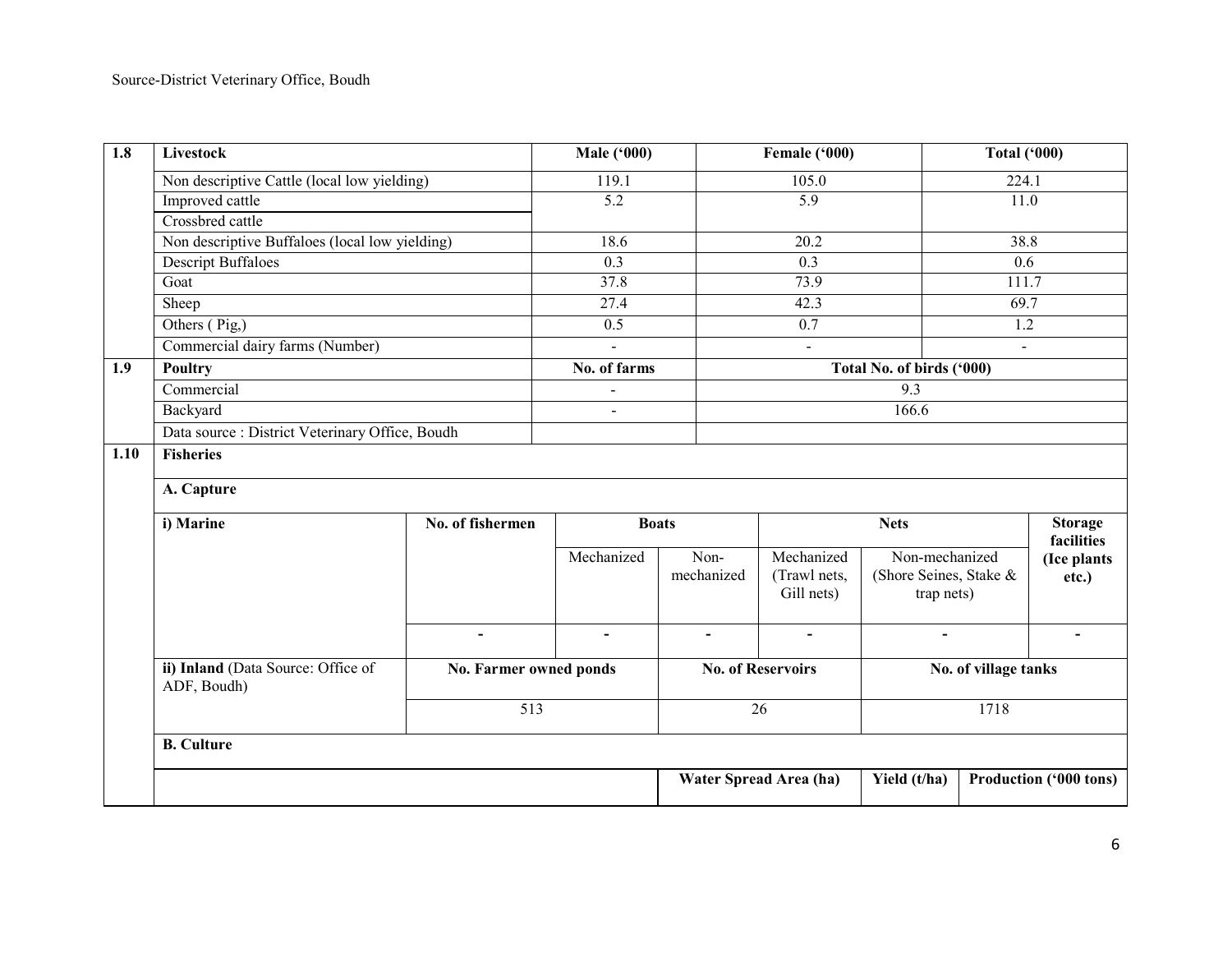| i) Brackish water                                   | -    |      |
|-----------------------------------------------------|------|------|
| ii) Fresh water (Data Source: Fisheries Department) | 1020 | 2.04 |
| <b>Others</b>                                       |      |      |

#### 1.11 Production and Productivity of major crops (2008-09)

| 1.11 | Name of crop                                                              |                          | Kharif                   | Rabi                  |                         | <b>Summer</b>         |                          | <b>Total</b>          |                             | Crop                                   |
|------|---------------------------------------------------------------------------|--------------------------|--------------------------|-----------------------|-------------------------|-----------------------|--------------------------|-----------------------|-----------------------------|----------------------------------------|
|      |                                                                           | Production<br>(000 t)    | Productivity<br>(kg/ha)  | Production<br>(000 t) | Productivity<br>(kg/ha) | Production<br>(000 t) | Productivity<br>(kg/ha)  | Production<br>(000 t) | Producti<br>vity<br>(kg/ha) | residue as<br>fodder<br>(000)<br>tons) |
|      | Major Field crops (Crops to be identified based on total acreage)         |                          |                          |                       |                         |                       |                          |                       |                             |                                        |
|      | Rice                                                                      | 89.8                     | 1300                     | $\overline{a}$        | $\sim$                  | 3.3                   | 1738                     | 93.1                  | 1312                        |                                        |
|      | Green gram                                                                | 1.7                      | 465                      | 4.7                   | 522                     |                       | $\sim$                   | 6.3                   | 506                         |                                        |
|      | Black gram                                                                | 1.7                      | 464                      | 0.9                   | 508                     | $\blacksquare$        | $\sim$                   | 2.6                   | 479                         |                                        |
|      | Arhar                                                                     | 3.2                      | 683                      | $\blacksquare$        | $\blacksquare$          | $\sim$                | $\blacksquare$           | 3.2                   | 683                         |                                        |
|      | Sesamum                                                                   | 1.2                      | 412                      | 0.8                   | 456                     |                       | $\sim$                   | 2.0                   | 429                         |                                        |
|      | Major Horticultural crops (Crops to be identified based on total acreage) |                          |                          |                       |                         |                       |                          |                       |                             |                                        |
|      | Onion                                                                     | $\blacksquare$           | $\overline{\phantom{a}}$ | 3.7                   | 9974                    |                       | $\overline{a}$           | 3.7                   | 9974                        |                                        |
|      | Potato                                                                    | $\overline{\phantom{a}}$ | $\blacksquare$           | 0.6                   | 6926                    |                       | $\overline{\phantom{a}}$ | 0.6                   | 6926                        |                                        |
|      | Chilli                                                                    | 0.3                      | 733                      | 0.4                   | 817                     |                       |                          | 0.8                   | 781                         |                                        |
|      | Sweet potato                                                              | 3.1                      | 8500                     | 0.12                  | 4000                    |                       | $\sim$                   | 3.1                   | 8154                        |                                        |
|      | Vegetables                                                                | 86.6                     | 11433                    | 108.0                 | 157.2                   |                       | $\overline{\phantom{a}}$ | 194.6                 | 13476                       |                                        |

(Source: Orissa Agril .Statistics, 2008-09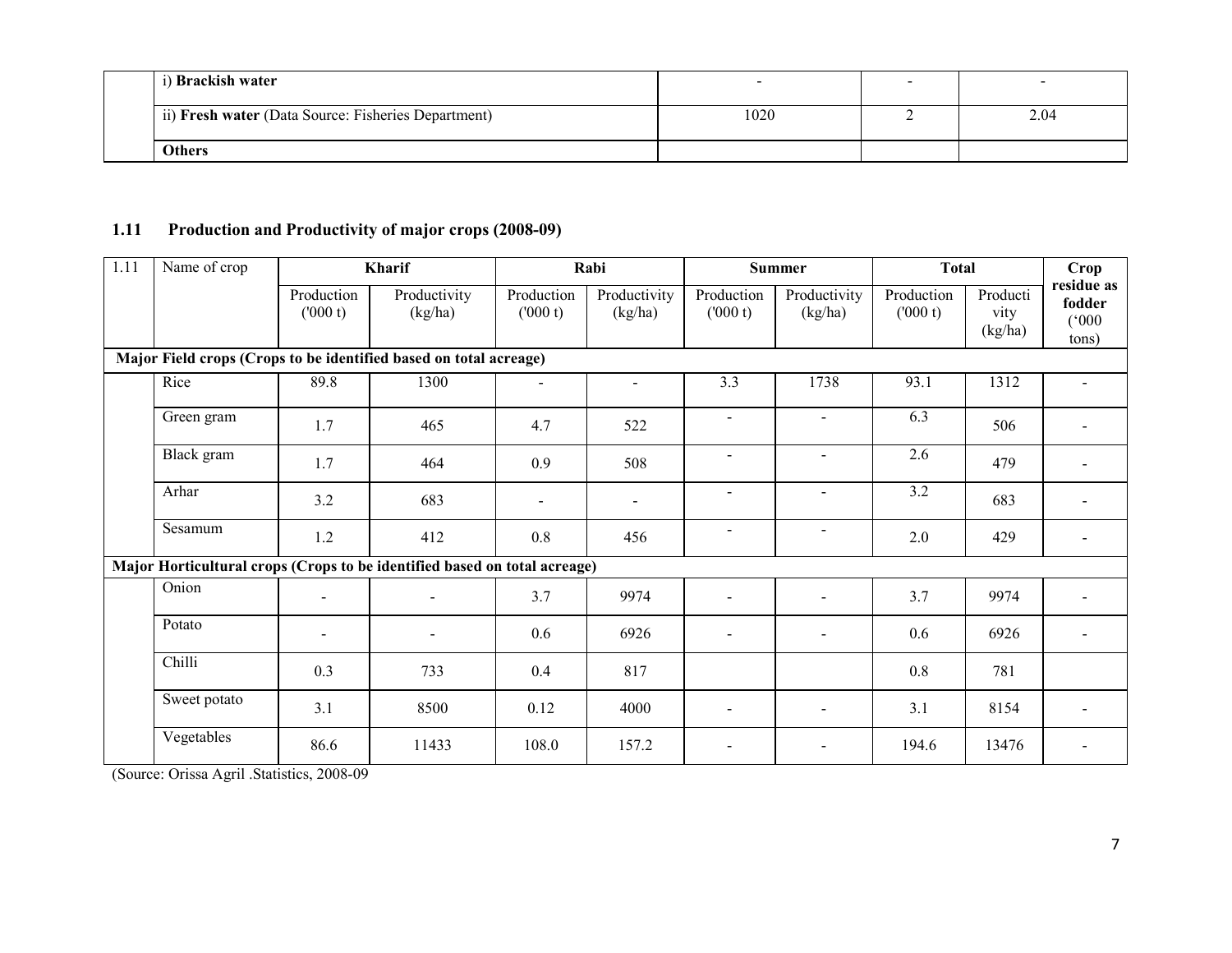| 1.12 | Sowing window for 5<br>major field crops<br>(start and end of normal<br>sowing period) | Paddy                                                             | Arhar                 | Green gram                                                 | Black gram                                             | Sesamum                                               |
|------|----------------------------------------------------------------------------------------|-------------------------------------------------------------------|-----------------------|------------------------------------------------------------|--------------------------------------------------------|-------------------------------------------------------|
|      | Kharif-Rainfed                                                                         | $3^{\text{rd}}$ week of June to $4^{\text{th}}$                   | $3rd$ week of June to | $3rd$ week of June to $2nd$                                | $3rd$ week of June to                                  | $3rd$ week of July to                                 |
|      |                                                                                        | week of July                                                      | $2nd$ week of August  | week of August                                             | $2nd$ week of August                                   | $4th$ week of August                                  |
|      | Kharif-Irrigated                                                                       | 1 <sup>st</sup> week of July to 1 <sup>st</sup><br>week of August |                       |                                                            |                                                        |                                                       |
|      | Rabi-Rainfed                                                                           |                                                                   |                       | $2nd$ week of November<br>1 <sup>st</sup> week of December | $2nd$ week of<br>November to $1st$<br>week of December |                                                       |
|      | Rabi-Irrigated                                                                         | $1st$ week January to $2nd$<br>week of February.                  |                       | $4th$ week of December to<br>$2nd$ week of January.        | $4th$ week of<br>December to $2nd$<br>week of January. | $3rd$ week of January<br>to $2nd$ week of<br>February |

| 1.13 | What is the major contingency the district is prone to? (Tick     | Regular                  | Occasional | <b>None</b> |
|------|-------------------------------------------------------------------|--------------------------|------------|-------------|
|      | mark)                                                             |                          |            |             |
|      | Drought                                                           |                          |            |             |
|      | Flood                                                             | $\overline{\phantom{a}}$ |            |             |
|      | Cyclone                                                           |                          |            |             |
|      | Hail storm                                                        |                          |            |             |
|      | Heat wave                                                         |                          |            |             |
|      | Cold wave                                                         |                          |            |             |
|      | Frost                                                             |                          |            |             |
|      | Sea water intrusion                                               |                          |            |             |
|      | Pests and disease outbreak (Aphids, Thrips & YMV infection in     |                          |            |             |
|      | Pulses,                                                           |                          |            |             |
|      | Stem borer, Swarming caterpillar & incidence of Blast, Bacterial. |                          |            |             |
|      | Leaf blight in paddy,                                             |                          |            |             |
|      | Wilt in Tomato .YMV in Cucurbits, fruit & shoot borer & fruit     |                          |            |             |
|      | rot in brinjal.                                                   |                          |            |             |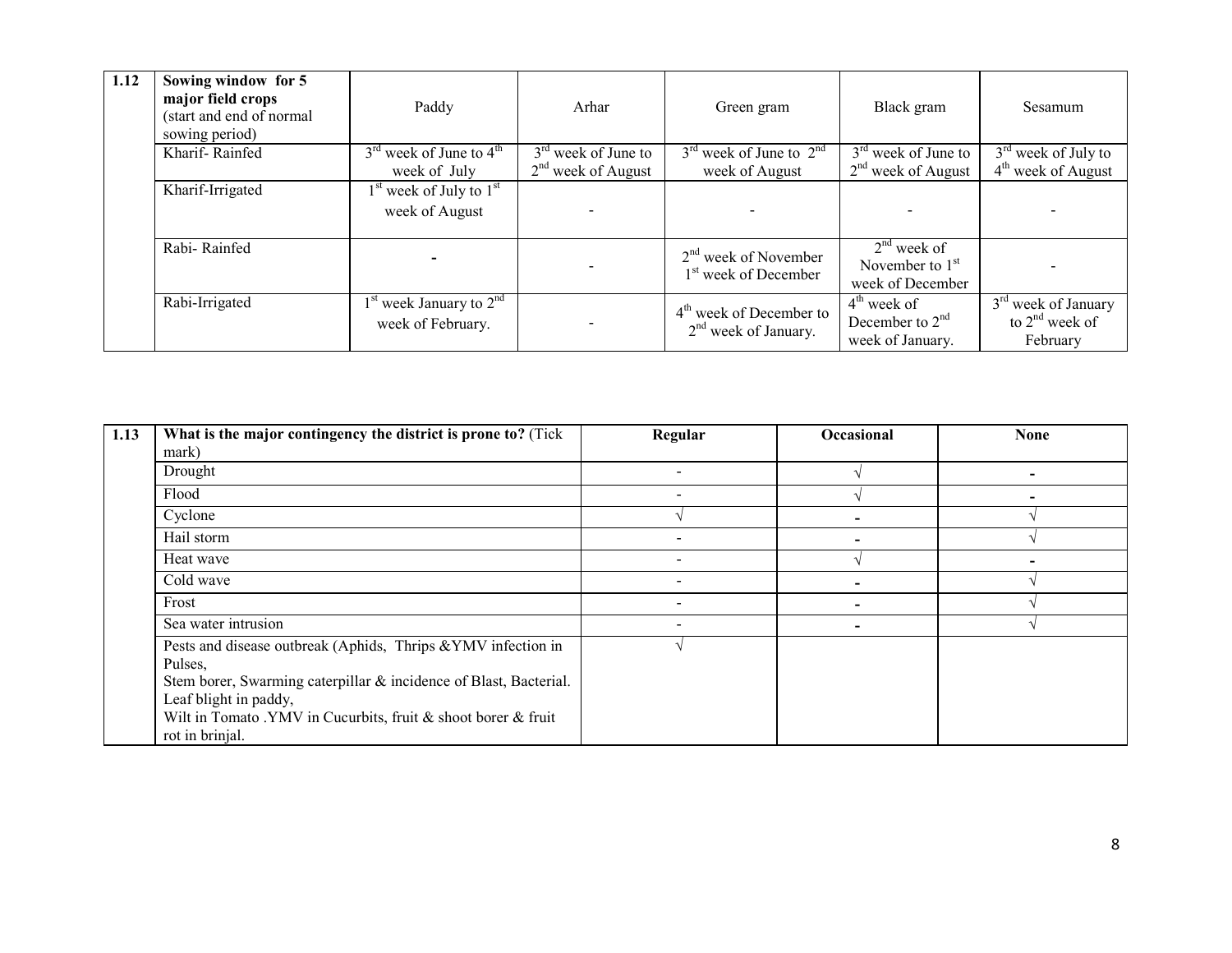| 1.14 | Include Digital maps of the<br>district for | Location map of district within State as Annexure I | Enclosed: Yes |
|------|---------------------------------------------|-----------------------------------------------------|---------------|
|      |                                             | Mean annual rainfall as Annexure 2                  | Enclosed: Yes |
|      |                                             | Soil map as Annexure 3                              | Enclosed: Yes |

#### 2.0 Strategies for weather related contingencies

### 2.1 Drought

### 2.1.1 Rainfed situation

| Condition                                |                                           |                                                                                                                     |                                                                                                                                                                                                                                                                                                                                                                                                                                                                                                                                             | <b>Suggested Contingency measures</b>                                                                                                                                                                                                                                                                                                                     |                                                                                                                                                                                                                                                                                                                                                                                                                                                             |
|------------------------------------------|-------------------------------------------|---------------------------------------------------------------------------------------------------------------------|---------------------------------------------------------------------------------------------------------------------------------------------------------------------------------------------------------------------------------------------------------------------------------------------------------------------------------------------------------------------------------------------------------------------------------------------------------------------------------------------------------------------------------------------|-----------------------------------------------------------------------------------------------------------------------------------------------------------------------------------------------------------------------------------------------------------------------------------------------------------------------------------------------------------|-------------------------------------------------------------------------------------------------------------------------------------------------------------------------------------------------------------------------------------------------------------------------------------------------------------------------------------------------------------------------------------------------------------------------------------------------------------|
| <b>Early season</b>                      | Major                                     | Normal Crop/                                                                                                        | Change in crop / cropping system                                                                                                                                                                                                                                                                                                                                                                                                                                                                                                            | <b>Agronomic measures</b>                                                                                                                                                                                                                                                                                                                                 | <b>Remarks</b> on                                                                                                                                                                                                                                                                                                                                                                                                                                           |
| drought                                  | Farming                                   | <b>Cropping</b>                                                                                                     | including variety                                                                                                                                                                                                                                                                                                                                                                                                                                                                                                                           |                                                                                                                                                                                                                                                                                                                                                           | Implementation                                                                                                                                                                                                                                                                                                                                                                                                                                              |
| (delayed onset)                          | situation                                 | system                                                                                                              |                                                                                                                                                                                                                                                                                                                                                                                                                                                                                                                                             |                                                                                                                                                                                                                                                                                                                                                           |                                                                                                                                                                                                                                                                                                                                                                                                                                                             |
| Delay by 2<br>weeks<br>(July $1st$ week) | Plain land<br>irrigated-<br><b>Upland</b> | Sole crops<br>Paddy<br>Sesamum<br>Arhar<br>Green<br>gram<br>Black gram<br>Kharif<br>Veg.<br><b>Brinjal</b><br>-Okra | Varietal substitution with drought<br>like<br>tolerant<br>variety<br>rice<br>Khandagiri, JHU, Hira, Pathara,<br>Sesamum:<br>Uma, Usha, Prachi,<br>Nirmala<br>Arhar: ICPL-85063, UPAS-120<br>OUM-11-5, PDM-<br>Greengram:<br>11, PDM-54<br>Blackgram : Prasad, Ujala<br>Groundnut: Smruti, Devi, TAG-<br>24<br>Brinjal: Utkal Anushree, Utkal<br>Tarini, Blue star<br>Cow Pea: Utkal Manika<br>Okra : Arka Anamika, Utkal<br>Gouray<br>Intercropping of<br>Arhar + G.nut $(2:6)$<br>Maize + Cowpea $(2:2)$<br>Arhar + G gram/ B.Gram $(2:3)$ | Rain<br>In-situ<br>water<br>$\bullet$<br>conservation<br>through<br>summer ploughing $\&$ inter<br>cultural operation.<br>Bunding of unbunded upland<br>Closure row $\&$ plant spacing<br>Application of full dose of P<br>$\bullet$<br>& K and 20% of N fertilizer<br>along with FYM for moisture<br>conservation<br>Sowing of seeds across the<br>slope | seeds<br>• Supply<br>of<br>OSSC,<br>through<br>ATMA, NFSM<br>Supply of agricultural<br>$\bullet$<br>implements<br>through<br>OAIC, RKVY.<br>• Rearing of Goatery &<br>poultry for livelihood (<br>Through<br>vetenary<br>department)<br>Mushroom cultivation<br>$\bullet$<br>Vermicomposting<br>&<br>through KVK, ATMA<br>Horticulture<br>and<br>Department<br>Composite Pisciculture<br>$\bullet$<br>and Integrated farming<br>system<br>through<br>NREGS. |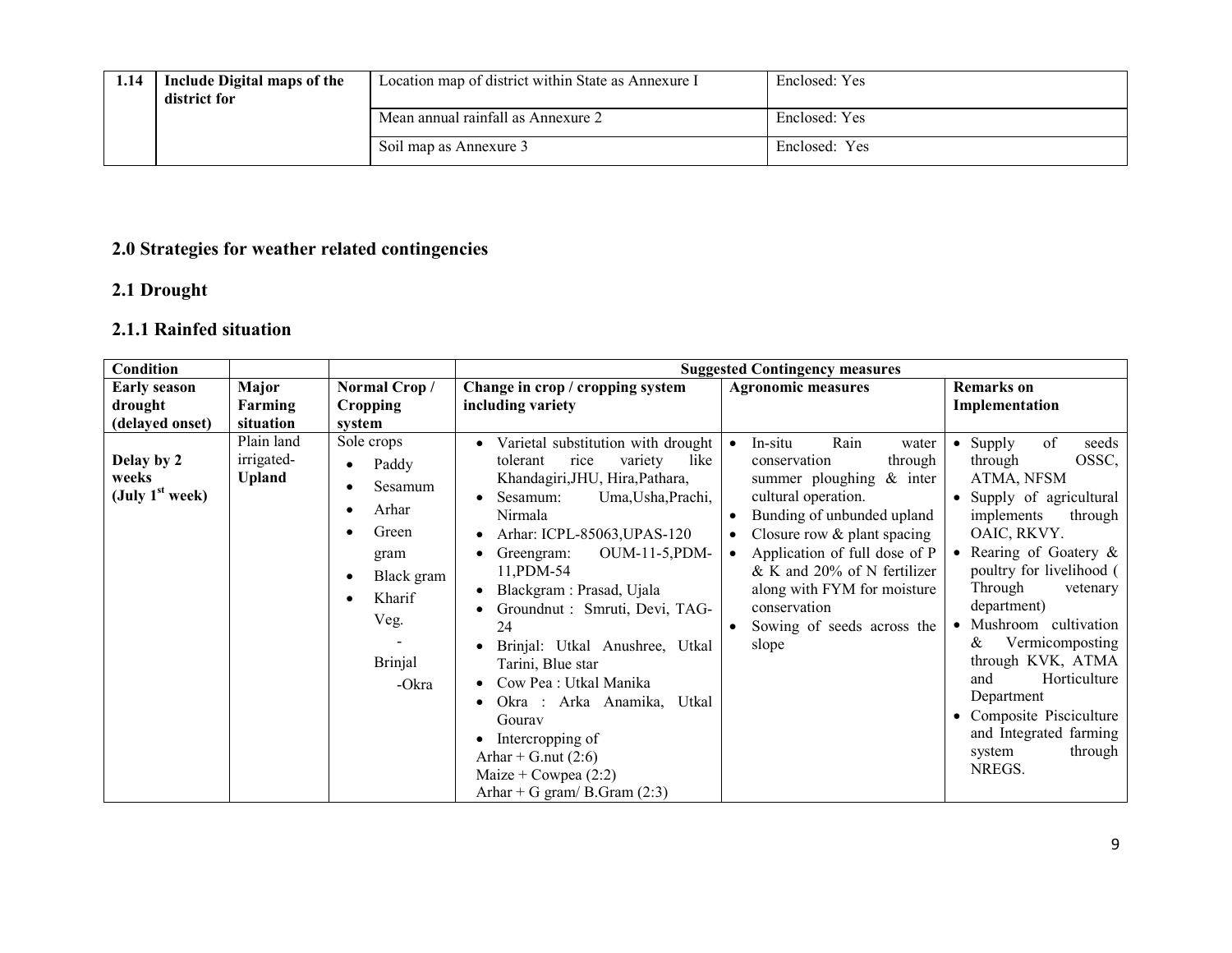| Plain land<br>$irrigated -$<br><b>Medium</b><br>land | Paddy-<br>Greengram/Blac<br>kgram                    | Choosing short duration to medium<br>duration paddy variety like Lalata,<br>Manaswini, Konark, Jogesh,<br>Surendra, MTU-1001, Naveen<br>Greengram: PDM-11, PDM-54,<br>OUM-11-5, TARM-1, Sujata<br>Blackgram: Ujala, Prasad, PU-19,<br>PU-30, Sarala                           | • Application of full dose of P<br>& K and 20% of N fertilizer<br>Rain<br>In-situ<br>water<br>$\bullet$<br>conservation<br>Weeding and interculture<br>$\bullet$<br>Life saving irrigation<br>$\bullet$ | of<br>• Supply<br>seeds<br>through<br>OSSC, ATMA, NFSM<br>• Supply of agricultural<br>implements<br>through<br>OAIC, RKVY.                                                                 |
|------------------------------------------------------|------------------------------------------------------|-------------------------------------------------------------------------------------------------------------------------------------------------------------------------------------------------------------------------------------------------------------------------------|---------------------------------------------------------------------------------------------------------------------------------------------------------------------------------------------------------|--------------------------------------------------------------------------------------------------------------------------------------------------------------------------------------------|
| Plain land<br>Irrigated-<br><b>Low land</b>          | Paddy                                                | Swarna, Pratikshya. Ranidhan                                                                                                                                                                                                                                                  | Application of full dose of P<br>& K and 20% of N fertilizer<br>In-situ Rain water<br>$\bullet$<br>conservation                                                                                         | of<br>seeds<br>Supply<br>$\bullet$<br>through<br>OSSC, ATMA, NFSM<br>Supply of agricultural<br>$\bullet$<br>implements<br>through<br>OAIC, RKVY.<br>disease<br>$\bullet$ Feed<br>and<br>by |
|                                                      | Paddy-<br>Greengram/<br>Black gram<br>Paddy-Lathyrus | Medium – late duration paddy<br>variety: Pratikshya, Ranidhan,<br>Pooja, Swarna<br>Greengram variety: PDM-<br>11, PDM-54, OUM-11-5, TARM-<br>1, Sujata<br>Blackgram variety: Ujala,<br>$\bullet$<br>Prasad, PU-19, PU-30, Sarala<br>Medium – late duration paddy<br>$\bullet$ |                                                                                                                                                                                                         | management<br>Fishery department                                                                                                                                                           |
|                                                      |                                                      | variety: Pratikshya, Ranidhan,<br>Pooja, Swarna                                                                                                                                                                                                                               |                                                                                                                                                                                                         |                                                                                                                                                                                            |

| Condition                   |                   |                    | <b>Suggested Contingency measures</b> |                                     |                              |  |
|-----------------------------|-------------------|--------------------|---------------------------------------|-------------------------------------|------------------------------|--|
| <b>Early season</b>         | Major             | Normal             | Change in crop/cropping system        | <b>Agronomic measures</b>           | <b>Remarks</b> on            |  |
| drought                     | Farming           | Crop/cropping      |                                       |                                     | Implementation               |  |
| (delayed onset)             | situation         | svstem             |                                       |                                     |                              |  |
| Delay by 4                  | Plain land        | Sole crops         | • Varietal substitution with draught  | • Insitu- water conservation        | of seeds<br>$\bullet$ Supply |  |
| weeks                       | <i>irrigated-</i> | Paddy<br>$\bullet$ | tolerant rice variety like Jogesh,    | through<br>measures                 | through                      |  |
| (July $3^{\text{rd}}$ week) | upland            |                    | Sidhanta, Khandagiri, Hira, Pathara,  | intercultural operations            | OSSC, ATMA,                  |  |
|                             |                   |                    |                                       | of<br>$\bullet$ Bunding<br>unbunded | <b>NFSM</b>                  |  |
|                             |                   |                    | • Sesamum : Uma, Usha, Prachi,        | upland                              | of<br>$\bullet$ Supply       |  |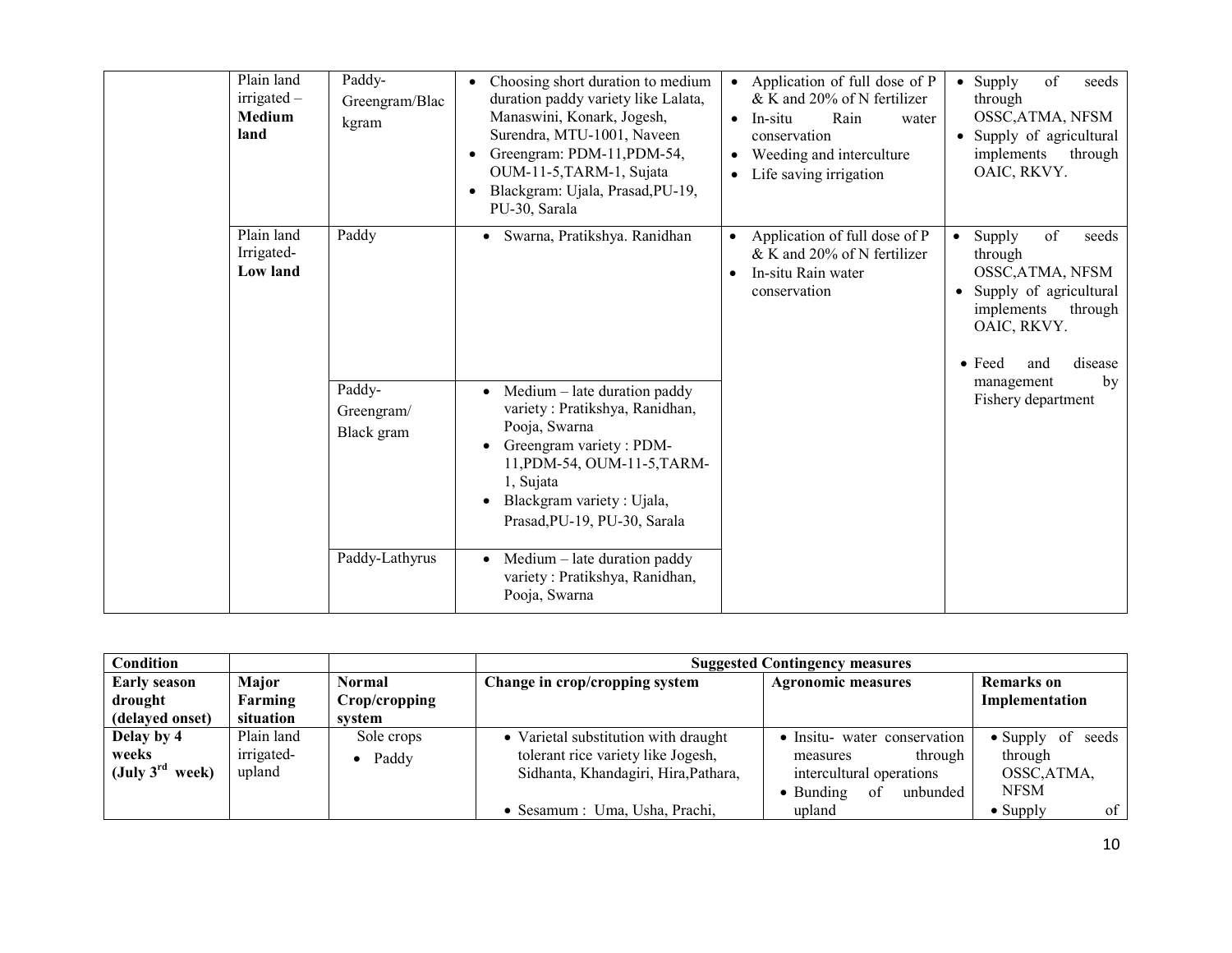|      |                                            | Sesamum<br>$\bullet$<br>Arhar<br>$\bullet$<br>Green gram<br>Black gram<br>Kharif Veg.<br>$\bullet$<br>- Brinjal<br>- Okra | Nirmala<br>• Arhar: ICPL-85063, UPAS-120<br>• Greengram: OUM-11-5, PDM-11<br>· Blackgram: Prasad, Ujala<br>· Groundnut : Smruti, Devi, TAG-24<br>· Brinjal : Utkal Anushree, Utkal tarini,<br>Blue star<br>• Cow pea : Utkal Manikaa<br>· Okra: Arka anamika, Utkal gourav<br>$\bullet$ Intercropping of<br>Arhar + G.nut $(2:6)$<br>Maize + Cowpea $(2:2)$<br>Arhar + G gram/ B.Gram $(2:3)$                                                            | • Growing of short duration<br>and low water requiring<br>like<br>Greengram,<br>crops<br>Blackgram,<br>Sesamum,<br>Cowpea and vegetables                                                                                                                                                                                                                                                  | agricultural<br>implements<br>through<br>OAIC,<br>RKVY.                                                      |
|------|--------------------------------------------|---------------------------------------------------------------------------------------------------------------------------|----------------------------------------------------------------------------------------------------------------------------------------------------------------------------------------------------------------------------------------------------------------------------------------------------------------------------------------------------------------------------------------------------------------------------------------------------------|-------------------------------------------------------------------------------------------------------------------------------------------------------------------------------------------------------------------------------------------------------------------------------------------------------------------------------------------------------------------------------------------|--------------------------------------------------------------------------------------------------------------|
|      | Plain land<br>irrigated and<br>medium land | Paddy<br>$\bullet$<br>Paddy-<br>Greengram/Blackgr<br>am                                                                   | • Choosing medium duration paddy<br>variety like Lalata, Manoswani,<br>Konark, Jogesh, Surendra, MTU-<br>1001, Naveen<br>• Greengram: PDM-11, PDM-54,<br>OUM-11-5, TARM-1, Sujata<br>· Blackgram var. Ujala, Prasad, PU-19,<br>PU-30, Sarala                                                                                                                                                                                                             | • Application of organic<br>manure for moisture<br>conservation<br>• Use of tractor and power<br>tiller for quick puddling<br>• Growing of community<br>nursery<br>• Transplanting by<br>transplanter<br>• Cultivation of paddy<br>through SRI method                                                                                                                                     | • Seed supply<br>through OSSC<br>• Supply of tractor,<br>power tiller and<br>Transplanter<br>through RKVY    |
| land | $(3)$ Plain<br>irrigated-<br>Low land      | Paddy<br>Paddy-Greengram/<br>Black gram<br>Paddy-Lathyrus<br>Composite<br>Pisciculture in the                             | Swarna, Pratikshya. Ranidhan,<br>$\bullet$<br>Pooja,<br>$\bullet$ Medium – late duration paddy variety<br>, Pratikshya, Ranidhan, Pooja,<br>Swarna<br>• Greengram variety: PDM-11, PDM-<br>54, OUM-11-5, TARM-1, Sujata<br>• Blackgram variety : Ujala,<br>Prasad, PU-19, PU-30, sarala<br>• Medium - late duration paddy variety<br>: Pratikshya, Ranidhan, Pooja,<br>Swarna<br>· Indian major carps-Rohu, Mrigal,<br>Catla, Silver carp and Grass carp | Selection of medium late<br>duration paddy variety like<br>Pratikshya,<br>Ranidhan,<br>Pooja, Swarna<br>$\bullet$ Application of<br>organic<br>manure<br>for<br>moisture<br>conservation<br>• Use of tractor and power<br>tiller for quick puddling<br>• Grow community nursery<br>Transplanting<br>by<br>$\bullet$<br>transplanter<br>• Cultivation<br>of<br>paddy<br>through SRI method | • Seed<br>supply<br>through OSSC<br>• Supply of tractor,<br>power tiller and<br>transplanter<br>through RKVY |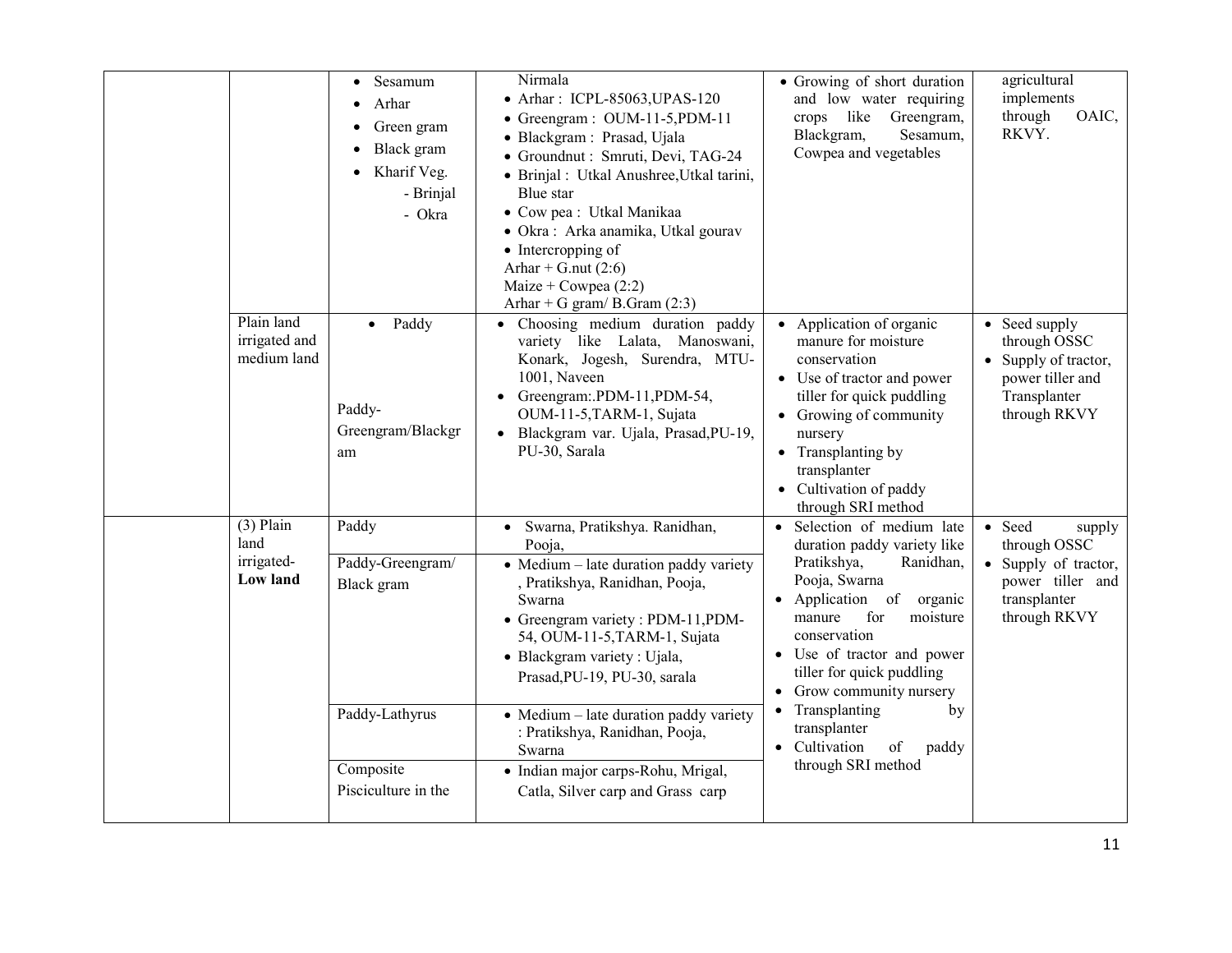|  | farm fond |  |  |
|--|-----------|--|--|
|  |           |  |  |
|  |           |  |  |

| <b>Condition</b>                                  |                                        |                                                                                                                                                                                          |                                                                                                                                                                                                                                                                                                                         | <b>Suggested Contingency measures</b>                                                                                                                                                                                                                                                                                                                                                                                                                        |                                                                              |
|---------------------------------------------------|----------------------------------------|------------------------------------------------------------------------------------------------------------------------------------------------------------------------------------------|-------------------------------------------------------------------------------------------------------------------------------------------------------------------------------------------------------------------------------------------------------------------------------------------------------------------------|--------------------------------------------------------------------------------------------------------------------------------------------------------------------------------------------------------------------------------------------------------------------------------------------------------------------------------------------------------------------------------------------------------------------------------------------------------------|------------------------------------------------------------------------------|
| <b>Early season</b><br>drought (delayed<br>onset) | <b>Major Farming</b><br>situation      | <b>Normal</b><br>Crop/cropping<br>system                                                                                                                                                 | Change in crop/cropping system                                                                                                                                                                                                                                                                                          | <b>Agronomic measures</b>                                                                                                                                                                                                                                                                                                                                                                                                                                    | <b>Remarks</b> on<br>Implementation                                          |
| Delay by 6 weeks<br>(August $1st$ week)           | Plain land<br>irrigated-upland         | Sole crops<br>$\bullet$ Paddy<br>Sesamum<br>$\bullet$<br>Arhar<br>$\bullet$<br>Green gram<br>$\bullet$<br>Black gram<br>$\bullet$<br>Kharif Veg.<br>$\bullet$<br><b>Brinjal</b><br>-Okra | • Growing of non-paddy crops<br>like sesamum, blackgram,<br>greengram, cowpea, okra,<br>· Sesamum: Uma, Usha, Prachi,<br>Bimala<br>• Greengram: PDM-11, PDM-54,<br>OUM-11-5, TARM-1, Sujata<br>· Blackgram : Ujala, Prasad, PU-<br>19, PU-30, Sarala<br>• Cowpea: Utkal Manika<br>· Okra: Utkal Gourav, Arka<br>Anamika | Apply full $P_2O_5$ , K & 20 %<br>of $N_2$ as basal along with<br><b>FYM</b><br>Early hoeing and weeding<br>$\bullet$<br>Application of weedicide<br>pendimethaline $\omega$ 2.5 l/ha<br>Spraying of 2 % KCl and 1%<br>Boron in blackgram<br>Foliar application of 2% urea<br>$\bullet$<br>at pre-flowering<br>stage<br>Greengram<br>Spraying of 1% urea in<br>$\bullet$<br>vegetable crops<br>Spraying of Rogor $@11/ha$ to<br>control aphids and Mealybugs | of<br>Supply<br>$\bullet$<br>herbicide<br>and<br>insecticide<br>through NFSM |
|                                                   | Plain land<br>irrigated and<br>midland | Paddy<br>Paddy-<br>Greengram/Black<br>gram                                                                                                                                               | Cultivation of short-medium<br>$\bullet$<br>duration paddy variety<br>Khandagiri, Lalata, Manaswini<br>Vegetables like Okra: Utkal<br>Gourav, Arka Anamika<br>Brinjal variety like Utkal<br>$\bullet$<br>Anushree, Utkal Tarini, Blue<br>Star                                                                           | drainage<br>hole<br>Close<br>and<br>$\bullet$<br>checking of seepage loss in<br>direct sown paddy<br>Puddling through tractor and<br>power<br>tiller<br>for<br>quick<br>transplanting                                                                                                                                                                                                                                                                        |                                                                              |
|                                                   | Plain land<br>irrigated and<br>lowland | Paddy<br>Paddy-<br>Greengram/<br>Blackgram                                                                                                                                               | Growing medium-late duration<br>paddy variety like Lalata,<br>Pratikshya, Ranidhan, Pooja,<br>Swarna                                                                                                                                                                                                                    | Use of tractor and Power tiller<br>$\bullet$<br>for quick land preparation<br>Need<br>based<br>pesticide<br>$\bullet$<br>application against stem borer<br>and blast<br>of<br>Closer<br>planting<br>$4 - 5$<br>$\bullet$                                                                                                                                                                                                                                     | • Supply of pesticide<br>through NFSM                                        |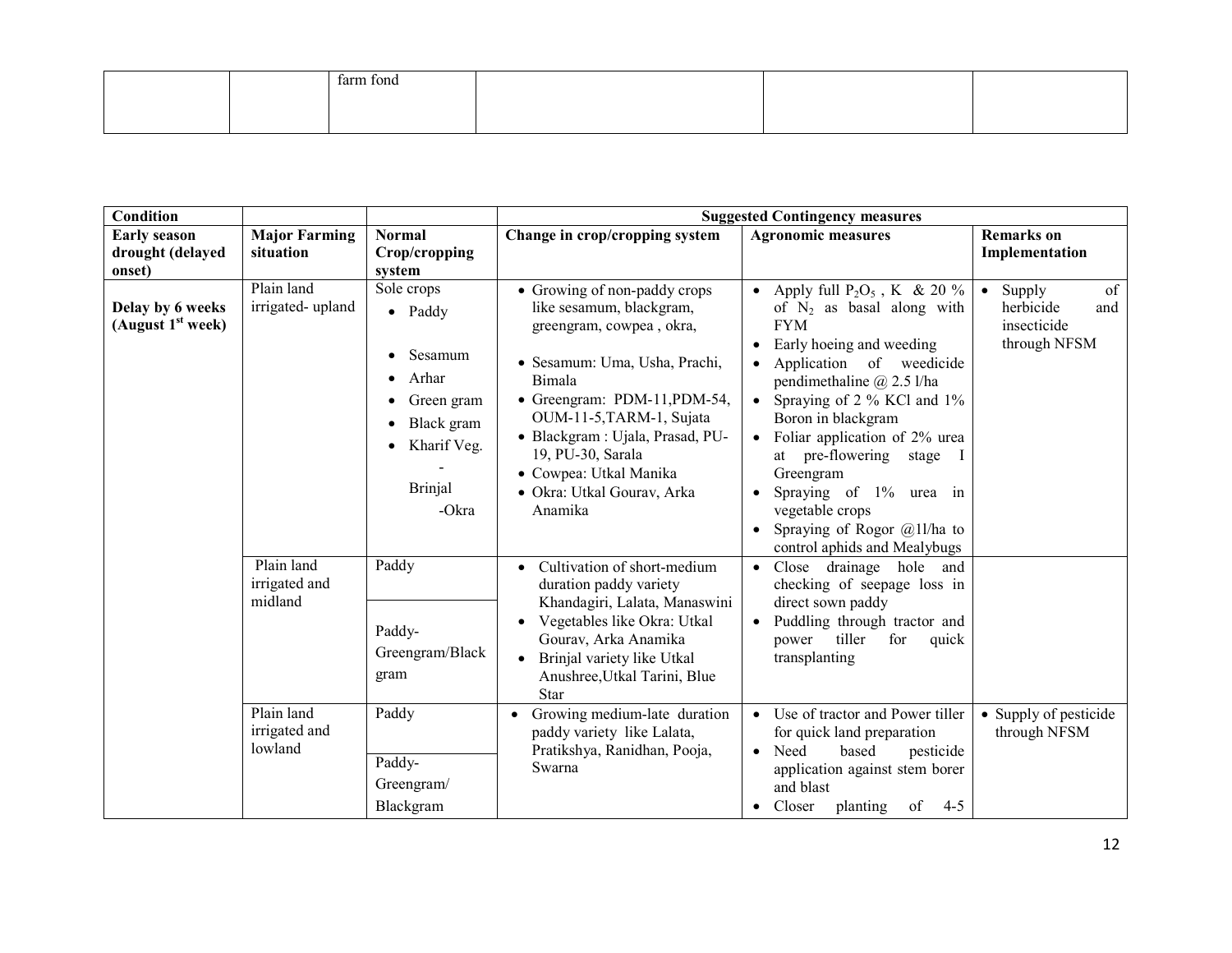| Paddy-Lathyrus | seedlings per hill               |
|----------------|----------------------------------|
|                | • Apply full P,K and $50\%$ N at |
|                | the time of transplanting        |
|                | Close the drainage hole and      |
|                | check the seepage loss           |
|                |                                  |

| <b>Condition</b>                               |                                                                                                |                                                                                                                                                                |                                                                                                                                                                                                                                                                                                                                                                      | <b>Suggested Contingency measures</b>                                                                                                                                                                                                                                                                                                                                                                                                                                                             |                                                          |
|------------------------------------------------|------------------------------------------------------------------------------------------------|----------------------------------------------------------------------------------------------------------------------------------------------------------------|----------------------------------------------------------------------------------------------------------------------------------------------------------------------------------------------------------------------------------------------------------------------------------------------------------------------------------------------------------------------|---------------------------------------------------------------------------------------------------------------------------------------------------------------------------------------------------------------------------------------------------------------------------------------------------------------------------------------------------------------------------------------------------------------------------------------------------------------------------------------------------|----------------------------------------------------------|
| <b>Early season</b>                            | Major                                                                                          | <b>Normal</b>                                                                                                                                                  | Change in crop/cropping                                                                                                                                                                                                                                                                                                                                              | <b>Agronomic measures</b>                                                                                                                                                                                                                                                                                                                                                                                                                                                                         | <b>Remarks</b> on                                        |
| drought (delayed<br>onset)                     | Farming<br>situation                                                                           | Crop/cropping<br>system                                                                                                                                        | system                                                                                                                                                                                                                                                                                                                                                               |                                                                                                                                                                                                                                                                                                                                                                                                                                                                                                   | Implementation                                           |
| Delay by 8 weeks<br>(Aug 3 <sup>rd</sup> week) | Plain land<br>irrigated-<br>upland                                                             | Sole crops<br>$\bullet$ Paddy<br>Sesamum<br>Arhar<br>$\bullet$<br>Green gram<br>Black gram<br>$\bullet$<br>Kharif Veg.<br>$\bullet$<br><b>Brinjal</b><br>-Okra | Growing of non-paddy crops<br>$\bullet$<br>like Sesamum, Blackgram,<br>Greengram, Cowpea, Okra,<br>Sesamum : Uma, Usha,<br>$\bullet$<br>Prachi, Bimala<br>Greengram: PDM-11,PDM-<br>54, OUM-11-5, TARM-1,<br>Sujata<br>Blackgram: Ujala,<br>$\bullet$<br>Prasad, PU-19, PU-30,<br>Sarala<br>Cowpea: Utkal Manik<br>$\bullet$<br>Okra: Utkal Gourav, Arka<br>Anamika, | • Apply full $P_2O_5$ , K $_2$ O& 20 %<br>of $N_2$ as basal along with FYM<br>• Early hoeing and weeding<br>• Application<br>Weedicide<br>of<br>Pendimethalin @ 2.5 l/ha<br>• Apply life saving irrigation<br>when needed<br>• Spraying of 2 % KCl and 1%<br>Boron in Blackgram<br>• Foliar application of 2% urea at<br>pre-flowering<br>of<br>stage<br>Greengram<br>• Spraying of<br>$1\%$ urea<br>in<br>vegetable crops<br>• Spraying of Rogor $@1$ lit /ha to<br>control aphids and Mealybugs | • Supply of herbicide<br>and insecticide<br>through NFSM |
|                                                | Plain land<br>irrigated and<br>midland<br>$\overline{Pl}$ ain land<br>irrigated and<br>lowland | $\bullet$ Paddy<br>Paddy-<br>Greengram/Black<br>gram<br>Paddy<br>Paddy-<br>Greengram/                                                                          | • Growing of short duration<br>paddy variety like<br>Khandagiri, Yogesh,<br>Vandana,<br>Selection of medium<br>$\bullet$<br>duration paddy variety like<br>Lalata, Manaswini,<br>Konark, MTU-1010                                                                                                                                                                    | • Close<br>drainage<br>hole<br>and<br>checking of seepage loss in<br>direct sown paddy<br>· Puddling through tractor and<br>tiller<br>for<br>power<br>quick<br>transplanting<br>• Use of tractor and Power tiller<br>for quick land preparation<br>• Need<br>based<br>pesticide<br>application against stem borer<br>and blast                                                                                                                                                                    |                                                          |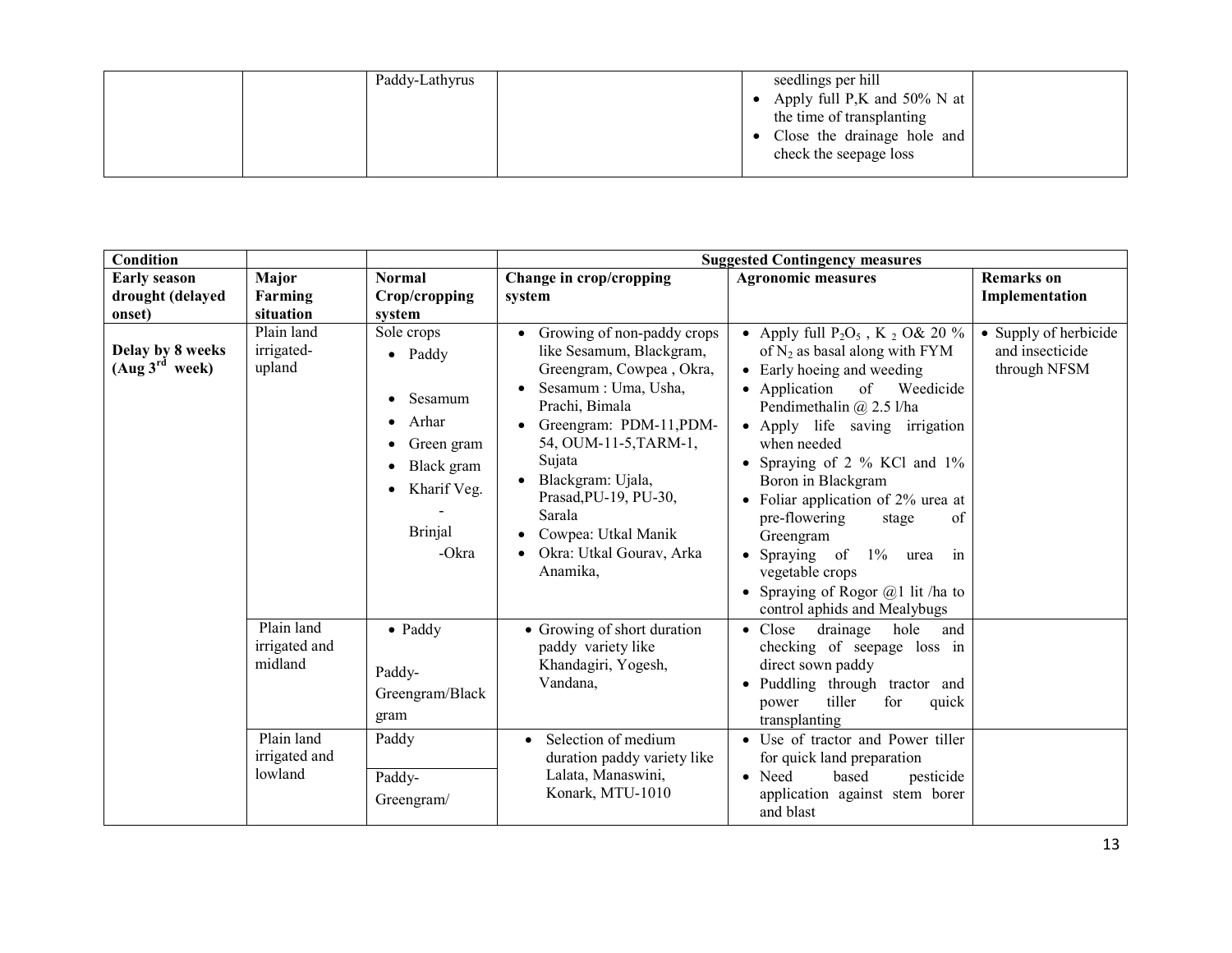| Black gram<br>Paddy-Lathyrus<br>Composite<br>Pisciculture in the<br>farm pond | • Closer planting of 4-5 seedlings<br>per hill<br>• Apply full P,K and $50\%$ N at the<br>time of transplanting<br>• Close the drainage hole and<br>check the seepage loss |
|-------------------------------------------------------------------------------|----------------------------------------------------------------------------------------------------------------------------------------------------------------------------|
|-------------------------------------------------------------------------------|----------------------------------------------------------------------------------------------------------------------------------------------------------------------------|

| <b>Condition</b>                                                                                                                |                                                                              |                                                                                                                                                                                                    | <b>Suggested Contingency measures</b>                                                                                                                                                                                                                                                                                                                                                                                                                                                                                                                                                                                                                                                                                                       |                                                                                                                                                                                                                                                                                                                    |                   |  |
|---------------------------------------------------------------------------------------------------------------------------------|------------------------------------------------------------------------------|----------------------------------------------------------------------------------------------------------------------------------------------------------------------------------------------------|---------------------------------------------------------------------------------------------------------------------------------------------------------------------------------------------------------------------------------------------------------------------------------------------------------------------------------------------------------------------------------------------------------------------------------------------------------------------------------------------------------------------------------------------------------------------------------------------------------------------------------------------------------------------------------------------------------------------------------------------|--------------------------------------------------------------------------------------------------------------------------------------------------------------------------------------------------------------------------------------------------------------------------------------------------------------------|-------------------|--|
| Early season drought                                                                                                            | Major                                                                        | <b>Normal</b>                                                                                                                                                                                      | Crop management                                                                                                                                                                                                                                                                                                                                                                                                                                                                                                                                                                                                                                                                                                                             | Soil nutrient & moisture                                                                                                                                                                                                                                                                                           | <b>Remarks</b> on |  |
| (Normal onset)                                                                                                                  | Farming                                                                      | Crop/cropping                                                                                                                                                                                      |                                                                                                                                                                                                                                                                                                                                                                                                                                                                                                                                                                                                                                                                                                                                             | conservation measures                                                                                                                                                                                                                                                                                              | Implementation    |  |
|                                                                                                                                 | situation                                                                    | system                                                                                                                                                                                             |                                                                                                                                                                                                                                                                                                                                                                                                                                                                                                                                                                                                                                                                                                                                             |                                                                                                                                                                                                                                                                                                                    |                   |  |
| <b>Normal onset</b><br>followed by 15-20<br>days dry spell after<br>sowing leading to<br>poor<br>germination/crop<br>stand etc. | Plain land<br>irrigated-<br>upland<br>Plain land<br>irrigated and<br>midland | Sole crops<br>Paddy<br>$\bullet$<br>Sesamum<br>Arhar<br>$\bullet$<br>Green gram<br>Black gram<br>Kharif Veg.<br><b>Brinjal</b><br>-Okra<br>Paddy<br>$\bullet$<br>Paddy-<br>Greengram/Black<br>gram | Use short duration vars. Of sole<br>crops<br>Re-sowing of crop if there $> 50$<br>% mortality of plant<br>Gap filling is done if there is less<br>$\bullet$<br>than 50% of plant mortality<br>Cultivation of vegetable like<br>$\bullet$<br>cowpea, guar, okra, brinjal<br>Intercropping with arrowroot,<br>yam in fruit orchard<br>Cultivation of Ragi, Biri, Moong,<br>$\bullet$<br>Sesamum, Castor<br>Re-sowing of rice by punji<br>$\bullet$<br>method if plant population is less<br>than 50% and cover it with FYM<br>Higher seed rate 100-120 kg / ha<br>Sprouted seeds may be directly<br>$\bullet$<br>seeded or fresh seedling<br>transplanted<br>Weeding $&$ khelua operation is<br>$\bullet$<br>carried out if there $\leq 50\%$ | Hoeing, weeding, earthing<br>$\bullet$<br>up at 20 DAS for moisture<br>conservation<br>• Conserve rain water<br>• Application of lime and<br>FYM in acid soil as per<br>recommended dose.<br>· Cover sown seed with a<br>mixture of FYM & SSP 10:1<br>ratio<br>• Closing holes of bunds for<br>checking water loss |                   |  |
|                                                                                                                                 | Plain land                                                                   | Paddy                                                                                                                                                                                              | mortality of plant<br>• Sheath rot and sheath blight in                                                                                                                                                                                                                                                                                                                                                                                                                                                                                                                                                                                                                                                                                     | • Apply green leaf manure $\&$                                                                                                                                                                                                                                                                                     |                   |  |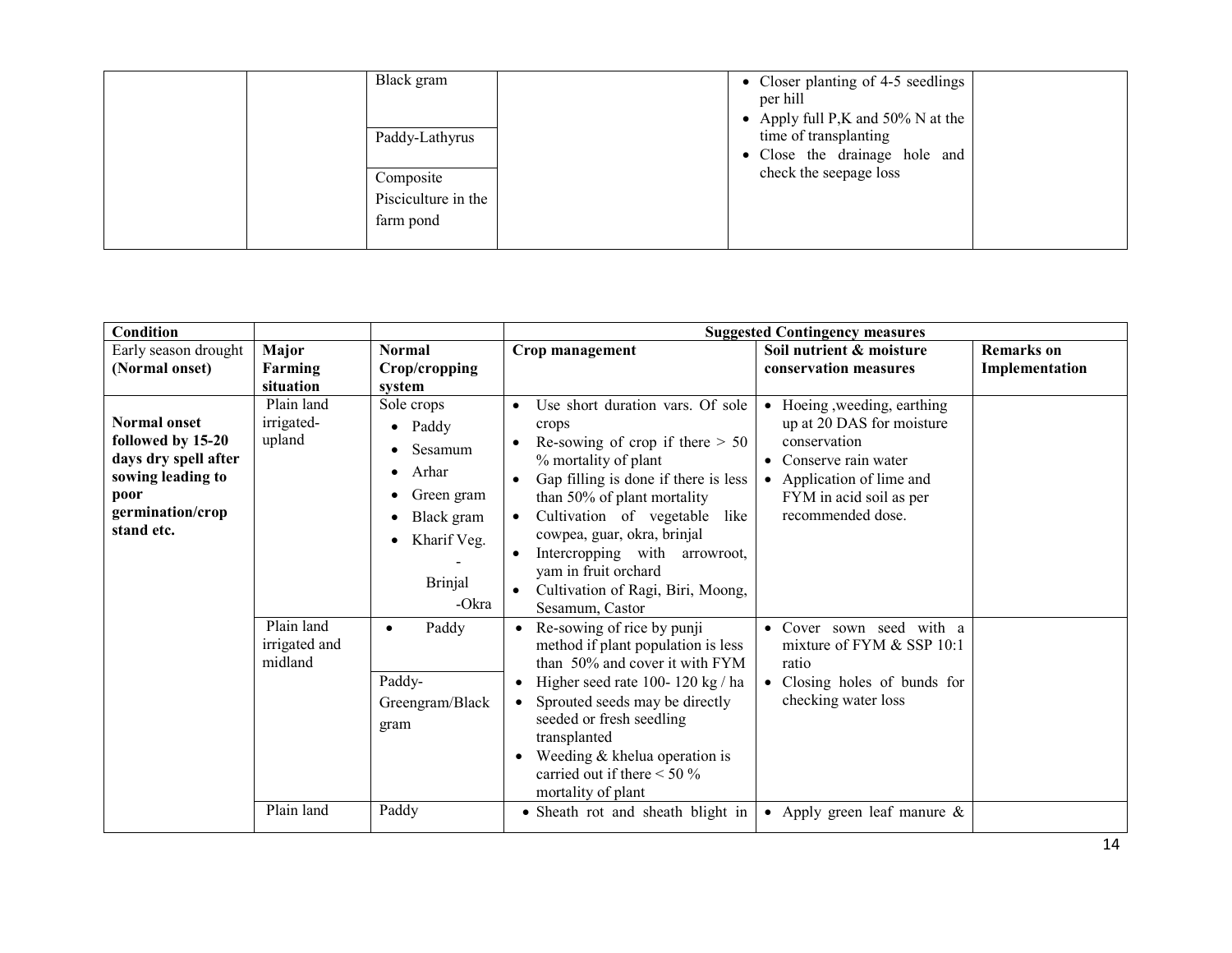| irrigated and<br>lowland<br>Paddy-<br>Greengram/Black<br>gram<br>Paddy-Lathyrus | rice is more common and control<br>it by application of validamycin<br>$(0.3\%)$<br>• Raising of community nursery<br>• Gap filling using same age of<br>seedling | FYM for water conservation |  |
|---------------------------------------------------------------------------------|-------------------------------------------------------------------------------------------------------------------------------------------------------------------|----------------------------|--|
|---------------------------------------------------------------------------------|-------------------------------------------------------------------------------------------------------------------------------------------------------------------|----------------------------|--|

| Condition                                                     |                                    |                                                                                                               | <b>Suggested Contingency measures</b>                                                                                                                                                                                                                                                                                                                                                                                                                                                                                                                                                                                                                                                                                                                                                                                                  |                                                                                                                                                                                                                                                                                                                                                                                                                                           |                                     |  |
|---------------------------------------------------------------|------------------------------------|---------------------------------------------------------------------------------------------------------------|----------------------------------------------------------------------------------------------------------------------------------------------------------------------------------------------------------------------------------------------------------------------------------------------------------------------------------------------------------------------------------------------------------------------------------------------------------------------------------------------------------------------------------------------------------------------------------------------------------------------------------------------------------------------------------------------------------------------------------------------------------------------------------------------------------------------------------------|-------------------------------------------------------------------------------------------------------------------------------------------------------------------------------------------------------------------------------------------------------------------------------------------------------------------------------------------------------------------------------------------------------------------------------------------|-------------------------------------|--|
| Mid season<br>drought (long dry                               | <b>Major Farming</b><br>situation  | <b>Normal</b><br>Crop/cropping                                                                                | Crop management                                                                                                                                                                                                                                                                                                                                                                                                                                                                                                                                                                                                                                                                                                                                                                                                                        | Soil nutrient & moisture<br>conservation measures                                                                                                                                                                                                                                                                                                                                                                                         | <b>Remarks</b> on<br>Implementation |  |
| spell, consecutive 2<br>weeks rainless $(>2.5$<br>mm) period) |                                    | system                                                                                                        |                                                                                                                                                                                                                                                                                                                                                                                                                                                                                                                                                                                                                                                                                                                                                                                                                                        |                                                                                                                                                                                                                                                                                                                                                                                                                                           |                                     |  |
| At vegetative stage                                           | Plain land<br>irrigated-<br>upland | Sole crops<br>Paddy<br>Sesamum<br>Arhar<br>Green gram<br>Black gram<br>Kharif Veg.<br><b>Brinjal</b><br>-Okra | application<br>of<br>$\bullet$ Post<br>emergence<br>Quizalfop ethyle $\omega$ 1 lit / ha to control<br>weeds in ground nut<br>• Complete hoeing , weeding in non-<br>paddy crop<br>• Leaf miner in groundnut can be<br>controlled by spray of Triazophus $(a)$<br>2ml/ltr.<br>• Spray of 1 % urea in vegetables<br>• Spray of Planfix $@$ 10 ppm to control<br>fruit drop in brinjal<br>• Plant protection for mealy bug $\&$<br>mites in brinjal by application of<br>Dicofol 2ml/lit.<br>• Foliar application of $2\%$ urea at pre-<br>flowering stage in Greengram to<br>mitigate drought<br>• Termite control can be done by basal<br>application of Chloropyriphos dust $@$<br>25kg/ha.<br>• YMV can be controlled by spray of<br>Rogor @ 2ml/ltr.<br>• Leaf blight in cucurbits can be<br>controlled by application of Dithane M | Mulching with dry grass<br>$\bullet$<br>Thinning of excess plant<br>optimize<br>plant<br>to<br>population to<br>reduce<br>transpiration<br>Ridge<br>furrow<br>and<br>$\bullet$<br>method of irrigation<br>Spray of Kaoline to<br>$\bullet$<br>reduce transpiration loss<br>of water<br>Inter cultivation<br>Conservation furrow<br>Compartmental bunding.<br>Follow strip cropping in<br>rolling topography for<br>moisture conservation. |                                     |  |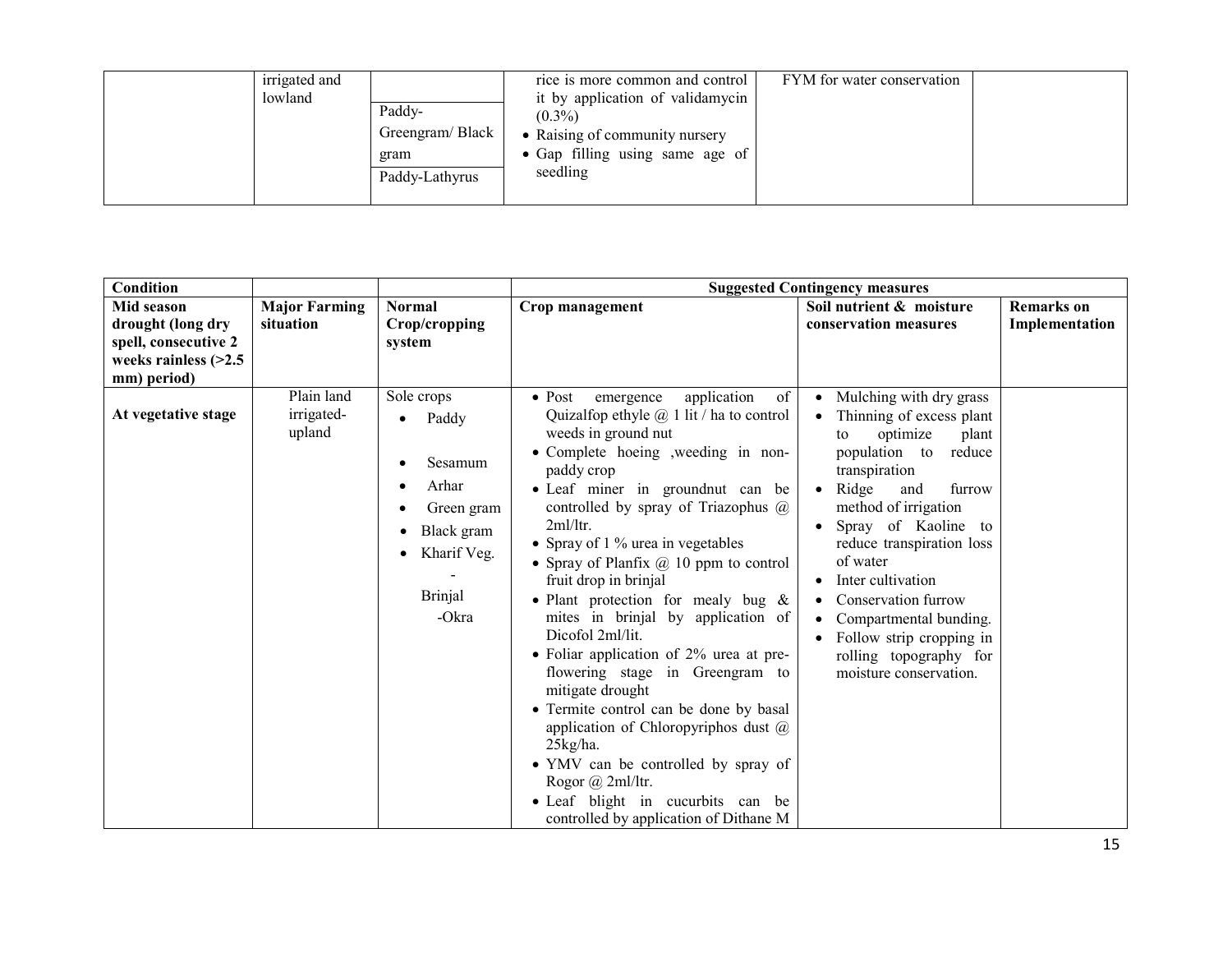|                                         |                                                                                                               | 45@3g/ltr.                                                                                                                                                                                                                                                                                                                                                                                   |                                                                                                                                                                                                                        |  |
|-----------------------------------------|---------------------------------------------------------------------------------------------------------------|----------------------------------------------------------------------------------------------------------------------------------------------------------------------------------------------------------------------------------------------------------------------------------------------------------------------------------------------------------------------------------------------|------------------------------------------------------------------------------------------------------------------------------------------------------------------------------------------------------------------------|--|
| Plain land<br>irrigated medium<br>land  | $\bullet$ Paddy<br>Paddy-<br>Greengram/Black<br>gram                                                          | • Weeding $\&$ gap filling using seedling<br>of same age<br>$\bullet$ Grasshoppers<br>is controlled<br>by<br>application of chloropyriphos dust $\omega$<br>$20 \text{ kg/ha}$ .<br>• Mealybugs can be controlled by spray<br>of metasystox 2ml/l.<br>• Blast is controlled by application of<br>Tricyclozole @ 300g/ha.<br>• Avoid topdressing of N fertilizer till<br>receipt of rain fall | Close drainage hole to<br>$\bullet$<br>prevent seepage loss<br>Measures<br>to reduce<br>$\bullet$<br>runoff for groundwater<br>recharge<br>life<br>$\bullet$ Provide<br>saving<br>irrigation                           |  |
| Plain land<br>$irrigated -$<br>low land | Paddy<br>Paddy-<br>Greengram/Black<br>gram<br>Paddy-Lathyrus<br>Composite<br>Pisciculture in the<br>farm fond | • No Beushaning if crop is more than 45<br>days<br>• Transplanting of rice seedling of 45 to<br>60 days can be done without affecting<br>yield<br>• Use of puddler for quick puddling to<br>save time                                                                                                                                                                                        | • Withhold N supply till<br>rain starts<br>Foliar application of 2%<br>$\bullet$<br>urea may be done<br>Strengthen field bund<br>$\bullet$<br>and close drainage hole<br>Provide<br>life<br>saving<br>٠<br>irrigation. |  |

| <b>Condition</b>                |                                 |                                                                    |                                                                                                                                                                                                                                                        | <b>Suggested Contingency measures</b>                                                                                                                                                    |                   |
|---------------------------------|---------------------------------|--------------------------------------------------------------------|--------------------------------------------------------------------------------------------------------------------------------------------------------------------------------------------------------------------------------------------------------|------------------------------------------------------------------------------------------------------------------------------------------------------------------------------------------|-------------------|
| Mid season                      | <b>Major Farming</b>            | <b>Normal</b>                                                      | Crop management                                                                                                                                                                                                                                        | Soil nutrient & moisture                                                                                                                                                                 | <b>Remarks</b> on |
| drought (long dry               | situation                       | Crop/cropping                                                      |                                                                                                                                                                                                                                                        | conservation measures                                                                                                                                                                    | Implementation    |
| spell)                          |                                 | system                                                             |                                                                                                                                                                                                                                                        |                                                                                                                                                                                          |                   |
| At flowering/<br>fruiting stage | Plain land irrigated-<br>upland | Sole crops<br>Paddy<br>$\bullet$<br>Sesamum<br>Arhar<br>Green gram | • Foliar spray of $2\%$ urea at pre-<br>flowering $\&$ post-flowering stage<br>in greengram<br>Spry of Planofix $\omega$ 20 ppm to<br>reduce flower & fruit drop in<br>Blackgram<br>Harvesting of<br>Blackgram and<br>physiological<br>at<br>greengram | Spray of 2 % KCl $\&$<br>ppm Boron in<br>0.1<br>Blackgram<br>to<br>overcome drought<br>Provide irrigation at<br>critical<br>stages <i>i.e</i> at<br>flowering<br>and<br>grain<br>filling |                   |
|                                 |                                 | Black gram                                                         | maturity                                                                                                                                                                                                                                               | Soil<br>moisture                                                                                                                                                                         |                   |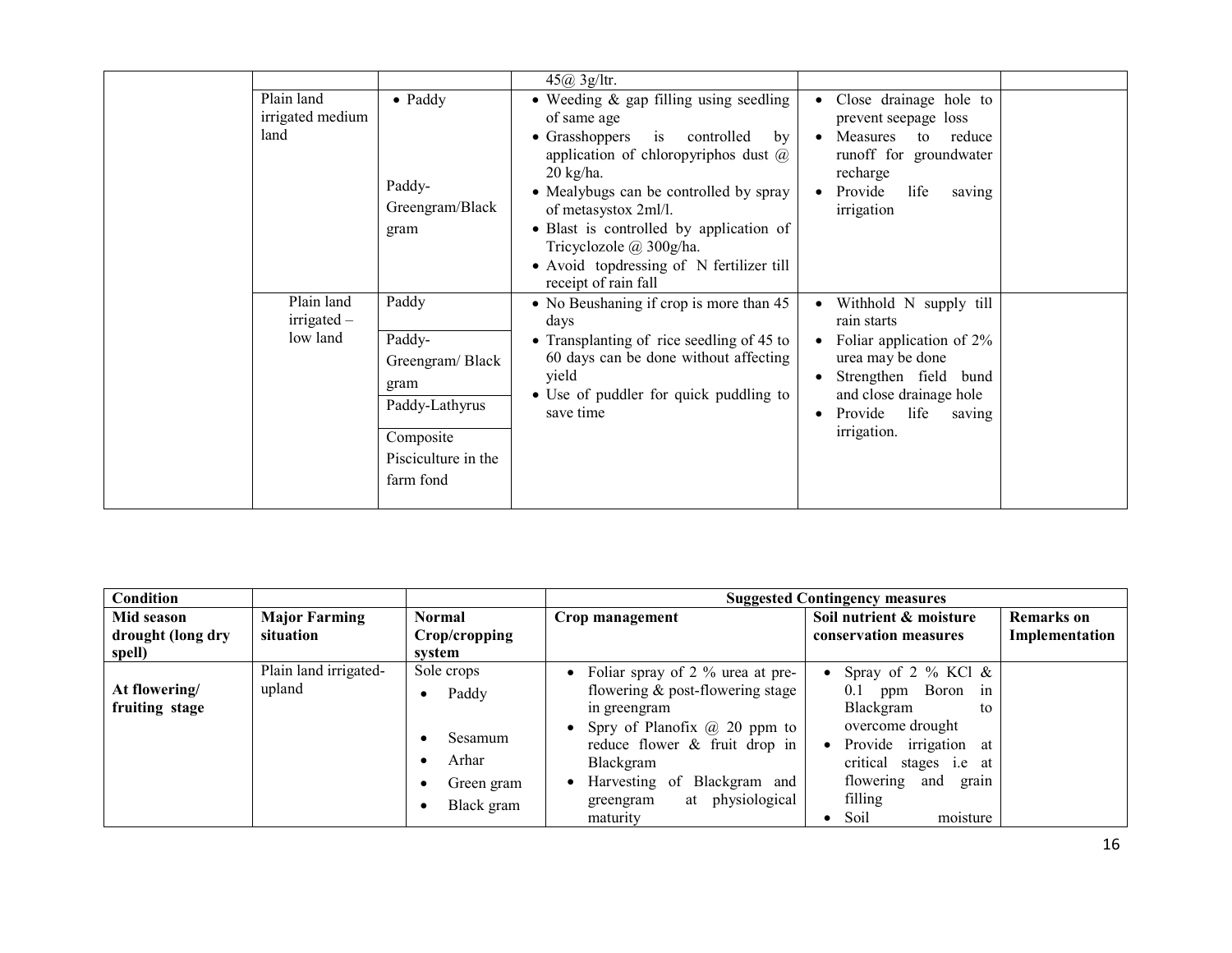|                                      | Kharif Veg.<br>$\bullet$<br>- Brinjal<br>-Okra                                                             |           | Downy mildew in cucurbits can<br>be controlled by application of<br>Ridomil 2g/lit.<br>Bacterial wilt in brinjal can be<br>controlled by soil drenching with<br>Plantomycin 1g/lit.                                                                                                                      | conservation measures<br>may be followed<br>Harvesting<br>at<br>physiological maturity<br>stage                |  |
|--------------------------------------|------------------------------------------------------------------------------------------------------------|-----------|----------------------------------------------------------------------------------------------------------------------------------------------------------------------------------------------------------------------------------------------------------------------------------------------------------|----------------------------------------------------------------------------------------------------------------|--|
| Plain land irrigated-<br>medium land | Paddy<br>$\bullet$<br>Paddy-<br>Greengram/Blackg<br>ram                                                    | $\bullet$ | Provision of keeping standing<br>water in the rice field during<br>milking stage                                                                                                                                                                                                                         | Apply Potash fertilizer<br>basing on soil moisture                                                             |  |
| Plain land<br>irrigated-low<br>land  | Paddy<br>Paddy-Greengram/<br>Black gram<br>Paddy-Lathyrus<br>Composite<br>Pisciculture in the<br>farm fond |           | Weeding $\&$<br>plant protection<br>for<br>Blast can be<br>measure<br>undertaken<br>Provision of keeping standing<br>water in the rice field during<br>milking stage<br>Spraying of Malathion 1lit/ha to<br>control Gundhibug<br>Dusting of Chloropyriphos dust<br>$\omega$ 25 kg/ha to control cut worm | Apply Potash fertilizer<br>basing on soil moisture<br>Strengthening of field<br>bund to avoid loss of<br>water |  |

| <b>Condition</b>                                        |                                   |                                          |                                                                                                                                                                                                       | <b>Suggested Contingency measures</b> |                                     |
|---------------------------------------------------------|-----------------------------------|------------------------------------------|-------------------------------------------------------------------------------------------------------------------------------------------------------------------------------------------------------|---------------------------------------|-------------------------------------|
| Terminal<br>drought<br>(Early withdrawal<br>of monsoon) | <b>Major Farming</b><br>situation | <b>Normal</b><br>Crop/cropping<br>system | Crop management                                                                                                                                                                                       | Rabi Crop planning                    | <b>Remarks</b> on<br>Implementation |
|                                                         | Plain land irrigated-<br>upland   | Sole crops<br>Paddy<br>Sesamum<br>Arhar  | • Harvesting at physiological<br>maturity stage<br>• Sprinkling of water for<br>uprooting ground nut<br>• Cowpea, maize may<br>be<br>harvested for fodder purpose<br>• Provide irrigation at critical |                                       |                                     |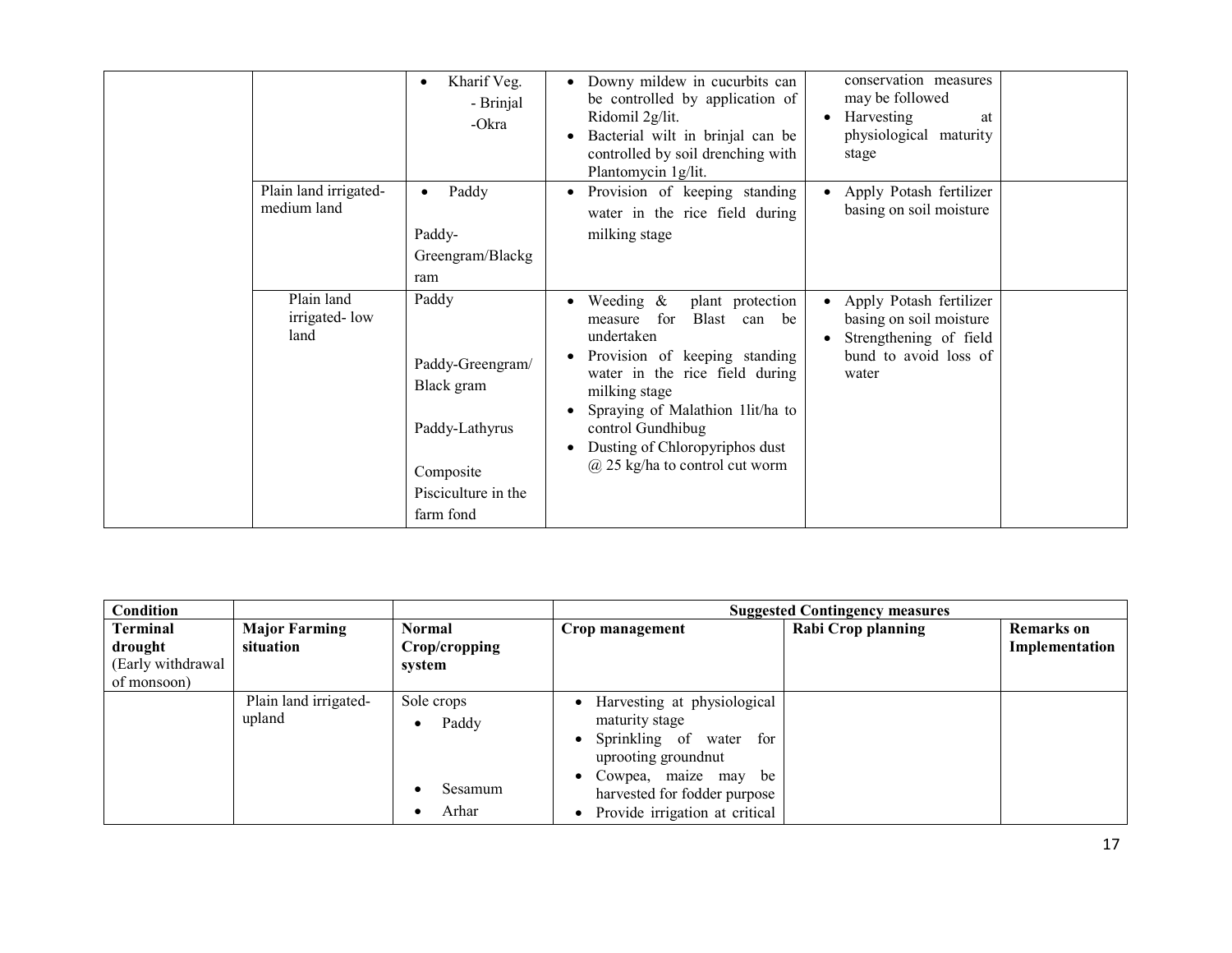|                                      | Green gram<br>Black gram<br>Kharif Veg.<br>- Brinjal<br>-Okra                                             | stages of crops                                                                                                                                                                                    |                                                                                                                                                                                                                                                           |                                                          |
|--------------------------------------|-----------------------------------------------------------------------------------------------------------|----------------------------------------------------------------------------------------------------------------------------------------------------------------------------------------------------|-----------------------------------------------------------------------------------------------------------------------------------------------------------------------------------------------------------------------------------------------------------|----------------------------------------------------------|
| Plain land irrigated-<br>medium land | $\bullet$ Paddy<br>Paddy-<br>Greengram/Blackgram                                                          | Provision<br>keeping<br>of<br>standing water at panicle<br>initiation $\&$ grain filling<br>stage<br>Horse gram, castor, niger,<br>black gram can be grown in<br>residual moisture                 | • Planning for pre-rabi crop<br>• Check loss of water to<br>recharge ground water<br>• Greengram (PDM-54),<br>Blackgram (Prasad)                                                                                                                          | Seed supply<br>through OSSC<br>and Agriculture<br>deptt. |
| Plain land irrigated-<br>lowland     | Paddy<br>Paddy-Greengram/<br>Blackgram<br>Paddy-Lathyrus<br>Composite<br>Pisciculture in the<br>farm pond | • Follow relay cropping or paira<br>cropping<br>• Provide life saving irrigation,<br>from harvested rain water at<br>reproductive stage<br>• Harvesting at physiological<br>maturity stage of crop | • Check loss of water<br>• Conserve moisture<br>• Planning for Pre-Rabi crop<br>with residual moisture<br>• Utilization<br>of<br>residual<br>moisture for early sowing of<br>pre-Rabi<br>like<br>crops<br>$(PDM-54)$ ,<br>Greengram<br>Blackgram (Prasad) |                                                          |

#### 2.1.2 Drought - Irrigated situation

| Condition                                                    |                                               |                             | <b>Suggested Contingency measures</b>                                                                                                                                                |                                                                                     |                                                                       |  |
|--------------------------------------------------------------|-----------------------------------------------|-----------------------------|--------------------------------------------------------------------------------------------------------------------------------------------------------------------------------------|-------------------------------------------------------------------------------------|-----------------------------------------------------------------------|--|
|                                                              | <b>Major Farming</b>                          | <b>Normal Crop/cropping</b> | Change in crop/cropping system                                                                                                                                                       | Agronomic                                                                           | <b>Remarks</b> on                                                     |  |
|                                                              | situation                                     | system                      |                                                                                                                                                                                      | measures                                                                            | Implementation                                                        |  |
| Delayed release of<br>water in canals<br>due to low rainfall | Plain land irrigated<br>Lift irrigated upland | Vegetables                  | • Cultivation of deep rooted vegetables<br>like Brinjal<br>• Choosing indeterminate variety of<br>tomato<br>• Cultivation<br>of<br>duration<br>short<br>vegetables e.g. Cowpea, Okra | in<br>• Irrigation<br>alternate furrows<br>with<br>$\bullet$ Mulching<br>dry leaves | Supply of<br>vegetable<br>seeds through<br>horticulture<br>department |  |
|                                                              | Canal irrigated                               | Rice-Greengram              | • Selection of medium duration paddy                                                                                                                                                 | Lifesaving                                                                          |                                                                       |  |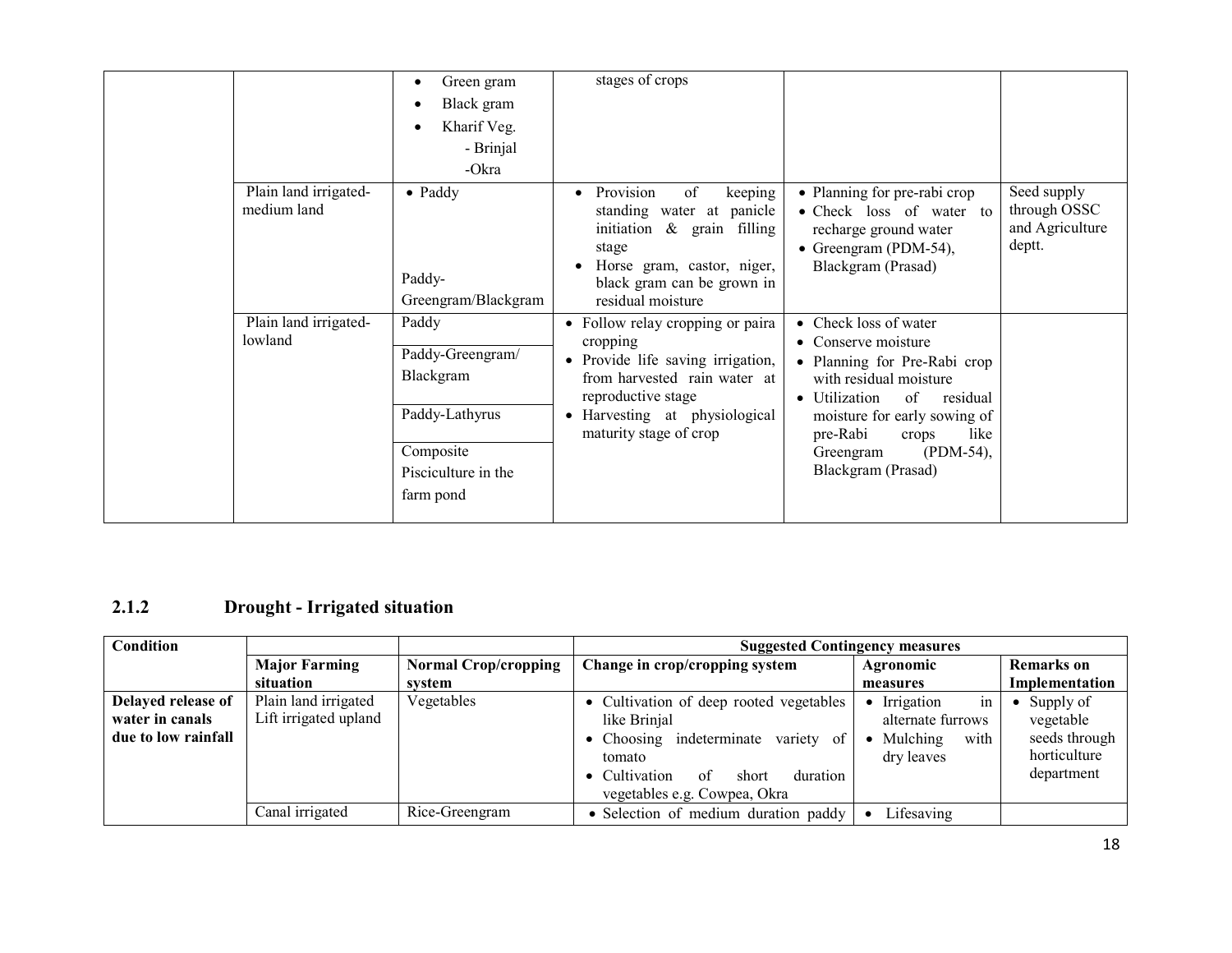| Condition                                                    |                                               |                                       |                                                                                                                                                                   | <b>Suggested Contingency measures</b>                                                             |                                     |
|--------------------------------------------------------------|-----------------------------------------------|---------------------------------------|-------------------------------------------------------------------------------------------------------------------------------------------------------------------|---------------------------------------------------------------------------------------------------|-------------------------------------|
|                                                              | <b>Major Farming</b>                          | <b>Normal Crop/cropping</b>           | Change in crop/cropping system                                                                                                                                    | Agronomic                                                                                         | <b>Remarks</b> on                   |
|                                                              | situation                                     | system                                |                                                                                                                                                                   | measures                                                                                          | Implementation                      |
|                                                              | Medium land                                   |                                       | like<br>Lalata,<br>variety<br>Manaswini,<br>Konark, MTU-1010                                                                                                      | irrigation when<br>needed                                                                         |                                     |
|                                                              |                                               | Rice-Water melon                      | · Selection of medium duration paddy<br>variety like<br>Lalata,<br>Manaswini,<br>Konark, MTU-1010<br>• Transplanting of watermelon seedlings<br>raised in Polybag | Transplanting<br>$\bullet$<br>watermelon<br>$\overline{\mathbf{m}}$<br>ridge and furrow<br>method |                                     |
|                                                              |                                               | Rice -Sunflower                       | • Selection of medium duration paddy<br>variety like Lalata,<br>Manaswini,<br>Konark, MTU-1010<br>• Ridge and furrow method of planting<br>for sunflower          |                                                                                                   |                                     |
|                                                              | Canal irrigated low<br>land                   | Rice-Rice                             | · Selection of medium-late duration<br>paddy variety like Swarna, Pooja,<br>Pratikshya, Ranidhan<br>• Rabi rice area should be diverted to<br>non-paddy crops     |                                                                                                   |                                     |
| Condition                                                    |                                               |                                       |                                                                                                                                                                   | <b>Suggested Contingency measures</b>                                                             |                                     |
|                                                              | <b>Major Farming</b><br>situation             | <b>Normal Crop/cropping</b><br>system | Change in crop/cropping system                                                                                                                                    | <b>Agronomic measures</b>                                                                         | <b>Remarks</b> on<br>Implementation |
| Limited release of<br>water in canals due<br>to low rainfall | Plain land irrigated<br>Lift irrigated upland | Vegetables                            | · Cultivation of short duration<br>vegetables e.g. Cowpea, Okra                                                                                                   | • Irrigation in alternate<br>rows<br>• Mulching with dry<br>leaves                                |                                     |
|                                                              | Canal irrigated Mid<br>land                   | Rice-Greengram                        | · Medium duration paddy variety<br>like Lalata, Manaswini, Konark,<br>MTU-1010                                                                                    | • Irrigation<br>at<br>flowering<br>$\&$<br>pod<br>setting stage                                   |                                     |
|                                                              |                                               | Rice-Water melon                      | · Medium duration paddy variety<br>like Lalata, Manaswini, Konark,<br>MTU-1010<br>• Transplanting<br>of watermelon<br>seedlings raised in polybag                 | • Irrigation at critical<br>stages<br>• Moisture<br>conservation<br>measures                      |                                     |
|                                                              |                                               | Rice-Sunflower                        | · Selection of medium<br>duration<br>variety<br>like<br>paddy<br>Lalata,<br>Manaswini, Konark, MTU-1010<br>• Ridge and furrow method of<br>planting               | • Irrigation at critical<br>stages<br>• Moisture<br>conservation<br>measures                      |                                     |
|                                                              | Canal irrigated low                           | Rice-Rice                             | • Selection of medium-late duration                                                                                                                               | • Irrigation at critical                                                                          |                                     |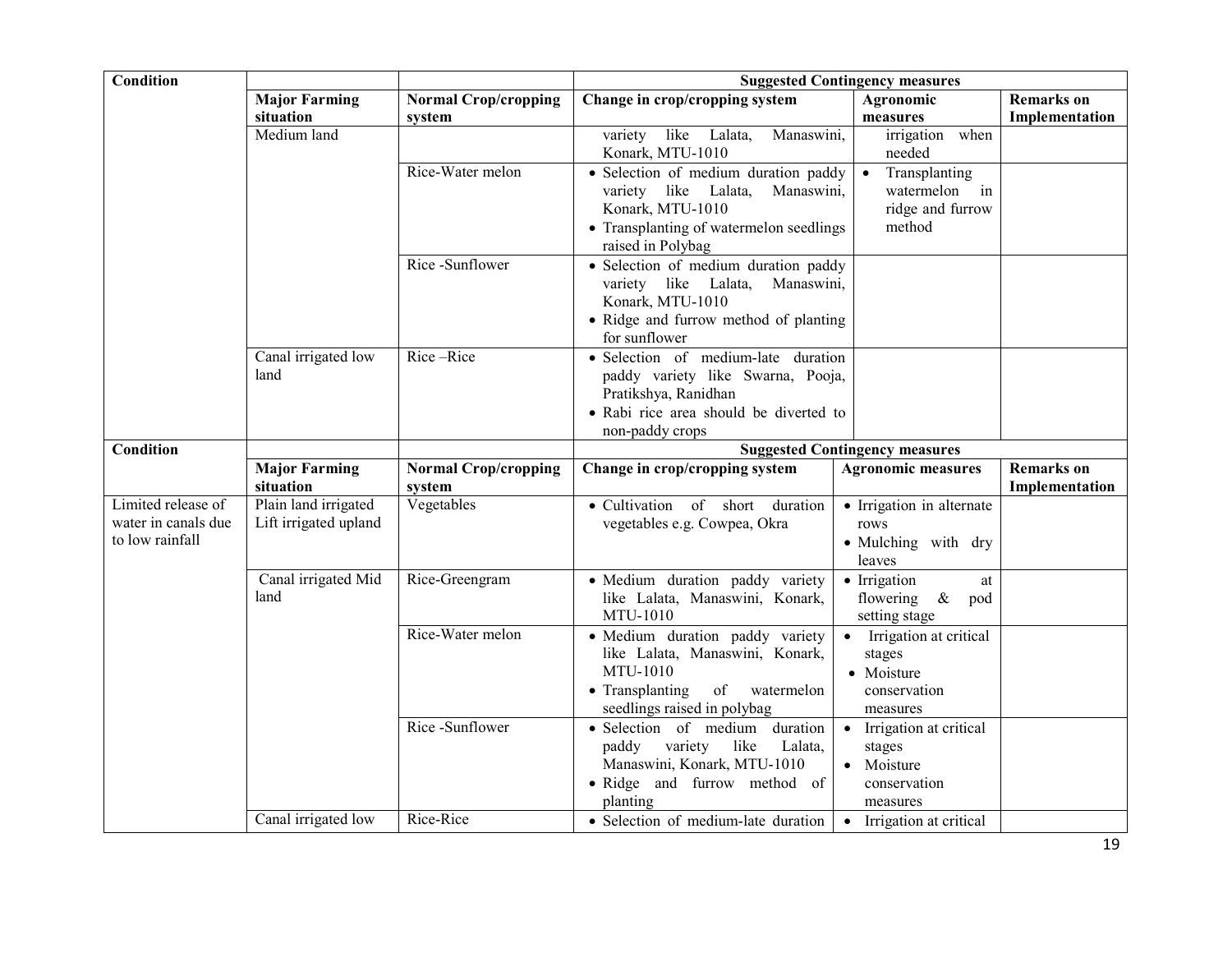| <b>Condition</b> |                      |                             |                                                                                                                        | <b>Suggested Contingency measures</b>                       |                   |
|------------------|----------------------|-----------------------------|------------------------------------------------------------------------------------------------------------------------|-------------------------------------------------------------|-------------------|
|                  | <b>Major Farming</b> | <b>Normal Crop/cropping</b> | Change in crop/cropping system                                                                                         | Agronomic                                                   | <b>Remarks</b> on |
|                  | situation            | system                      |                                                                                                                        | measures                                                    | Implementation    |
|                  | land                 |                             | paddy variety like Swarna, Pooja,<br>Pratikshya, Ranidhan<br>• Rabi rice area should be diverted to<br>non-paddy crops | stages<br>Check the loss of<br>water from the rice<br>field |                   |

| Condition           | <b>Suggested Contingency measures</b>                                              |  |  |
|---------------------|------------------------------------------------------------------------------------|--|--|
|                     | <b>Remarks</b> on<br><b>Agronomic measures</b>                                     |  |  |
|                     | Implementation                                                                     |  |  |
| Non release of      | • Irrigation in alternate<br>duration                                              |  |  |
| water in canals     | rows                                                                               |  |  |
| under delayed onset | • Mulching<br>with<br>dry                                                          |  |  |
| of monsoon in       | leaves                                                                             |  |  |
| catchment           | Irrigation at critical                                                             |  |  |
|                     | stages                                                                             |  |  |
|                     | Moisture conservation                                                              |  |  |
|                     | measures may be                                                                    |  |  |
|                     | followed                                                                           |  |  |
|                     | $-do-$                                                                             |  |  |
|                     | $-do-$                                                                             |  |  |
|                     | • Cultivation of short and medium<br>$-do-$<br>• Rabi rice area should be diverted |  |  |
|                     |                                                                                    |  |  |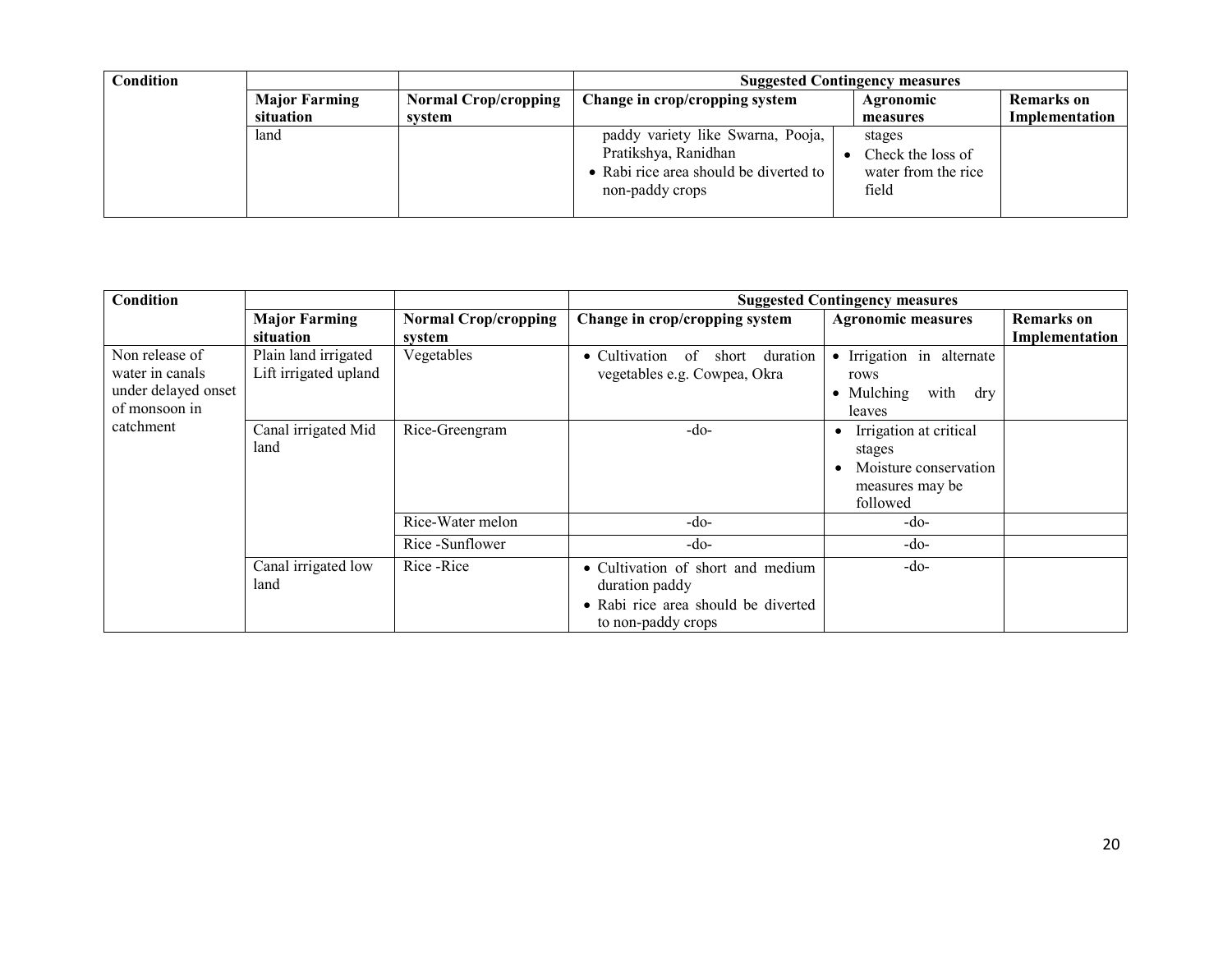| Condition                                                                            |                                   |                             |                                                                                                                                   | <b>Suggested Contingency measures</b>                                                    |                                     |  |
|--------------------------------------------------------------------------------------|-----------------------------------|-----------------------------|-----------------------------------------------------------------------------------------------------------------------------------|------------------------------------------------------------------------------------------|-------------------------------------|--|
|                                                                                      | <b>Major Farming</b><br>situation | Normal Crop/cropping system | Change in crop/cropping<br>system                                                                                                 | <b>Agronomic measures</b>                                                                | <b>Remarks</b> on<br>Implementation |  |
| Lack of inflows<br>into tanks due to<br>insufficient<br>/delayed onset of<br>monsoon | Lift irrigated upland             | Vegetables                  | • Cultivation of short duration<br>vegetables e.g. Cowpea,<br>Okra                                                                | Irrigation at critical<br>stages<br>Moisture conservation<br>measures may be<br>followed |                                     |  |
|                                                                                      | Canal irrigated<br>Medium land    | Rice-Greengram              | -do-                                                                                                                              | -do-                                                                                     |                                     |  |
|                                                                                      |                                   | Rice-Water melon            | -do-                                                                                                                              | $-do-$                                                                                   |                                     |  |
|                                                                                      |                                   | Rice-Sunflower              | -do-                                                                                                                              | -do-                                                                                     |                                     |  |
|                                                                                      | Canal irrigated low<br>land       | Rice - Rice                 | $\bullet$ Cultivation<br>of<br>short<br>and<br>medium duration paddy<br>• Rabi rice area should be<br>diverted to non-paddy crops | -do-                                                                                     |                                     |  |

| Condition           |                      |                                    | <b>Suggested Contingency measures</b> |           |                |
|---------------------|----------------------|------------------------------------|---------------------------------------|-----------|----------------|
|                     | <b>Major Farming</b> | <b>Normal Crop/cropping system</b> | Change in crop/cropping               | Agronomic | Remarks on     |
|                     | situation            |                                    | system                                | measures  | Implementation |
| Insufficient        |                      |                                    | Not Applicable                        |           |                |
| groundwater         |                      |                                    |                                       |           |                |
| recharge due to low |                      |                                    |                                       |           |                |
| rainfall            |                      |                                    |                                       |           |                |

# 2.2 Unusual rains (untimely, unseasonal etc) (for both rain-fed and irrigated situations)

| Condition                                                                         | <b>Suggested contingency measure</b> |                                                               |                                                   |                                                               |  |  |
|-----------------------------------------------------------------------------------|--------------------------------------|---------------------------------------------------------------|---------------------------------------------------|---------------------------------------------------------------|--|--|
| <b>Continuous high</b><br>rainfall in a short<br>span leading to<br>water logging | <b>Vegetative stage</b>              | <b>Flowering stage</b>                                        | Crop maturity stage                               | Post harvest                                                  |  |  |
| Rice                                                                              | Drainage of excess<br>water          | • Drainage of excess amount $\vert \bullet \vert$<br>of water | Harvesting at 80 to 85 $\%$   •<br>grain maturity | Prevent wetting<br>avoid<br>of<br>grains<br>to<br>germination |  |  |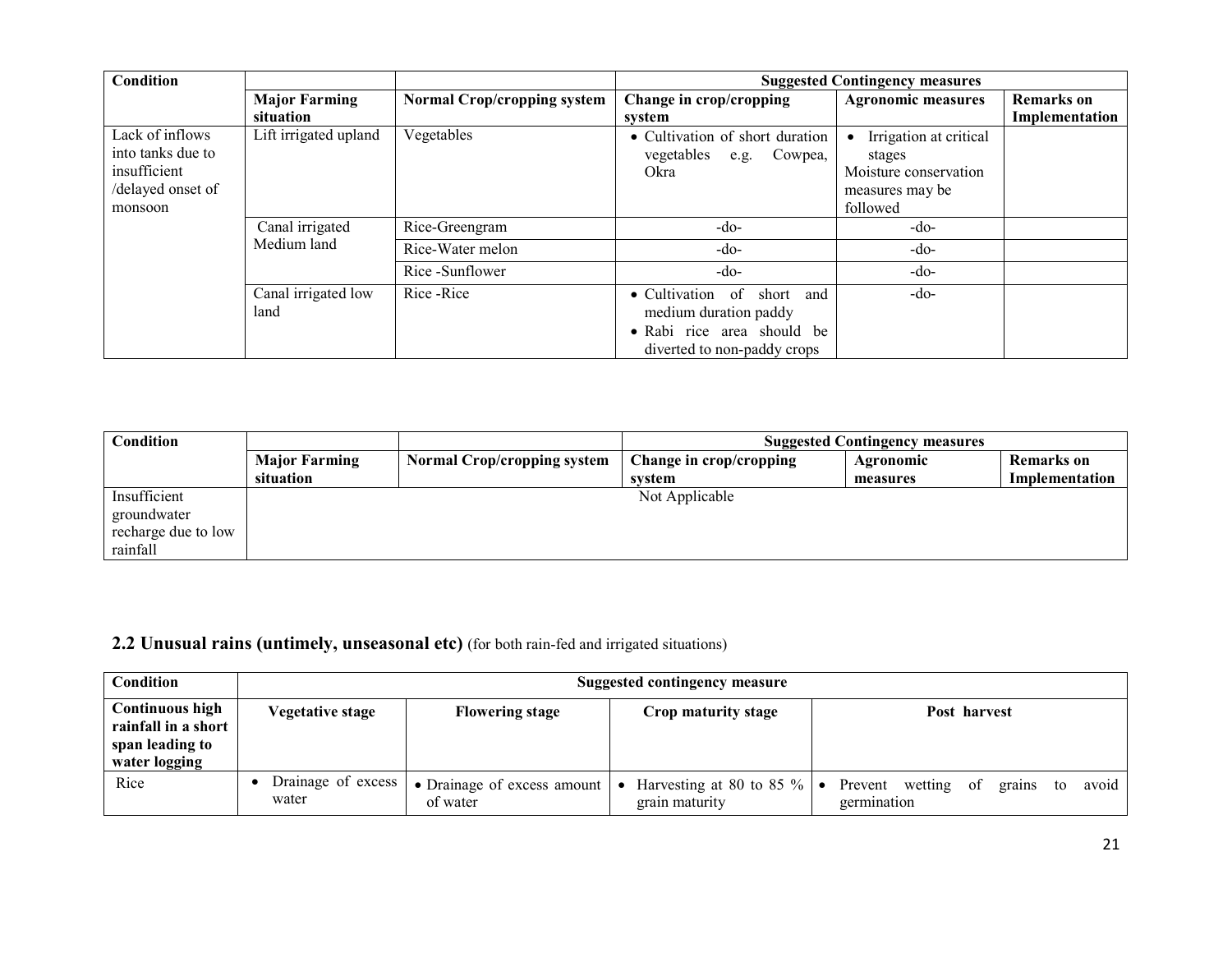|              |                                                        |                                                          | • Drain out of excess water                          | Store after drying to safer moisture content<br>$\bullet$                                    |
|--------------|--------------------------------------------------------|----------------------------------------------------------|------------------------------------------------------|----------------------------------------------------------------------------------------------|
|              |                                                        |                                                          |                                                      | Shifting of produce to half cover threshing                                                  |
|              |                                                        |                                                          |                                                      | floor and other safer places for post harvest<br>operation                                   |
|              | • Provide drainage                                     |                                                          | $-do-$                                               |                                                                                              |
| Greengram    |                                                        | • Provide drainage                                       |                                                      | Shifting of produce to half cover threshing<br>floor and other safer places for post harvest |
|              |                                                        | · Spraying of Endosulfan @<br>11/ha to control Podborers |                                                      | operation                                                                                    |
|              |                                                        |                                                          |                                                      | cover the crop to protect from moisture                                                      |
|              |                                                        |                                                          |                                                      | absorption                                                                                   |
| Black gram   | $-do$                                                  | $-do-$                                                   | $-do$                                                | -do-                                                                                         |
| Arhar        | $-do-$                                                 | $-do-$                                                   | $-do$ -                                              | $-do$                                                                                        |
| Sesamum      | $-do$                                                  | $-do-$                                                   | $-do$                                                | $-do$                                                                                        |
| Horticulture |                                                        |                                                          |                                                      |                                                                                              |
| Brinjal,     | • Drainage of excess                                   | • Drainage of excess water                               | • Drainage of excess water                           | • Cleaning , washing & wiping of produce to<br>avoid losses                                  |
|              | water<br>$-do$                                         | $-do-$                                                   | $-do$                                                | $-do$                                                                                        |
| Tomato,      |                                                        |                                                          |                                                      |                                                                                              |
| Okra,        | $-do$                                                  | $-do$ -                                                  | $-do$ -                                              |                                                                                              |
| Chilly       | • Provide drainage                                     | • Soil drenching with                                    | • Harvesting in rain free dry                        | • Cleaning, washing $&$ wiping of produce to                                                 |
|              |                                                        | Bavistin & Plantomycin                                   | weather to reduce post<br>harvest loss Harvesting at | avoid losses                                                                                 |
|              |                                                        | • Spray of Planofix to<br>reduce flower drop (1ml in     | proper maturity                                      |                                                                                              |
|              |                                                        | 4.5 <sub>1</sub>                                         |                                                      |                                                                                              |
|              | Heavy rainfall with high speed winds in a short span   |                                                          |                                                      |                                                                                              |
| Horticulture |                                                        |                                                          |                                                      |                                                                                              |
|              | Outbreak of pests and diseases due to unseasonal rains |                                                          |                                                      |                                                                                              |
| Rice         | of<br>Spray<br>$\bullet$                               | • Spray of Tricyclazole to                               | Spraying of Endosulfan @                             | Sun drying of paddy seed & storing in air                                                    |
|              | Tricyclazole<br>to                                     | control neck Blast                                       | $1.0$ 1 /ha during evening                           | tight polybags                                                                               |
|              | control Blast                                          | • Spraying of Malathion $@$                              | hour to control cutworm                              |                                                                                              |
|              | of<br>Spraying<br>$\bullet$<br>validamycin @ 1.5       | 1.0 l/ha to control Gundhi<br>bugs                       |                                                      |                                                                                              |
|              | l/ha to control sheath                                 |                                                          |                                                      |                                                                                              |
|              | blight                                                 |                                                          |                                                      |                                                                                              |
|              | Spraying<br>of<br>$\bullet$                            |                                                          |                                                      |                                                                                              |
|              | Chloropyriphos<br>$\mathcal{D}$<br>1.0 l/ha to control |                                                          |                                                      |                                                                                              |
|              |                                                        |                                                          |                                                      |                                                                                              |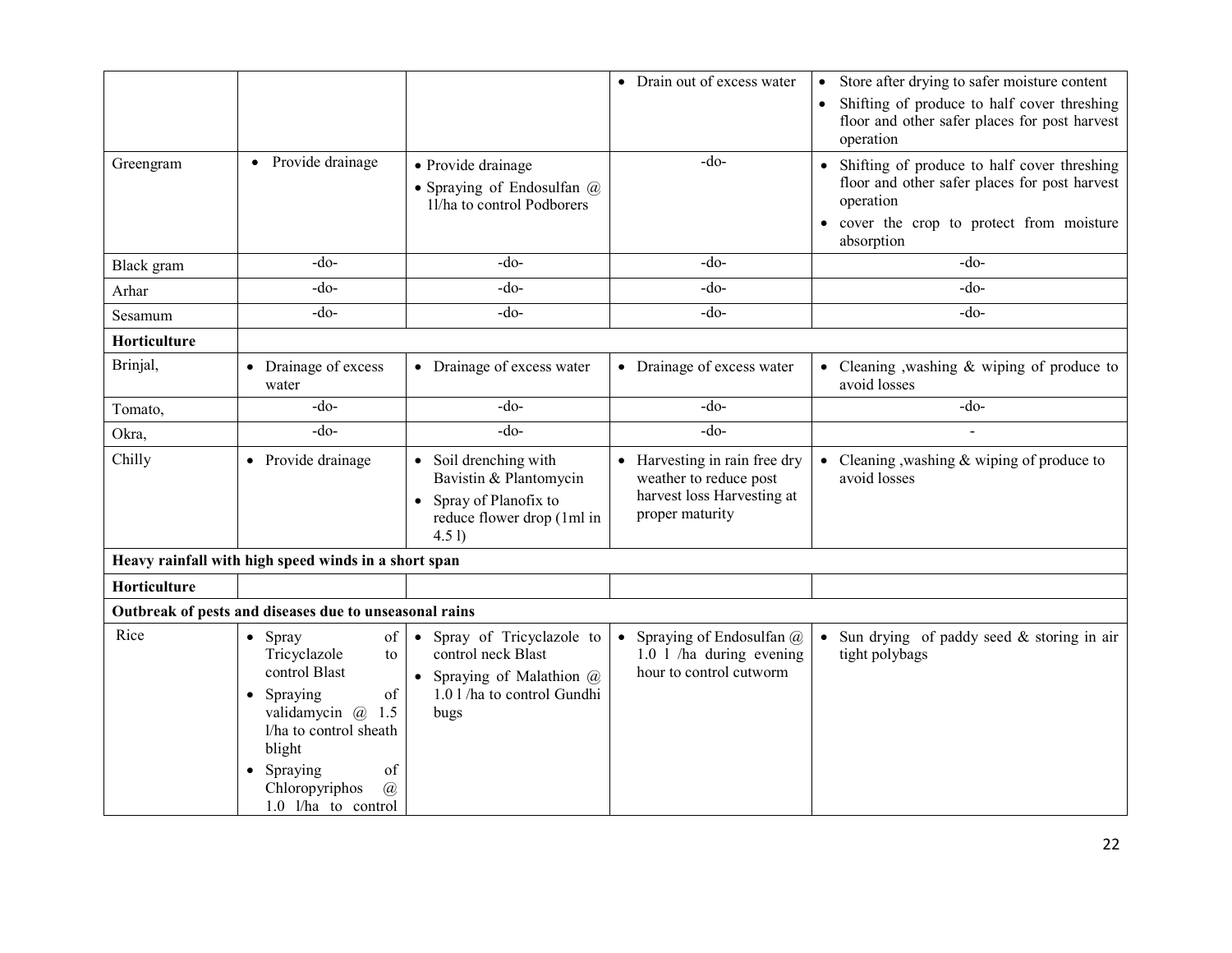|              | swarming<br>caterpillar                                                                                                                                                   |                                                                                                                                                |                                                                                     |                                                                                 |
|--------------|---------------------------------------------------------------------------------------------------------------------------------------------------------------------------|------------------------------------------------------------------------------------------------------------------------------------------------|-------------------------------------------------------------------------------------|---------------------------------------------------------------------------------|
| Greengram    | Spraying of rogor $\omega$<br>1 lit/ha to control<br>aphids<br>$\bullet$ Dusting<br>of<br>Chloropyriphos dust<br>$\omega$ 25 kg/ ha to<br>control<br>hairy<br>caterpillar | • Spraying of Endosulfan $@$<br>1 lit./ha to control borers                                                                                    |                                                                                     | $-do-$                                                                          |
| Blackgram    | $-do$                                                                                                                                                                     | $-do$                                                                                                                                          |                                                                                     | $-do$                                                                           |
| Arhar        | • Spraying<br>of<br>Triazophos $\omega$<br>1.0<br>l/ha to control leaf<br>tier                                                                                            | • Spraying of Endosulfan @<br>1.0 l/ha to control borers                                                                                       | • Spraying of Malathion $@$<br>$1.0 \quad 1$ /ha<br>to control<br><b>Bruchid</b>    | • Sun drying of seed & storing in air tight<br>poly bags with dried neem leaves |
| Sesamum      | of<br>Spraying<br>$\bullet$<br>Chloropyriphos<br>$\mathcal{a}$<br>1.0 l/ha to control<br>leaf roller<br>and<br>jassids                                                    | of<br>• Spraying<br>Chloropyriphos @ 1 lit./ha<br>to control leaf roller and<br>capsule borer                                                  |                                                                                     | • Sun drying of seed & storing in air tight<br>poly bags                        |
| Horticulture |                                                                                                                                                                           |                                                                                                                                                |                                                                                     |                                                                                 |
| Brinjal      | Soil drenching with<br>$\bullet$<br><b>Bavistin</b><br>$\&$<br>Plantomycin<br>to<br>control wilt                                                                          | Apply Blitox-50 $@$ 1.5<br>$\bullet$<br>kg./ha for control of fruit<br>rot in Brinjal                                                          | Spraying of Triazophos<br>$\bullet$<br>@ 1lt. /ha to control fruit<br>& shoot borer | Cleaning , washing & wiping of produce to<br>avoid losses                       |
| Tomato       | $-do$                                                                                                                                                                     | $-do$                                                                                                                                          | $-do-$                                                                              | $-do$                                                                           |
| Okra         | Spraying of Rogor<br>$\bullet$<br>$(a)$ 1.0 ltr/ha to<br><b>YMV</b><br>control<br>infection                                                                               | Spraying of carbaryl @<br>$\bullet$<br>2.5 kg./ha to control fruit<br>borer                                                                    |                                                                                     |                                                                                 |
| Chilly       | $-do-$                                                                                                                                                                    | Spraying of rogor @ 1.0<br>$\bullet$<br>ltr/ha to control aphids<br>and thrips<br>Apply Blitox-50 $@$ 1.5<br>kg / ha for control of<br>dieback |                                                                                     | $-do-$                                                                          |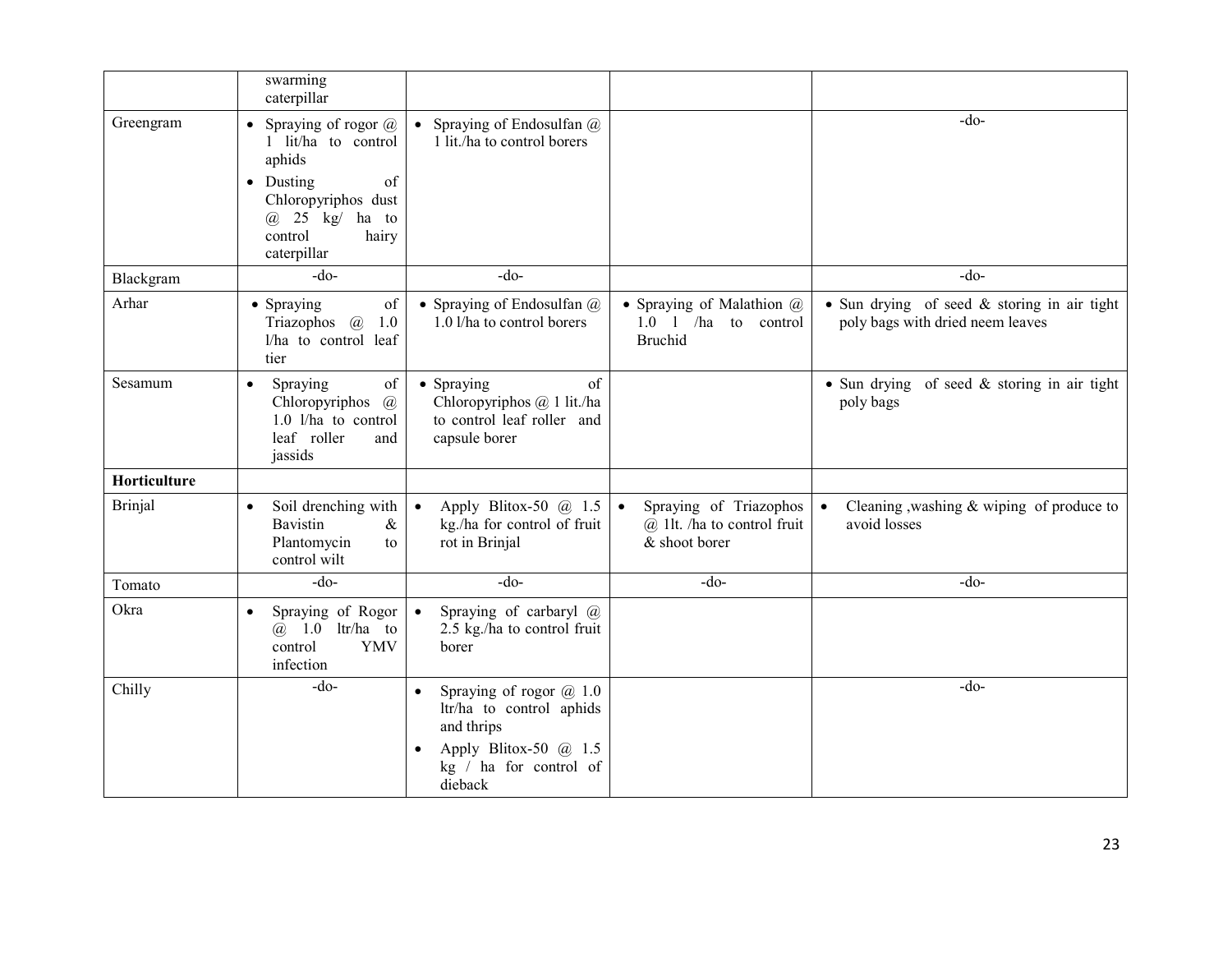#### 2.3 Floods

| <b>Condition</b>                                                      | <b>Suggested contingency measure</b>                                                                                                                                                                 |                                                                                                          |                                                                                                                                                                                             |                                                                                                                  |  |
|-----------------------------------------------------------------------|------------------------------------------------------------------------------------------------------------------------------------------------------------------------------------------------------|----------------------------------------------------------------------------------------------------------|---------------------------------------------------------------------------------------------------------------------------------------------------------------------------------------------|------------------------------------------------------------------------------------------------------------------|--|
| <b>Transient water</b><br>logging/ partial<br>inundation <sup>1</sup> | Seedling / nursery stage                                                                                                                                                                             | <b>Vegetative stage</b>                                                                                  | <b>Reproductive stage</b>                                                                                                                                                                   | At harvest                                                                                                       |  |
| Rice                                                                  | 1. Select rice varieties like<br>Sarala,<br>Durga, Uphar,<br>Varshadhan for semi-deep<br>low lands & Swarna Sub-1 &<br>for<br>flash<br>flood<br>sarasa<br>situations.<br>2. Drainage of excess water | 1. Drainage of excess water                                                                              | 1. Drain excess water<br>2.Harvesting<br>physiological<br>at<br>maturity                                                                                                                    | 1. Keeping of harvested<br>produce in field bunds<br>and other higher places<br>to avoid germination of<br>grain |  |
| Mung                                                                  | Provide drainage                                                                                                                                                                                     | 1. Spray Rogor $@$ 2 ml / 1 to<br>control white fly and aphids<br>2. Drain excess water from field       | 1. Spray of Dithane M 45 for<br>control of rust<br>2. Spraying on Endosulfan $(a)$ 1.0<br>l/ha. to control pod borer<br>3. Drain excess water<br>4. Harvesting at physiological<br>maturity | Sun drying of harvested<br>produce<br>in<br>threshing<br>floor                                                   |  |
| Biri                                                                  | Provide drainage                                                                                                                                                                                     | 1. Spray Rogor $(a)$ 2 ml / 1 to<br>control white fly and aphids<br>2. Drain excess water from field     | 1. Spray of Dithane M 45 for<br>control of rust<br>2. Spraying on Endosulfan @ 1.0<br>ltr/ha. to control pod borer<br>3. Drain excess water<br>4. Harvesting at physiological<br>maturity   | Sun daring of harvested<br>produce<br>threshing<br>in<br>floor                                                   |  |
| Sesamum                                                               | Drain excess water from field                                                                                                                                                                        | Drain excess water from field                                                                            | 1. Spraying of Chloropyriphos @<br>1.0 l/ha to control leaf roller and<br>capsule borer<br>2. Drain excess water                                                                            | Sun drying of harvested<br>produce in threshing floor                                                            |  |
| Arhar                                                                 | $-do$                                                                                                                                                                                                | $-do-$                                                                                                   | $-do$                                                                                                                                                                                       | $-do-$                                                                                                           |  |
| Horticulture                                                          |                                                                                                                                                                                                      |                                                                                                          |                                                                                                                                                                                             |                                                                                                                  |  |
| <b>Brinjal</b>                                                        | 1. Raising of seedlings in raised<br>beds.<br>2. Seedling root dip in solution of<br>Bavistin & plantomycin                                                                                          | 1. Management of Wilt<br>2. Digging of drainage channel<br>3. Regular surveillance of pest<br>& diseases | 1. Drenching of plant base with<br>Carbendazim $2 \text{ gm} + \text{Plantomycin}$<br>1gm./lt. of water<br>2. Spraying Triazophos @ 1 .0lt./ha                                              |                                                                                                                  |  |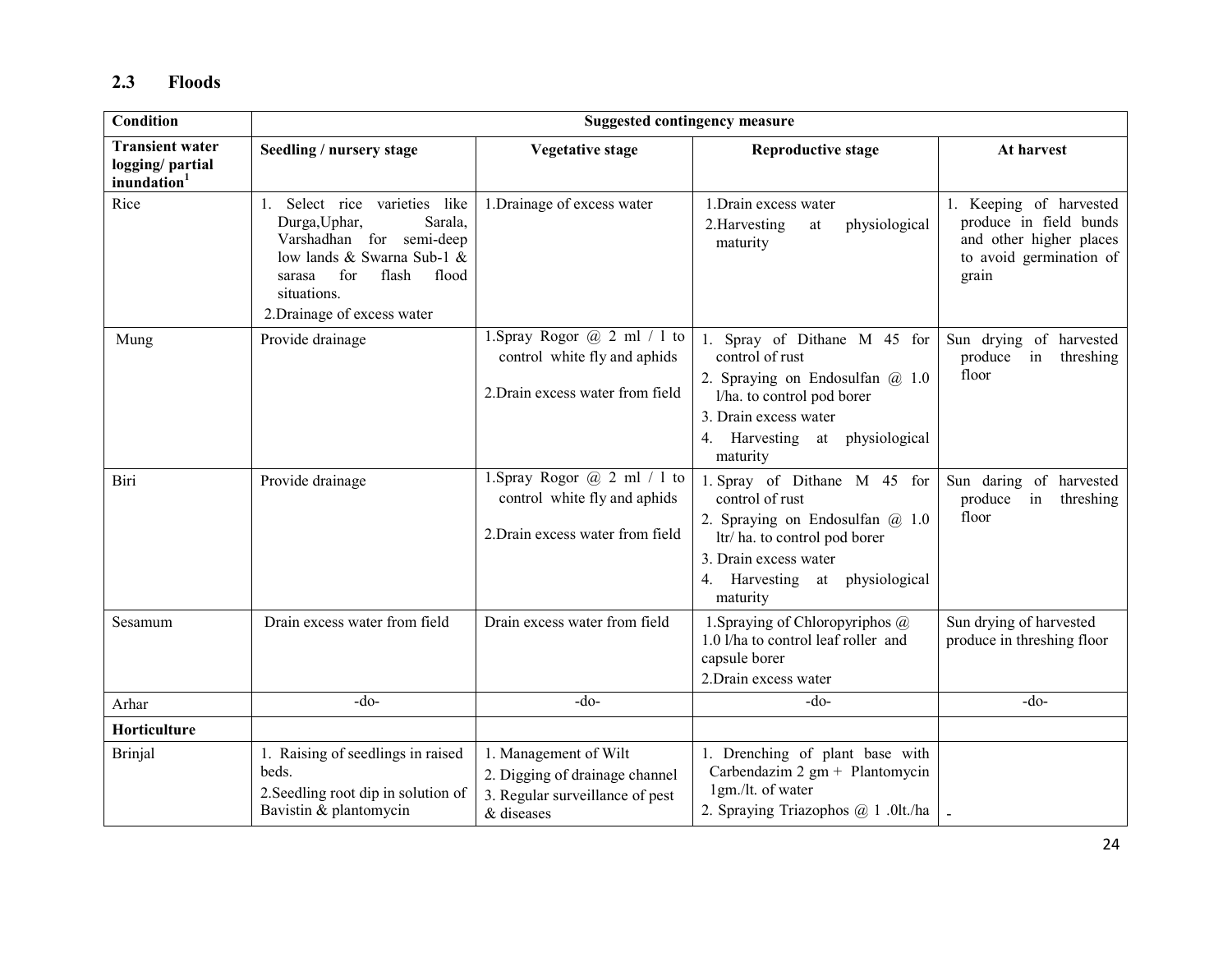|              | 3. Apply Bleaching powder 15<br>kg / ha in soil 15 days before                                                                                                                                                              |                                                                                             | to control fruit and shoot borer<br>3. Harvesting at proper maturity                                                                                                              |                                                                                                                                                                                                          |
|--------------|-----------------------------------------------------------------------------------------------------------------------------------------------------------------------------------------------------------------------------|---------------------------------------------------------------------------------------------|-----------------------------------------------------------------------------------------------------------------------------------------------------------------------------------|----------------------------------------------------------------------------------------------------------------------------------------------------------------------------------------------------------|
|              | transplanting<br>4. Drain out excess water                                                                                                                                                                                  |                                                                                             |                                                                                                                                                                                   |                                                                                                                                                                                                          |
| Tomato       | -do-                                                                                                                                                                                                                        | $-do-$                                                                                      | 1. Drenching of plant base with<br>Carbendazim<br>$\overline{2}$<br>gm.<br>$+$<br>Plantomycin 1gm./lt. of water<br>2. Spraying Endosulfan @ 1 .0 lt./ha<br>to control fruit borer |                                                                                                                                                                                                          |
| Okra         | Provide drainage                                                                                                                                                                                                            | Spraying of rogor $\omega$ 1.0 l./ha to<br>control YMV infection                            | Spraying of carbaryl $\omega$ 2.5 kg./ha to<br>control fruit borer                                                                                                                |                                                                                                                                                                                                          |
| Chilli       | 1. Raising of seedlings in raised<br>beds.<br>2. Seedling root dip in solution of<br>Bavistin & Plantomycin<br>3. Apply Bleaching powder 15<br>kg / ha in soil 15 days before<br>transplanting<br>4. Drain out excess water | 1. Spraying of rogor @ .0 l/ha to<br>control aphids and thrips<br>2. Drain out excess water | 1. Spraying of rogor $\omega$ 1lt./ha to<br>control aphids and thrips<br>2. Apply Blitox-50 $@$ 1.5 kg / ha for<br>control of dieback                                             |                                                                                                                                                                                                          |
| Rice         | Continuous submergence for more than 2 days<br>Drain out excess water                                                                                                                                                       | Drain out excess water                                                                      | 1. Drain excess amount of water                                                                                                                                                   | 1.<br>Harvesting at $80 - 85\%$                                                                                                                                                                          |
|              |                                                                                                                                                                                                                             |                                                                                             | from field<br>2. Harvest at physiological maturity<br>stage                                                                                                                       | of maturity of grain<br>2. Precaution is taken in<br>avoiding germination of<br>seed<br>3. Relay cropping or paira<br>cropping may be followed<br>4. Preventing wetting of<br>seeds to avoid germination |
| Green gram   | $\overline{a}$                                                                                                                                                                                                              | $\overline{a}$                                                                              |                                                                                                                                                                                   |                                                                                                                                                                                                          |
| Black gram   |                                                                                                                                                                                                                             |                                                                                             |                                                                                                                                                                                   |                                                                                                                                                                                                          |
| Arhar        |                                                                                                                                                                                                                             |                                                                                             |                                                                                                                                                                                   |                                                                                                                                                                                                          |
| Sesamum      | $\overline{a}$                                                                                                                                                                                                              |                                                                                             |                                                                                                                                                                                   |                                                                                                                                                                                                          |
| Horticulture |                                                                                                                                                                                                                             |                                                                                             |                                                                                                                                                                                   |                                                                                                                                                                                                          |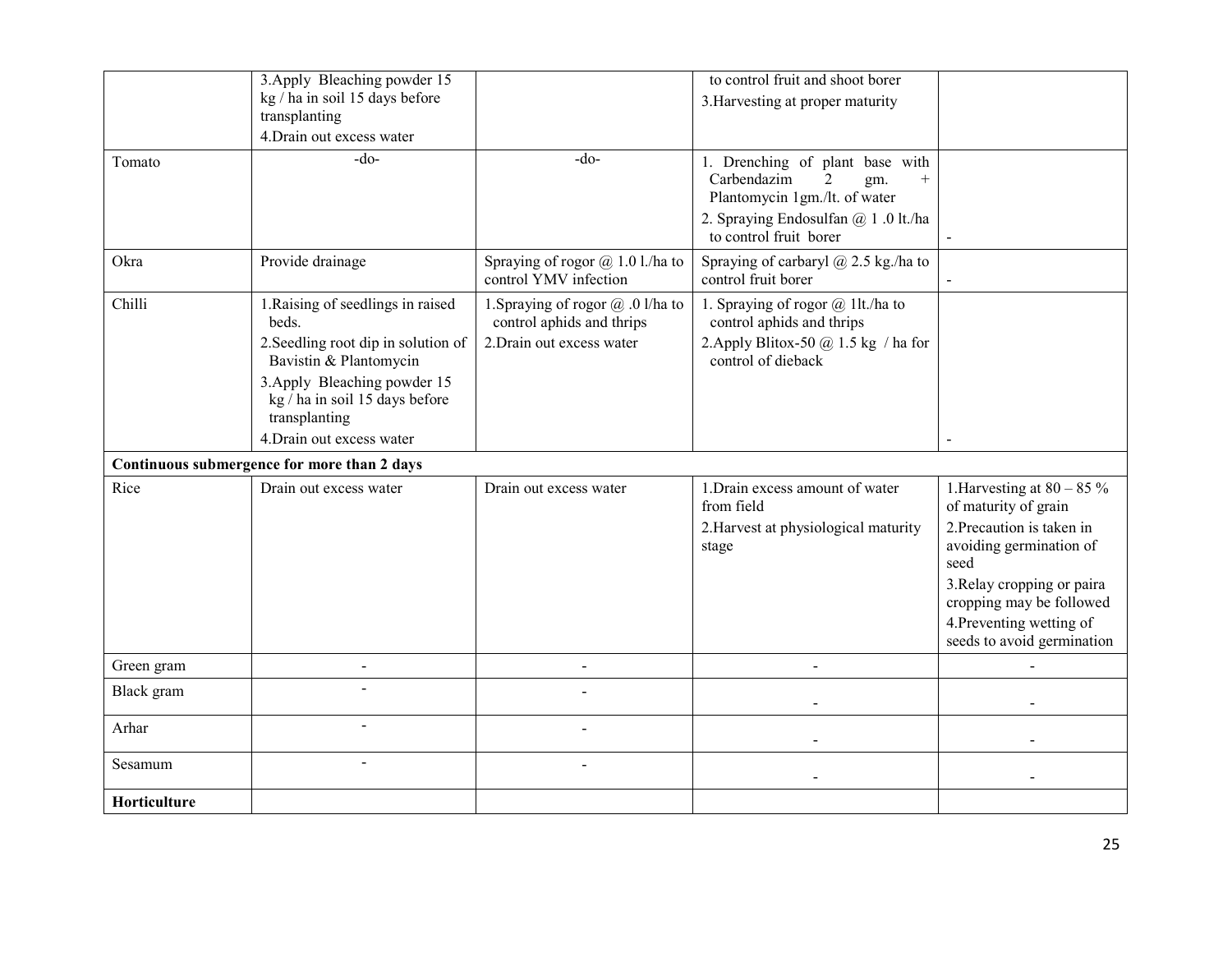| <b>Brinjal</b>                         | Drain out excess water | Drenching of plant base with<br>Carbendazim solution $\omega$<br>2gm/lit | Drain excess amount of water from<br>field |  |
|----------------------------------------|------------------------|--------------------------------------------------------------------------|--------------------------------------------|--|
| Okra                                   | Drain out excess water | Drain out excess water                                                   | Drain out excess water                     |  |
| Chilli                                 | Drain out excess water | Drenching of plant base with<br>Carbendazim solution $\omega$<br>2gm/lt  | Drain excess amount of water from<br>field |  |
| Sea water intrusion<br>not experienced |                        |                                                                          |                                            |  |

# 2.4 Extreme events: Heat wave / Cold wave/Frost/ Hailstorm /Cyclone

| <b>Extreme event type</b> | Suggested contingency measure <sup>r</sup> |                                   |                                                                             |                                                                    |  |
|---------------------------|--------------------------------------------|-----------------------------------|-----------------------------------------------------------------------------|--------------------------------------------------------------------|--|
|                           | Seedling / nursery stage                   | <b>Vegetative stage</b>           | <b>Reproductive stage</b>                                                   | At harvest                                                         |  |
| <b>Heat Wave</b>          |                                            |                                   |                                                                             |                                                                    |  |
| Rice                      | Adequate irrigation                        | Adequate irrigation               | Irrigation at flowering $&$ grain filling stage                             |                                                                    |  |
| Horticulture              |                                            |                                   |                                                                             |                                                                    |  |
| Brinjal., Tomato          | Raising nursery in shade net<br>house      | Sprinkler method of<br>irrigation | Spray of Planofix $@$ 1ml /4.5 lit of water to<br>check flower & fruit drop | Harvest in morning hour to<br>escape from field heat of<br>produce |  |
| Cold wave                 |                                            |                                   |                                                                             |                                                                    |  |
| Horticulture              |                                            |                                   |                                                                             |                                                                    |  |
| Frost                     |                                            |                                   |                                                                             |                                                                    |  |
| Horticulture              |                                            |                                   |                                                                             |                                                                    |  |
| <b>Hailstorm</b>          |                                            |                                   |                                                                             |                                                                    |  |
| Horticulture              |                                            |                                   |                                                                             |                                                                    |  |
| Cyclone                   |                                            |                                   |                                                                             |                                                                    |  |
| Horticulture              |                                            |                                   |                                                                             |                                                                    |  |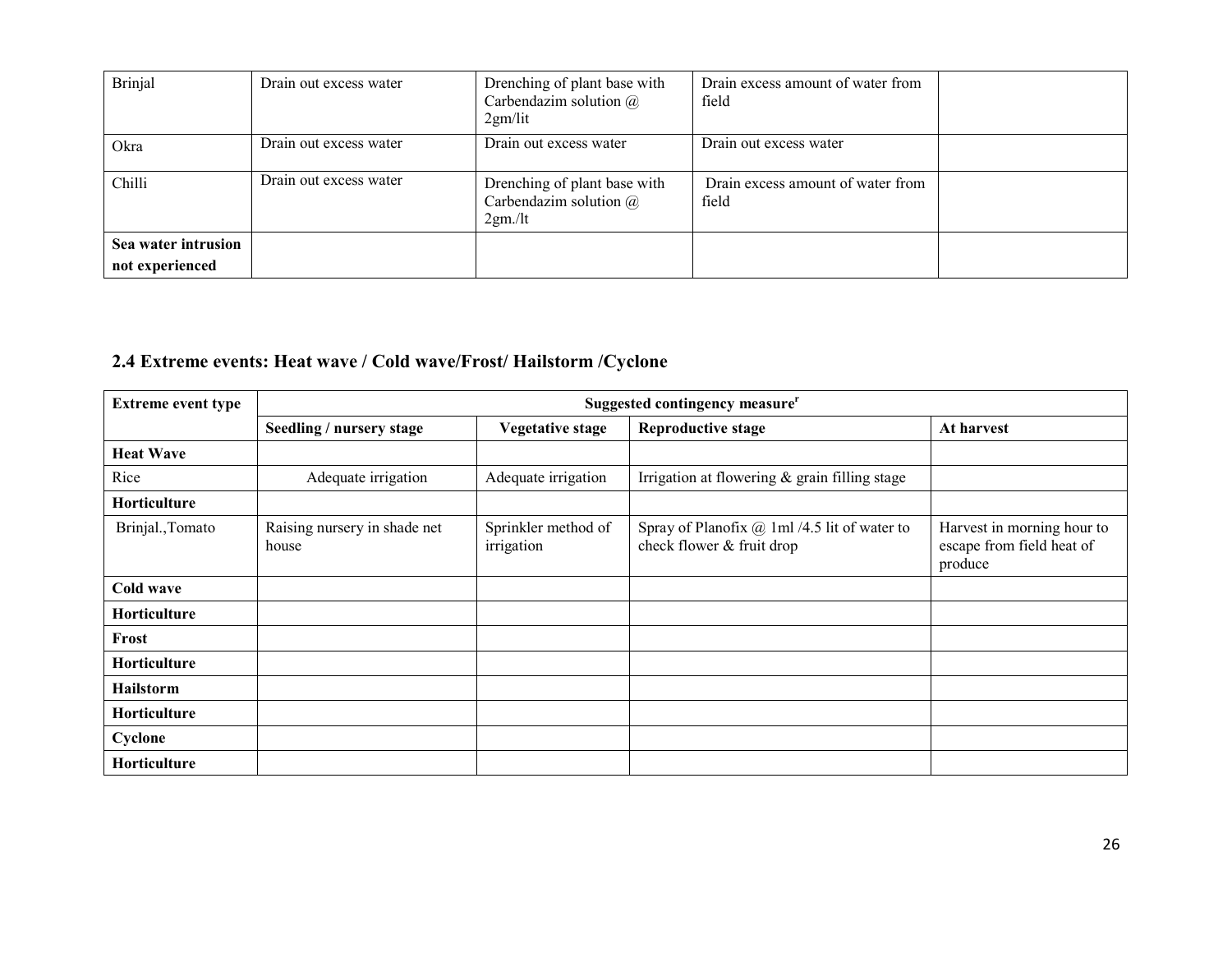#### 2.5Contingent strategies for Livestock, Poultry & Fisheries

#### 2.5.1 Livestock

|                                  | <b>Suggested contingency measures</b>                                                                                                                                                                                                                                                                                                                                                                                                                                                                                                                                          |                                                                                                                                                                                                                                                                                                                                                                                                                                                                                                                                                              |                                                                                                                                  |  |  |
|----------------------------------|--------------------------------------------------------------------------------------------------------------------------------------------------------------------------------------------------------------------------------------------------------------------------------------------------------------------------------------------------------------------------------------------------------------------------------------------------------------------------------------------------------------------------------------------------------------------------------|--------------------------------------------------------------------------------------------------------------------------------------------------------------------------------------------------------------------------------------------------------------------------------------------------------------------------------------------------------------------------------------------------------------------------------------------------------------------------------------------------------------------------------------------------------------|----------------------------------------------------------------------------------------------------------------------------------|--|--|
|                                  | <b>Before the event</b>                                                                                                                                                                                                                                                                                                                                                                                                                                                                                                                                                        | During the event                                                                                                                                                                                                                                                                                                                                                                                                                                                                                                                                             | After the event                                                                                                                  |  |  |
| <b>Drought</b>                   |                                                                                                                                                                                                                                                                                                                                                                                                                                                                                                                                                                                |                                                                                                                                                                                                                                                                                                                                                                                                                                                                                                                                                              |                                                                                                                                  |  |  |
| Feed and fodder<br>availability  | Awareness of farmer to stock feed and fodder<br>1.<br>2.<br>Encourage perennial fodder production<br>3.<br>Village gaucher lands should be developed<br>On boundaries of agricultural field trees or<br>4.<br>shrubs like Sesbania, Subabul planted<br>It is essential to establish fodder bank near<br>5.<br>forest areas.<br>Excess fodder in flush season can be preserved<br>6.<br>as hay/silage.<br>7.<br>Explore the possibilities of alternative feed<br>8.<br>Organizing training Programme of persons<br>connected with Animal Husbandry<br>Livestock insurance<br>9. | Dry stray and feed to be given<br>1.<br>Utilizing fodder from perennial trees<br>2.<br>Transporting excess fodder from adjoining<br>3 <sub>1</sub><br>districts.<br>4.<br>Utilizing the existing crops which fail to<br>grow adequately due to failure of<br>monsoon for feeding of animals.<br>Use of unconventional livestock feed such<br>5.<br>as sugarcane top, bagasse & banana plant<br>Improving poor quality roughages by<br>6.<br>ammonia treatment, urea treatment &<br>feeding them.<br>7.<br>Supplementation of mineral mixtures and<br>vitamin | Hay and silage to be<br>1.<br>given<br>Supplementary feeding<br>2.<br>of remaining livestock<br>the replacement<br>and<br>stock. |  |  |
| Drinking water                   | Stocking of water in vat<br>1.<br>$\overline{2}$ .<br>Preserving water in community tanks                                                                                                                                                                                                                                                                                                                                                                                                                                                                                      | Supply of clean drinking water                                                                                                                                                                                                                                                                                                                                                                                                                                                                                                                               | Supply of clean drinking<br>water                                                                                                |  |  |
| Health and disease<br>management | Stocking of DNS, salt and molasses                                                                                                                                                                                                                                                                                                                                                                                                                                                                                                                                             | Supply of RN-tose, DNS, Vit-B<br>1.<br>Conducting animal health camps and<br>2.<br>treating the affected animals.                                                                                                                                                                                                                                                                                                                                                                                                                                            | Rehydrate<br>animals,<br>1.<br>common<br>salt<br>and<br>molasses may be given<br>Proper disposal of dead<br>2.<br>animals        |  |  |
| <b>Floods</b>                    |                                                                                                                                                                                                                                                                                                                                                                                                                                                                                                                                                                                |                                                                                                                                                                                                                                                                                                                                                                                                                                                                                                                                                              |                                                                                                                                  |  |  |
| Feed and fodder<br>availability  | 1. Sensitization of farmer to stock and protect feed<br>and fodder<br>2. Training to the farmers about care of their<br>animals preparation and distribution of leaflets                                                                                                                                                                                                                                                                                                                                                                                                       | 1. Supply of crushed maize, rice bran, wheat<br>bran etc.<br>2. Procured feeds and fodder should be fed to<br>all animals                                                                                                                                                                                                                                                                                                                                                                                                                                    | 1. Supply of crushed maize,<br>rice bran, wheat bran etc.<br>2. Provision of<br>supplementary feeding                            |  |  |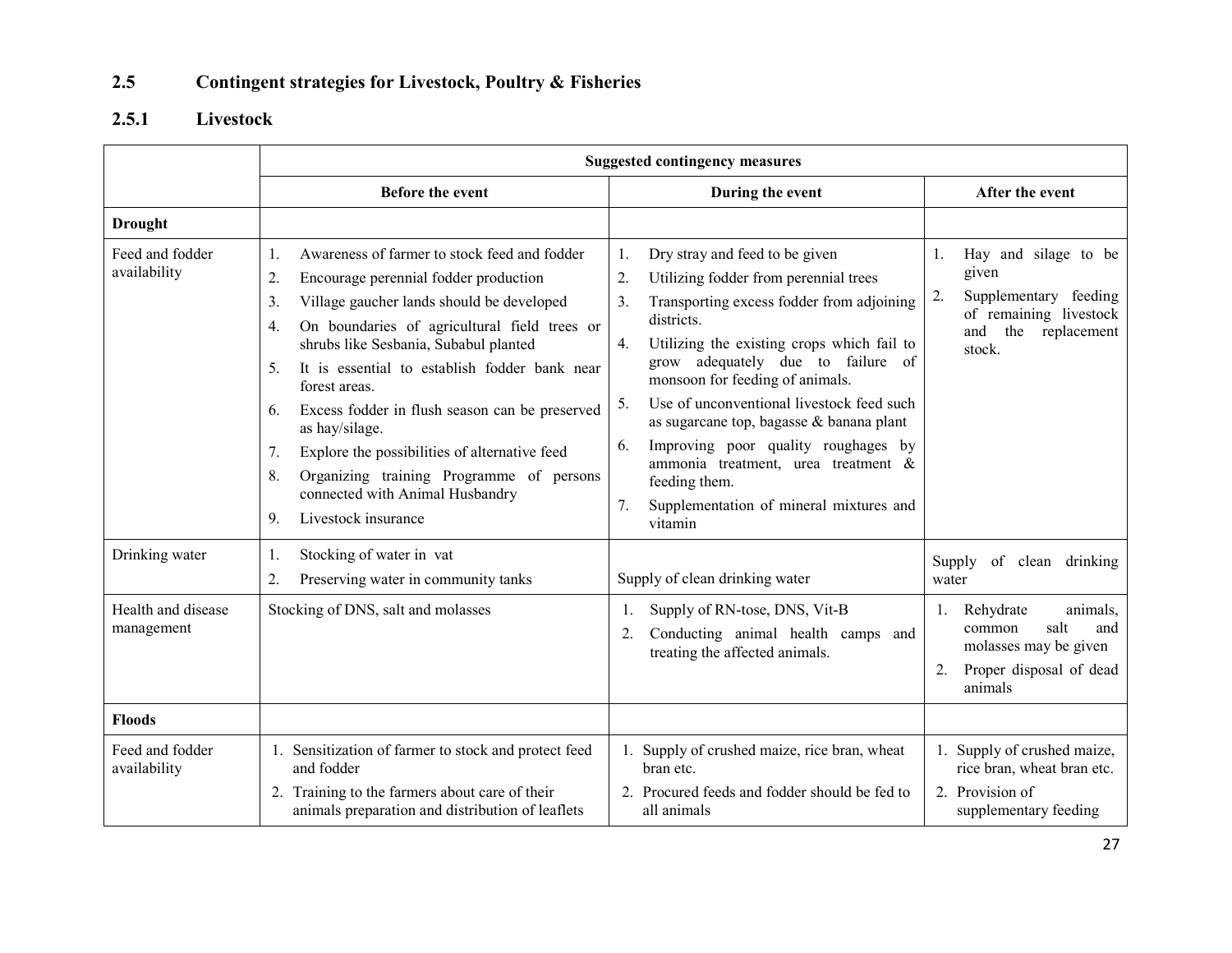|                                                 | on livestock disaster.                                                                                                                                                                                                                                                                                                                                                                                                                                                          | 3. Straws and stoves that got soaked during<br>floods can be fed to animals as long as<br>rotting or fungal growth has not set.                                                                                                                                                                                                                                                  | with vitamin and<br>minerals                                                                                                                                                                                                                                                                  |
|-------------------------------------------------|---------------------------------------------------------------------------------------------------------------------------------------------------------------------------------------------------------------------------------------------------------------------------------------------------------------------------------------------------------------------------------------------------------------------------------------------------------------------------------|----------------------------------------------------------------------------------------------------------------------------------------------------------------------------------------------------------------------------------------------------------------------------------------------------------------------------------------------------------------------------------|-----------------------------------------------------------------------------------------------------------------------------------------------------------------------------------------------------------------------------------------------------------------------------------------------|
| Drinking water                                  | Stocking of clean drinking water                                                                                                                                                                                                                                                                                                                                                                                                                                                | 1. Arrangement for clean drinking water<br>2. Drinking water be made available to the<br>animals in clean container                                                                                                                                                                                                                                                              | Chlorination of water and<br>treatment with halogen<br>tablets                                                                                                                                                                                                                                |
| Health and disease<br>and shelter<br>management | 1. Vaccination<br>2. Prior construction of animal shelters in disaster<br>prone areas.<br>3. Temporary relief camps can be set up to provide<br>shelter<br>4. Keep the emergency service kit like Cotton<br>wool, Bandages, surgical gauze, Disinfectants<br>like Potassium permanganate, Dettol, Antibiotic<br>5. Temporary camps may be started for 25-50<br>animals in each group.<br>6. If no trees or sheds are available shelter the<br>animals under a tent / tarpaulins | 1. Treatment of sick animal<br>2. Their should be one veterinarian with 3 to<br>4 village to work<br>3. The team should be well equipped with<br>contingent items like bandages<br>4. Keep the animals loose in paddock<br>(sheltered or unsheltered)<br>5. Releasing animals from the unnatural and<br>harmful position or situation stopping<br>bleeding, binding broken limbs | 1. De-worming<br>2. Prompt and appropriate<br>attention to injured by<br>providing<br>necessary<br>medicine<br>3. Vaccination<br>campaign<br>against common endemic<br>disease<br>4. Improving shed hygiene<br>especially in the farmers<br>household<br>through<br>cleaning and disinfection |
| Cyclone                                         |                                                                                                                                                                                                                                                                                                                                                                                                                                                                                 |                                                                                                                                                                                                                                                                                                                                                                                  |                                                                                                                                                                                                                                                                                               |
| Feed and fodder<br>availability                 |                                                                                                                                                                                                                                                                                                                                                                                                                                                                                 |                                                                                                                                                                                                                                                                                                                                                                                  |                                                                                                                                                                                                                                                                                               |
| Drinking water                                  |                                                                                                                                                                                                                                                                                                                                                                                                                                                                                 |                                                                                                                                                                                                                                                                                                                                                                                  |                                                                                                                                                                                                                                                                                               |
| Health and disease<br>management                |                                                                                                                                                                                                                                                                                                                                                                                                                                                                                 |                                                                                                                                                                                                                                                                                                                                                                                  |                                                                                                                                                                                                                                                                                               |
| <b>Heat wave</b>                                |                                                                                                                                                                                                                                                                                                                                                                                                                                                                                 |                                                                                                                                                                                                                                                                                                                                                                                  |                                                                                                                                                                                                                                                                                               |
| Shelter/environment<br>management               | 1. Awareness creation<br>Green cover of trees<br>2.<br>3. Proper sheltering / housing with white painting<br>outside<br>Washing / wallowing / sprinkling or showering<br>4.<br>Provision of cool drinking water<br>5.<br>Cooling devices like fan, wet curtains and air<br>6.                                                                                                                                                                                                   | Shelter animal at cold windy and shaddy place                                                                                                                                                                                                                                                                                                                                    |                                                                                                                                                                                                                                                                                               |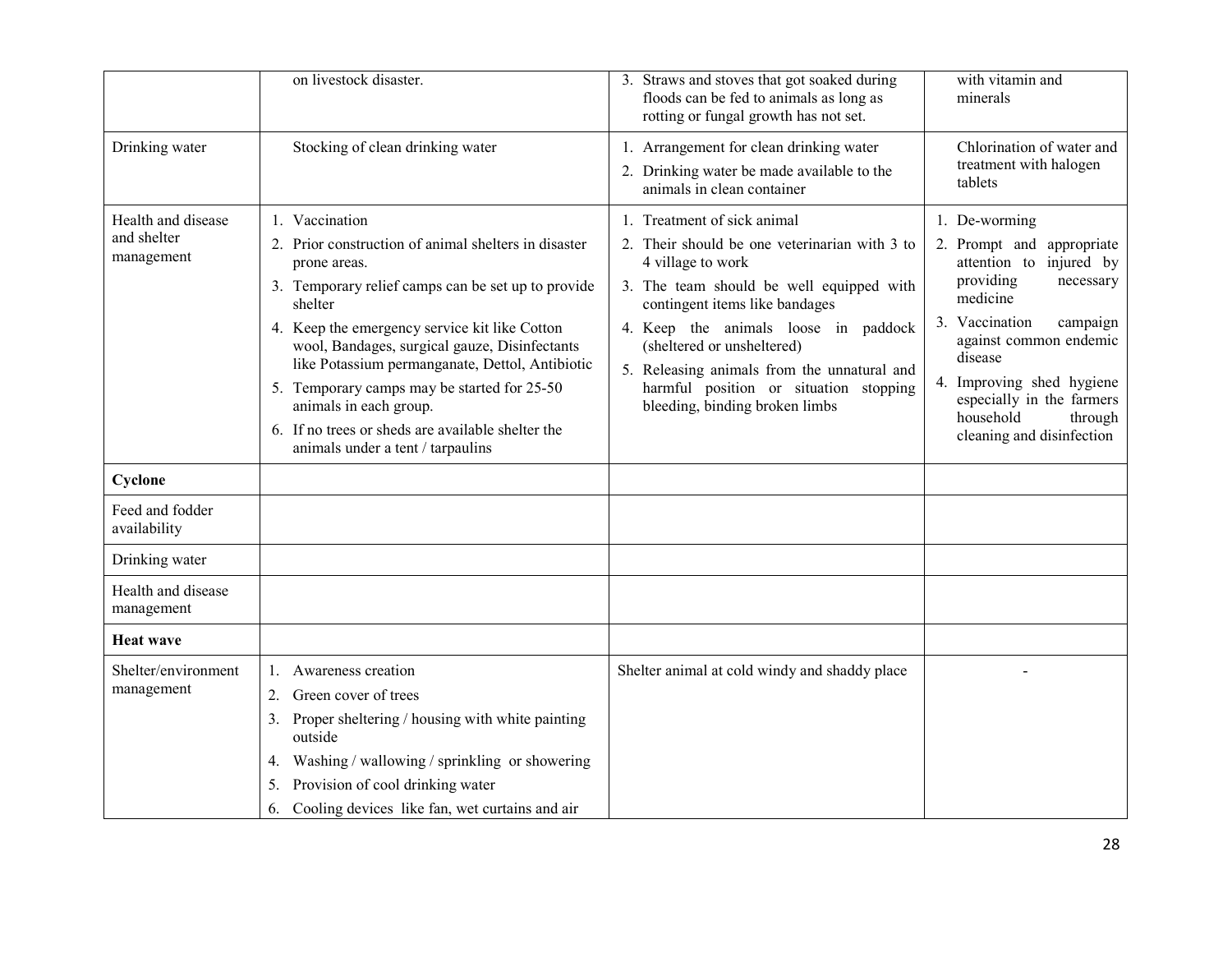|                                  | cooler                                                                                                                                        |                                                    |                                                                           |
|----------------------------------|-----------------------------------------------------------------------------------------------------------------------------------------------|----------------------------------------------------|---------------------------------------------------------------------------|
| Health and disease<br>management | Stocking of DNS, salt and molasses                                                                                                            | Care of affected animal and should be over<br>feed | 1. Rehydrate animals<br>salt<br>2. Common<br>and<br>molasses may be given |
| Feed management                  | Feeding green fodder / silage/hay<br>1.<br>Provision for night feeding<br>2.<br>Graze early in the morning and late in the<br>3.<br>afternoon |                                                    |                                                                           |

Based on forewarning wherever available, (Source: CDVO, Boudh)

#### 2.5.2 Poultry

|                               | <b>Suggested contingency measures</b>                                         | Convergence/linkage<br>s with ongoing<br>programs, if any       |                                                                                                |                |
|-------------------------------|-------------------------------------------------------------------------------|-----------------------------------------------------------------|------------------------------------------------------------------------------------------------|----------------|
|                               |                                                                               |                                                                 |                                                                                                |                |
| <b>Drought</b>                |                                                                               |                                                                 |                                                                                                |                |
| Shortage of feed ingredients  | Ensure procurement of feed<br>ingredients                                     | Feed supplementation will<br>be made                            | Attempt will be made for<br>available of feed ingredient<br>or compound feed to the<br>farmers | $\overline{a}$ |
| Drinking water                | Check water source for ensuring<br>sufficient water                           | Attempt will be made to<br>provided sanitized drinking<br>water | Availability of water will be<br>ensured by digging of bore<br>well                            |                |
| Health and disease management | Procurement of vaccines and<br>medicines and antistress drugs,<br>antibiotics | Continue feeding of anti<br>stress drugs                        |                                                                                                |                |
| <b>Floods</b>                 |                                                                               |                                                                 |                                                                                                |                |
| Shortage of feed ingredients  | Awareness of farmers to stock                                                 | Supply of poultry feed                                          | Supply of poultry feed                                                                         | Govt. Relief   |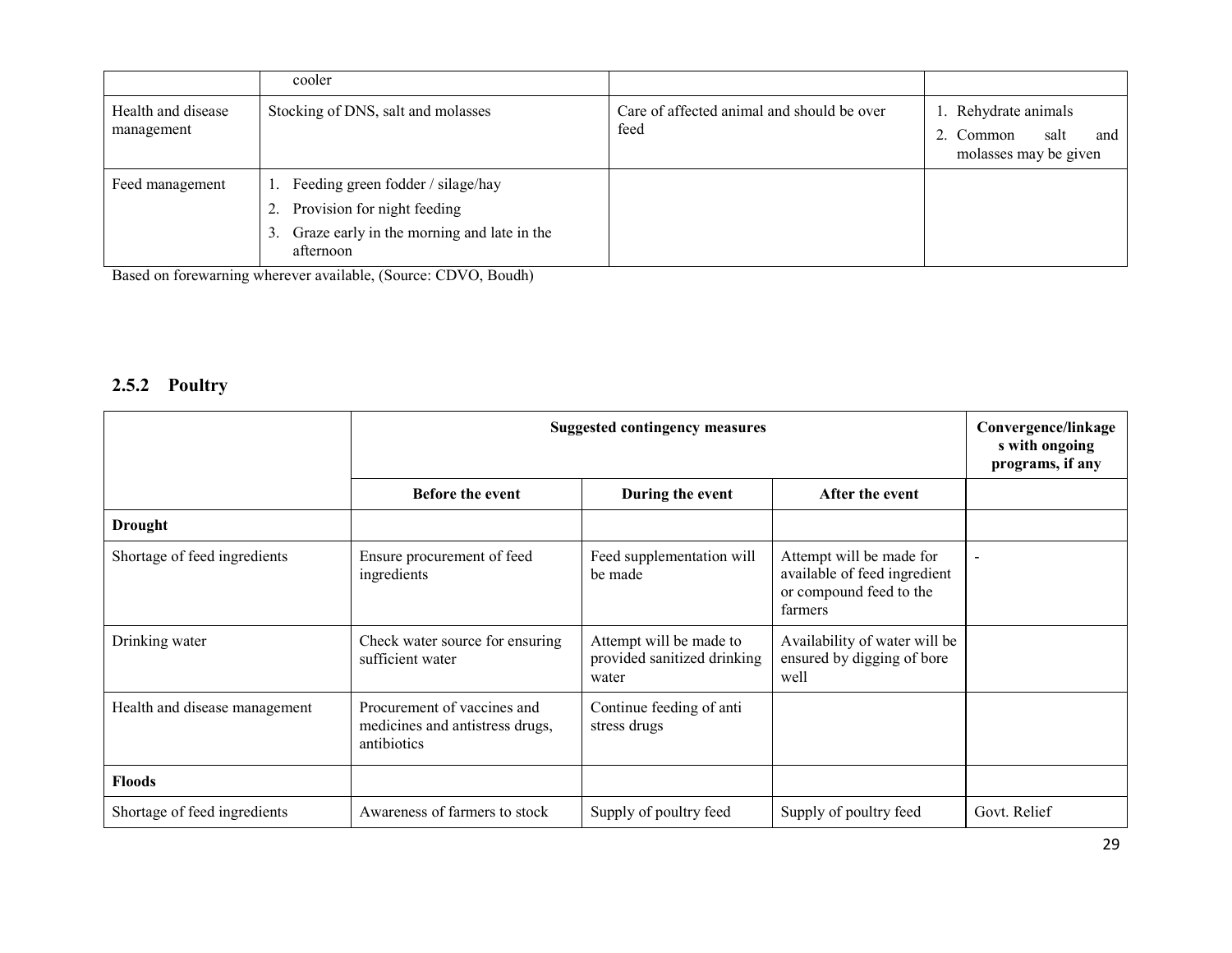|                                | poultry feed                                                                                                                                                                                                                                              |                                                                                                                                                                                                                                                                                                                    |                                                                                                                                                       | programme                 |
|--------------------------------|-----------------------------------------------------------------------------------------------------------------------------------------------------------------------------------------------------------------------------------------------------------|--------------------------------------------------------------------------------------------------------------------------------------------------------------------------------------------------------------------------------------------------------------------------------------------------------------------|-------------------------------------------------------------------------------------------------------------------------------------------------------|---------------------------|
| Drinking water                 | Chlorination of water                                                                                                                                                                                                                                     | Chlorination of water                                                                                                                                                                                                                                                                                              | Chlorination of water                                                                                                                                 | $\mathbf{r}$              |
| Health and disease management  | Vaccination                                                                                                                                                                                                                                               | Treatment of sick Bird                                                                                                                                                                                                                                                                                             | De-worming                                                                                                                                            | Govt. Relief<br>Programme |
| Cyclone                        |                                                                                                                                                                                                                                                           |                                                                                                                                                                                                                                                                                                                    |                                                                                                                                                       |                           |
|                                |                                                                                                                                                                                                                                                           |                                                                                                                                                                                                                                                                                                                    |                                                                                                                                                       |                           |
|                                |                                                                                                                                                                                                                                                           |                                                                                                                                                                                                                                                                                                                    |                                                                                                                                                       |                           |
| Heat wave and cold wave        |                                                                                                                                                                                                                                                           |                                                                                                                                                                                                                                                                                                                    |                                                                                                                                                       |                           |
| Shelter/environment management | 1. Covering windows with wet<br>gunny bag and thatching roof<br>with straw<br>2. Putting curtains on open sides<br>of the shed. Procurement of<br>electrical<br>accessories<br>Providing shed to poultry<br>houses,<br>Providing<br>proper<br>ventilation | Covering<br>windows<br>1.<br>with wet gunny bag<br>and thatching roof with<br>straw<br>2.<br>Attempt will be made<br>for cooling of poultry<br>shed<br>3.<br>Thickness<br>of<br>litter<br>should be reduced<br>Ventilation<br>the<br>to<br>4.<br>should<br>be<br>house<br>increased by ceiling<br>fans exhaust fan | 1. Covering windows with<br>wet gunny bag<br>and<br>thatching roof with straw<br>2. Provision<br>should<br>be<br>made to ensure proper<br>ventilation |                           |
| Health and disease management  | 1. Vaccination<br>2. Procurement of Antistress<br>drugs                                                                                                                                                                                                   | Treatment of sick Bird<br>$\mathbf{1}$ .<br>Supplementation<br>2.<br>of<br>Antistress drug                                                                                                                                                                                                                         | 1. Deworming<br>2. Vaccination of birds<br>against RD                                                                                                 | Govt. Relief<br>Programme |
| Feed resources                 | 1. Procurement of high protein<br>and low energy diet<br>2. Procurement of medicine,<br>Antistress drugs and vitamin<br>C and E.                                                                                                                          | Feeding during cooler hour<br>of the day.<br>Supplementation of<br>vitamin E and C, Antistress<br>drugs with water                                                                                                                                                                                                 | Feeding will be continued<br>with high protein and low<br>energy till heat waves ends                                                                 |                           |
| Water resources                | Provision should be made for<br>continuous available of water                                                                                                                                                                                             | Sufficient cool drinking<br>water with sodium<br>bicarbonate or electrolytes.                                                                                                                                                                                                                                      | Availability of cold water<br>will be made for some days                                                                                              |                           |

<sup>a</sup> based on forewarning wherever available (Source : CDVO, Boudh)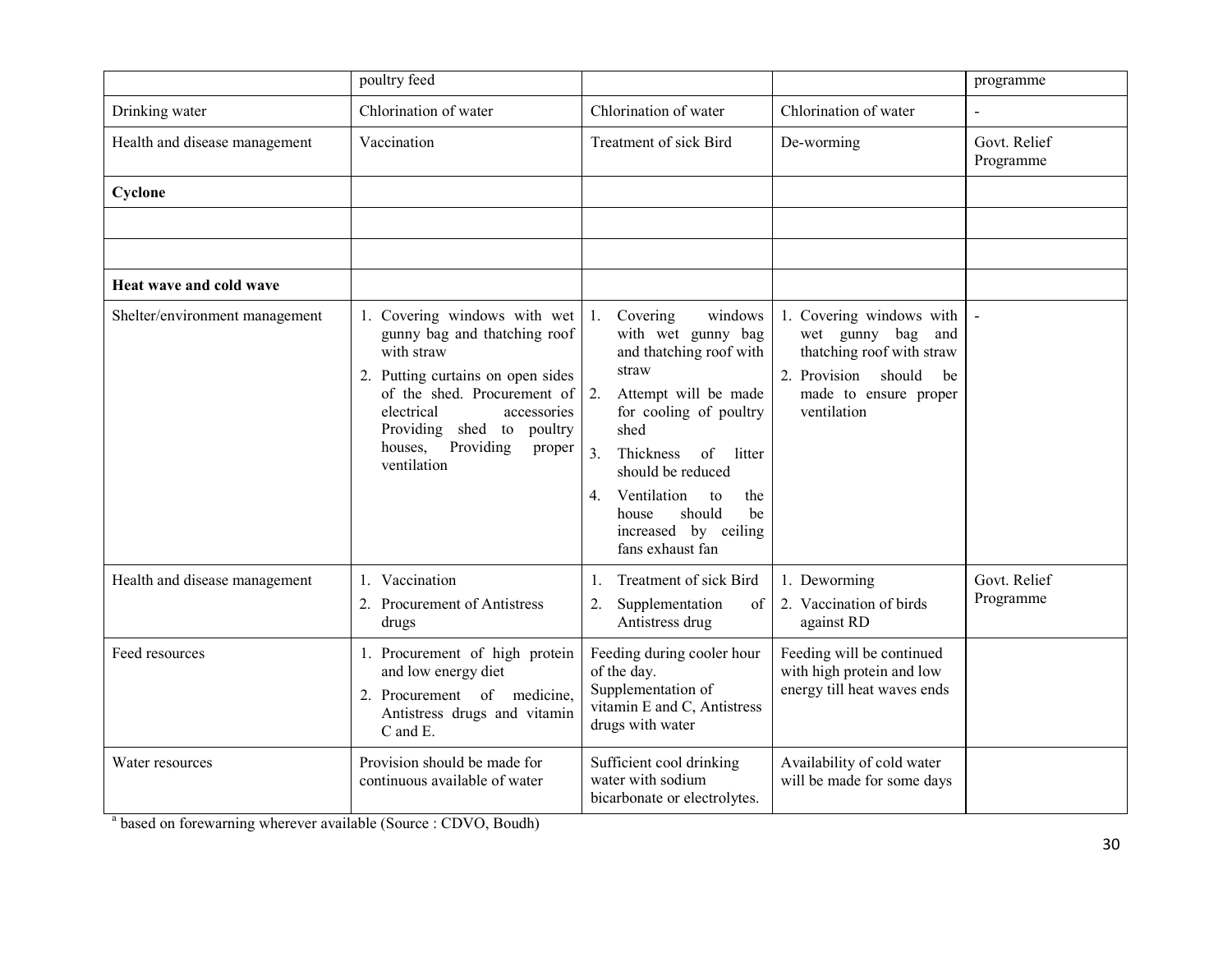### 2.5.3 Fisheries/ Aquaculture

|                                                                       | <b>Suggested contingency measures</b>                                                                                                                                                                                                                                                               |                                                                                                                                           |                                                                                                                    |  |  |  |  |  |
|-----------------------------------------------------------------------|-----------------------------------------------------------------------------------------------------------------------------------------------------------------------------------------------------------------------------------------------------------------------------------------------------|-------------------------------------------------------------------------------------------------------------------------------------------|--------------------------------------------------------------------------------------------------------------------|--|--|--|--|--|
|                                                                       | <b>Before the event</b>                                                                                                                                                                                                                                                                             | During the event                                                                                                                          | After the event                                                                                                    |  |  |  |  |  |
| 1) Drought                                                            |                                                                                                                                                                                                                                                                                                     |                                                                                                                                           |                                                                                                                    |  |  |  |  |  |
| A. Capture                                                            |                                                                                                                                                                                                                                                                                                     |                                                                                                                                           |                                                                                                                    |  |  |  |  |  |
| Marine                                                                | $\blacksquare$                                                                                                                                                                                                                                                                                      | $\overline{\phantom{0}}$                                                                                                                  | $\blacksquare$                                                                                                     |  |  |  |  |  |
| Inland                                                                |                                                                                                                                                                                                                                                                                                     |                                                                                                                                           |                                                                                                                    |  |  |  |  |  |
| (i) Shallow water depth due to<br>insufficient rains/inflow           | 1. Reduction in stocking density,<br>regulation of out flow of water<br>2. Restricted release of water from<br>reservoir.<br>3. Supplementary water harvesting<br>structures like ponds and tanks has<br>to be developed.<br>4. Renovation and maintenance of<br>existing water harvest structures. | Harvesting table sized fish                                                                                                               | Restocking with yearlings                                                                                          |  |  |  |  |  |
| (ii) Changes in water quality                                         | 1. Stocking of herbivorous fish and<br>steps to minimize pollution<br>2. Prepare to release water into the<br>habitat.                                                                                                                                                                              | 1. Harvesting table sized fish<br>2. Mixing of water from the water<br>harvest structure like ponds and<br>tanks into the fish habitat.   | 1. Restocking with yearlings<br>Monitoring the water quality<br>2.<br>health<br>and<br>of<br>aquatic<br>organisms. |  |  |  |  |  |
| (iii) Any other                                                       | $\sim$                                                                                                                                                                                                                                                                                              |                                                                                                                                           |                                                                                                                    |  |  |  |  |  |
| <b>B.</b> Aquaculture                                                 |                                                                                                                                                                                                                                                                                                     |                                                                                                                                           |                                                                                                                    |  |  |  |  |  |
| (i) Shallow water in ponds due to<br>insufficient rains/inflow        | Advised for production of yearling<br>1.<br>Building deep ditches in culture<br>2.<br>ponds for shelter of the fish to over<br>come high temperature                                                                                                                                                | 1. Yearlings can be transferred to<br>culture tank<br>2. Recharge the ponds with bore<br>well water<br>3. Partial harvesting of the stock | Pond preparation for yearling<br>culture in next year                                                              |  |  |  |  |  |
| (ii) Impact of salt load build up in ponds<br>change in water quality | Application of organic manure in<br>culture system                                                                                                                                                                                                                                                  | Provision for aeration and water<br>-1.<br>sanitation<br>2. Recharge the ponds with bore<br>well water                                    | Feeding and manuring as<br>usual<br>2. Application of organic<br>manure                                            |  |  |  |  |  |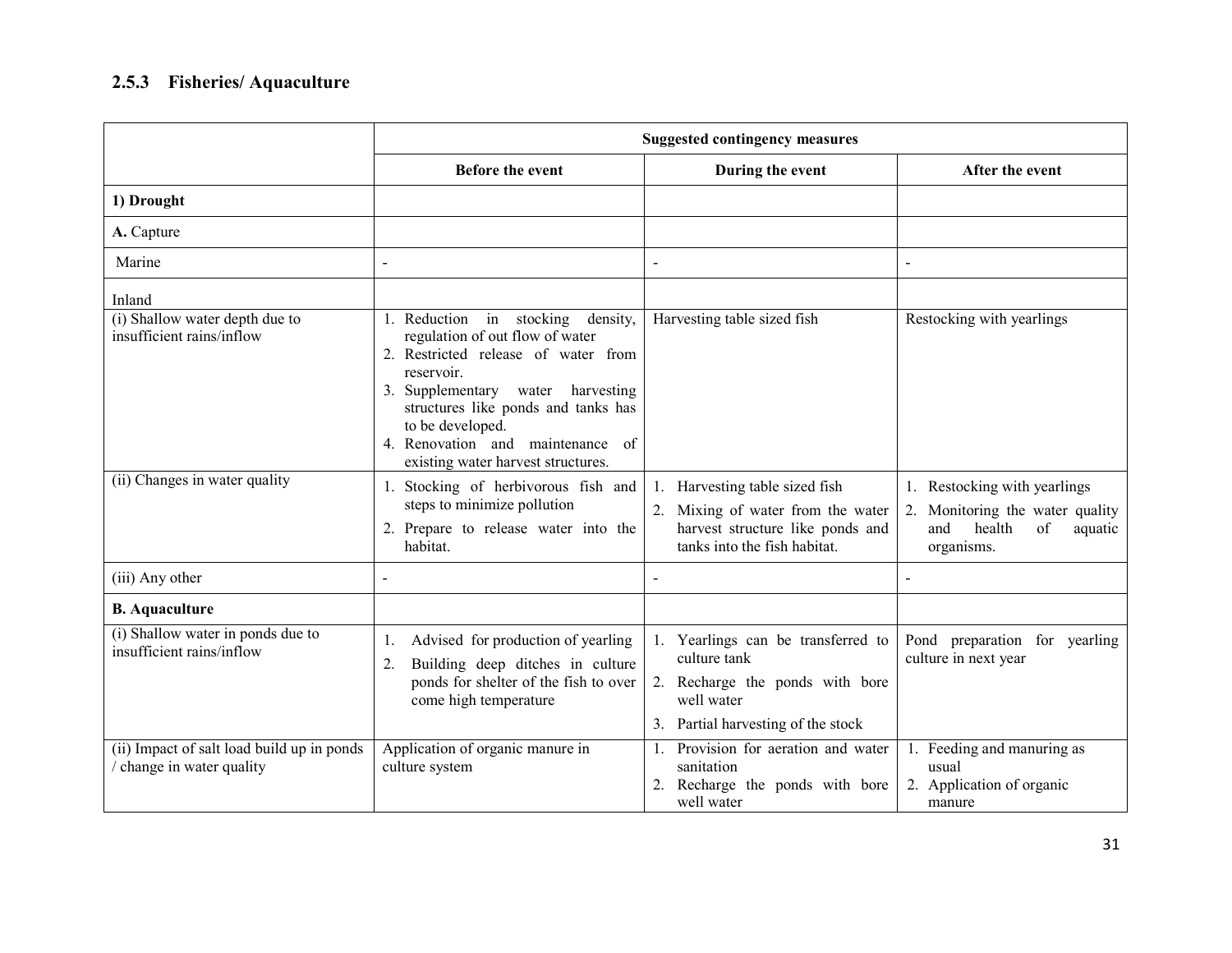| (iii) Any other                 |                                                                                                                                                                               |                                                                                                                                                                                                                               |                                                                                                                                                                                               |
|---------------------------------|-------------------------------------------------------------------------------------------------------------------------------------------------------------------------------|-------------------------------------------------------------------------------------------------------------------------------------------------------------------------------------------------------------------------------|-----------------------------------------------------------------------------------------------------------------------------------------------------------------------------------------------|
| 2) Floods                       |                                                                                                                                                                               |                                                                                                                                                                                                                               |                                                                                                                                                                                               |
| A. Capture                      |                                                                                                                                                                               |                                                                                                                                                                                                                               |                                                                                                                                                                                               |
| Marine                          | $\blacksquare$                                                                                                                                                                | $\ddot{\phantom{a}}$                                                                                                                                                                                                          | $\overline{a}$                                                                                                                                                                                |
| Inland                          |                                                                                                                                                                               |                                                                                                                                                                                                                               |                                                                                                                                                                                               |
| (i) No. of boats / nets/damaged | fisherman,<br>1. Flood<br>warning<br>to<br>repairing of dykes<br>2. Non operation of fixed bag nets in<br>streams and rivers.<br>3. Insurance coverage for nets and<br>boats. | Advice the fisher man not to<br>1.<br>venture for fishing and take care<br>of the implements<br>2. Checking of the safety of the<br>boats / nets<br>3. Number of crew and load should<br>be much below the marked<br>tonnage. | 1. Assessment of the damage<br>and report to higher quarters<br>2. Maintenance of nets                                                                                                        |
| (ii) No.of houses damaged       | Insurance coverage for houses.                                                                                                                                                | $\blacksquare$                                                                                                                                                                                                                | Settlement of insurance                                                                                                                                                                       |
| (iii) Average compensation paid | 1. Storage of sand filled bags for<br>emergency use<br>2. Repair and maintenance of bunds<br>3. Preparedness for relief                                                       | Timely broadcast and telecast of<br>1.<br>danger level with respect to water<br>level<br>2. Relief operation                                                                                                                  | 1. Relief operation will continue<br>2. Financial support to other<br>people                                                                                                                  |
| (iv) Loss of stock              |                                                                                                                                                                               |                                                                                                                                                                                                                               | 1. Assessment of stock<br>and<br>replenishment<br>2. Habitat restoration for the<br>stock remaining                                                                                           |
| (v) Changes in water quality    |                                                                                                                                                                               |                                                                                                                                                                                                                               | Application of lime                                                                                                                                                                           |
| (vi) Health and diseases        | Water quality management and<br>prophylactic treatment                                                                                                                        | Mass treatment and isolation of<br>diseased fish                                                                                                                                                                              | 1. Restocking with yearling<br>2. Observation of the health<br>status of fish and accordingly<br>control measure should be<br>taken.<br>3. Control on transport<br>- of<br>brooders and seeds |
| <b>B.</b> Aquaculture           |                                                                                                                                                                               |                                                                                                                                                                                                                               |                                                                                                                                                                                               |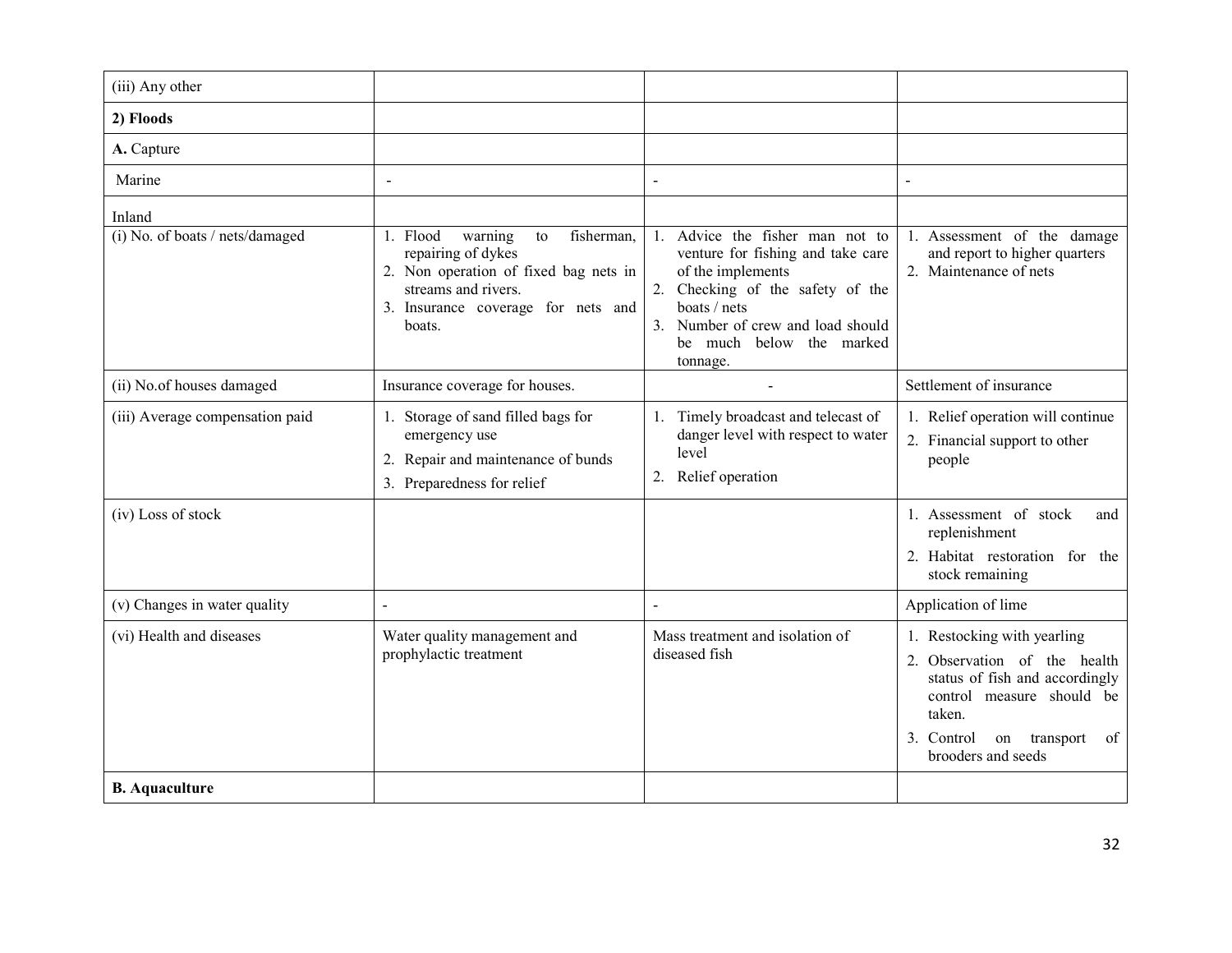| (i) Inundation with flood water                                 | 1. Strengthening of dykes inlet and out<br>let system<br>2. Outlet and inlet facility should be<br>their                                                                                                                                                                         | Net enclosure should be provided<br>over the dyke to prevent the escape<br>of fish from pond.                                                                                                                                                                                                                                | 1. Incase of loss of stock<br>restocking with yearlings or<br>fingerlings<br>2. Repairing and strengthening<br>of dyke                                                            |  |  |
|-----------------------------------------------------------------|----------------------------------------------------------------------------------------------------------------------------------------------------------------------------------------------------------------------------------------------------------------------------------|------------------------------------------------------------------------------------------------------------------------------------------------------------------------------------------------------------------------------------------------------------------------------------------------------------------------------|-----------------------------------------------------------------------------------------------------------------------------------------------------------------------------------|--|--|
| (ii) Water contamination and changes in<br>water quality        | Application of lime                                                                                                                                                                                                                                                              | Steps to drain out excess water                                                                                                                                                                                                                                                                                              | Application of Geolites, lime,<br>Alum, KMnO <sub>4</sub>                                                                                                                         |  |  |
| (iii) Health and diseases                                       | Water quality management and<br>prophylactic treatment                                                                                                                                                                                                                           | Mass treatment and isolation of<br>diseased fish                                                                                                                                                                                                                                                                             | of Geolites,<br>Application<br>$\mathbf{1}$<br>lime, Alum, KMnO <sub>4</sub><br>Assessment of the health<br>status of fish<br>Control on transport of<br>3.<br>brooders and seeds |  |  |
| (iv) Loss of stock and inputs (feed,<br>chemicals etc)          | 1. Strengthening of dykes and keeping<br>the inputs in safe<br>2. Before flood the<br>tock should be<br>harvested<br>3. Construction of flood shelter for<br>pumps, aerators etc.<br>4. Transport of feed and chemicals to<br>safer place.<br>5. Purchase of feeds and chemicals | 1. Not to allow any fish to escape out<br>with suitable means.<br>2. Net enclosure should be provided<br>over the dyke to prevent the<br>escape of fish<br>3. Water should be divered from the<br>main stream.<br>4. Sand bags cam be used for<br>protection of dykes.<br>5. Storing of feed and chemicasl to<br>safer place | Stock assessment and<br>$1_{-}$<br>restocking<br>Repairing of dykes<br>2.<br>3.<br>Assessment of quality of<br>feed                                                               |  |  |
| (v) Infrastructure damage (pumps,<br>aerators, huts etc)        | Keeping all the implements in safer<br>place                                                                                                                                                                                                                                     |                                                                                                                                                                                                                                                                                                                              | Repairing of pumps, aerators $\&$<br>damaged hut                                                                                                                                  |  |  |
| (vi) Any other                                                  | $\overline{a}$                                                                                                                                                                                                                                                                   |                                                                                                                                                                                                                                                                                                                              | $\overline{a}$                                                                                                                                                                    |  |  |
| 3. Cyclone / Tsunami                                            | $\overline{a}$                                                                                                                                                                                                                                                                   | $\sim$                                                                                                                                                                                                                                                                                                                       | $\overline{a}$                                                                                                                                                                    |  |  |
| A. Capture                                                      | $\sim$                                                                                                                                                                                                                                                                           | $\sim$                                                                                                                                                                                                                                                                                                                       | $\overline{a}$                                                                                                                                                                    |  |  |
| Marine                                                          | $\overline{a}$                                                                                                                                                                                                                                                                   |                                                                                                                                                                                                                                                                                                                              | $\overline{a}$                                                                                                                                                                    |  |  |
| (i) Average compensation paid due to<br>loss of fishermen lives |                                                                                                                                                                                                                                                                                  |                                                                                                                                                                                                                                                                                                                              |                                                                                                                                                                                   |  |  |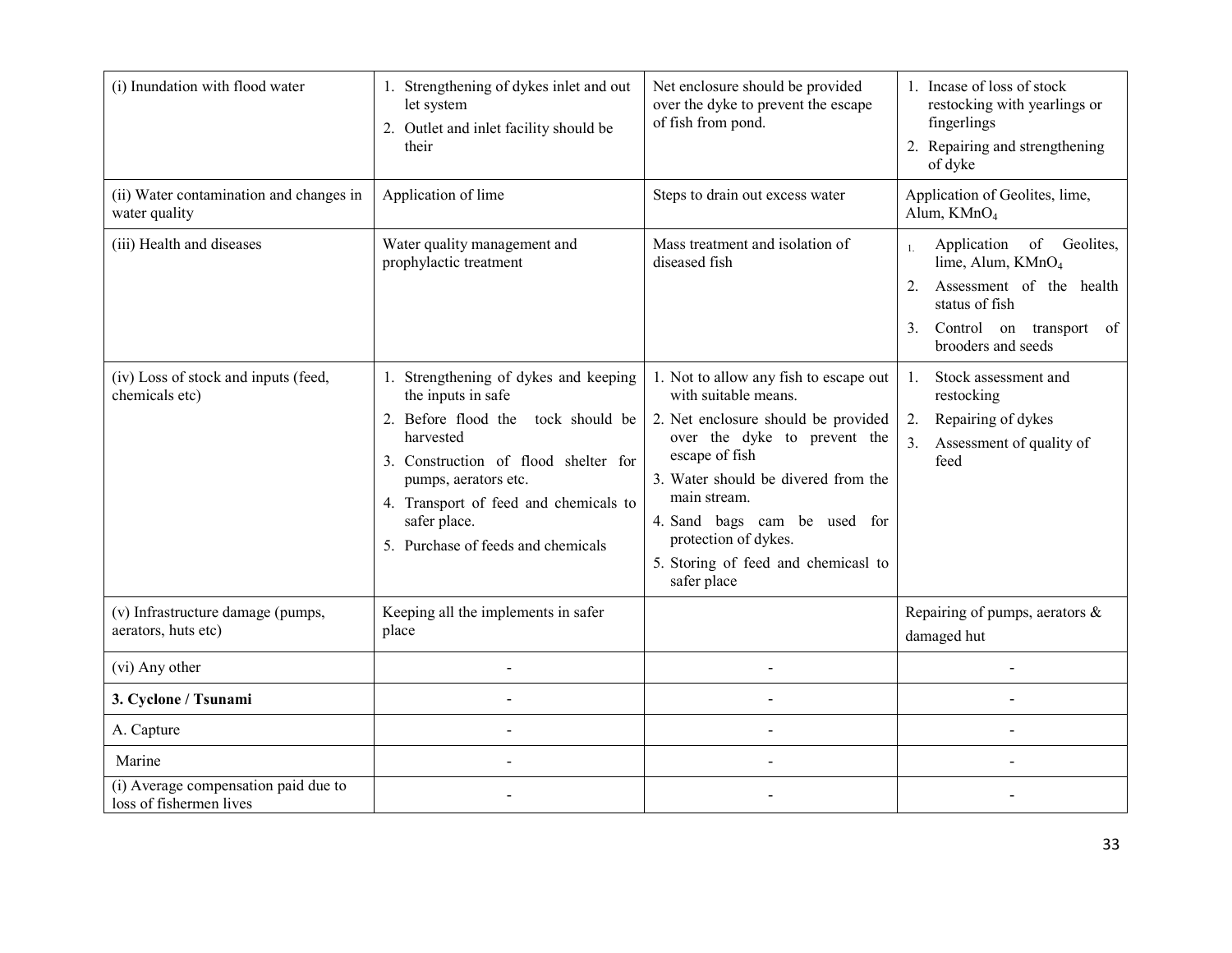| (ii) Avg. no. of boats / nets/damaged                                 |                                                                                                               |                                                                                                                               |                                                |
|-----------------------------------------------------------------------|---------------------------------------------------------------------------------------------------------------|-------------------------------------------------------------------------------------------------------------------------------|------------------------------------------------|
|                                                                       |                                                                                                               |                                                                                                                               |                                                |
| Inland                                                                |                                                                                                               |                                                                                                                               |                                                |
| B. Aquaculture                                                        |                                                                                                               |                                                                                                                               |                                                |
| (i) Overflow / flooding of ponds                                      |                                                                                                               |                                                                                                                               |                                                |
| (ii) Changes in water quality (fresh<br>water / brackish water ratio) |                                                                                                               |                                                                                                                               |                                                |
| (iii) Health and diseases                                             |                                                                                                               |                                                                                                                               |                                                |
| (iv) Loss of stock and inputs (feed,<br>chemicals etc)                |                                                                                                               |                                                                                                                               |                                                |
| (v) Infrastructure damage (pumps,<br>aerators, shelters/huts etc)     |                                                                                                               |                                                                                                                               |                                                |
| (vi) Any other                                                        |                                                                                                               |                                                                                                                               |                                                |
| 4. Heat wave and cold wave                                            |                                                                                                               |                                                                                                                               |                                                |
| A. Capture                                                            |                                                                                                               |                                                                                                                               |                                                |
| Marine                                                                |                                                                                                               |                                                                                                                               |                                                |
| Inland                                                                | $\overline{a}$                                                                                                | 1. During hot waves night fishing<br>should be done<br>2. Preservation by cold chain should<br>be increased during hot waves. | $\sim$                                         |
| <b>B</b> . Aquaculture                                                |                                                                                                               |                                                                                                                               |                                                |
| (i) Changes in pond environment (water<br>quality)                    | 1. Maintaining the water label to $ 1$ . Provision for aeration and water<br>optimum                          | sanitation                                                                                                                    | Provision for aeration and water<br>sanitation |
|                                                                       | 2. During hot waves adequate water $\vert$ 2. During hot waves mixing of water<br>depth should be maintained. | with fresh water                                                                                                              |                                                |
|                                                                       |                                                                                                               | 3. The culture system should be<br>provided with aeration                                                                     |                                                |
|                                                                       |                                                                                                               | 4. Partial harvesting can be done                                                                                             |                                                |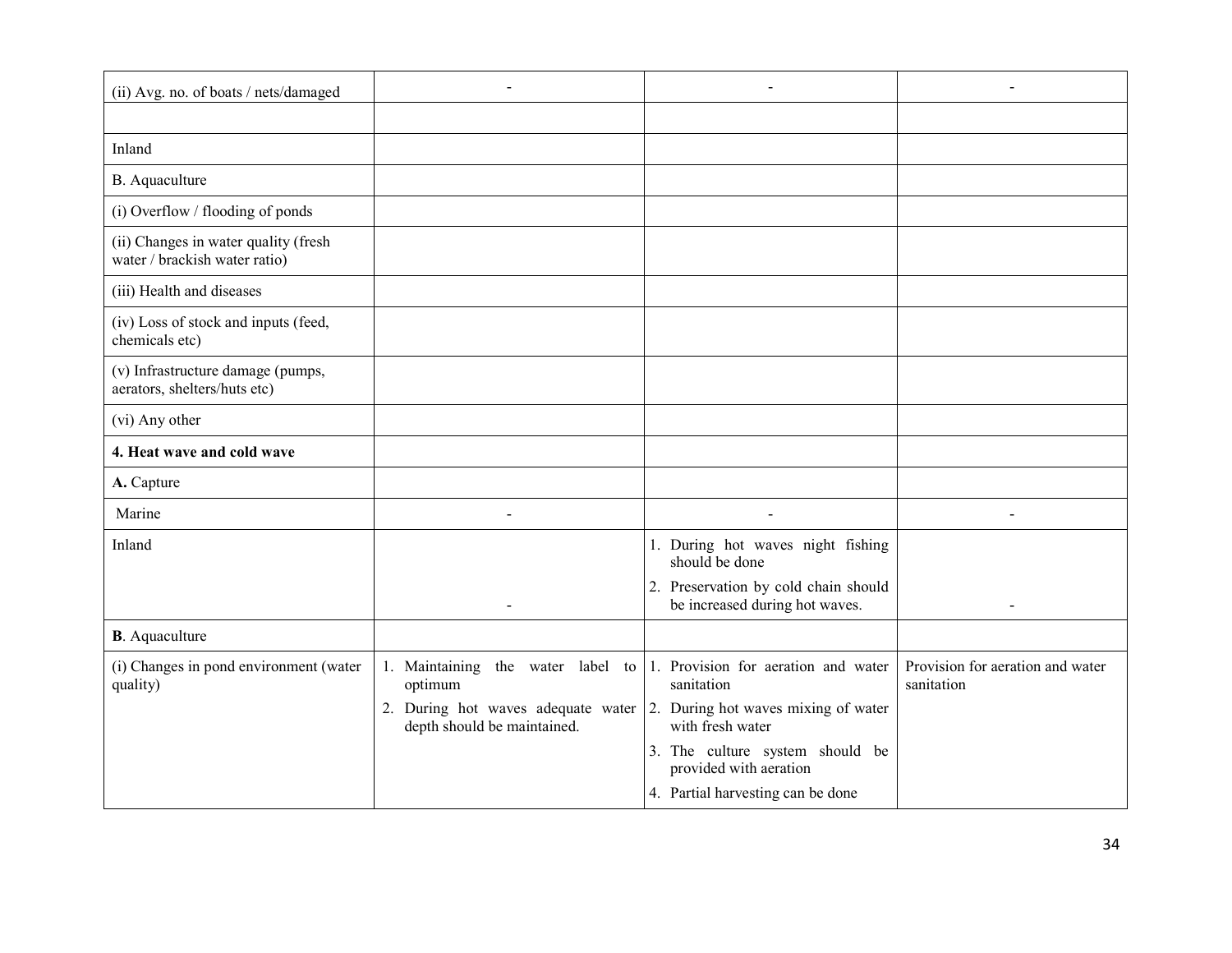| (ii) Health and Disease management | Water<br>and<br>quality management<br>prophylatic treatment<br>2. Application of lime and turmeric | Mass treatment and isolation of Restocking with yearling<br>diseased fish<br>2. Feeding should be stopped |  |
|------------------------------------|----------------------------------------------------------------------------------------------------|-----------------------------------------------------------------------------------------------------------|--|
| (iii) Any other                    |                                                                                                    |                                                                                                           |  |

Source-Asst. Director Fishery Office, Boudh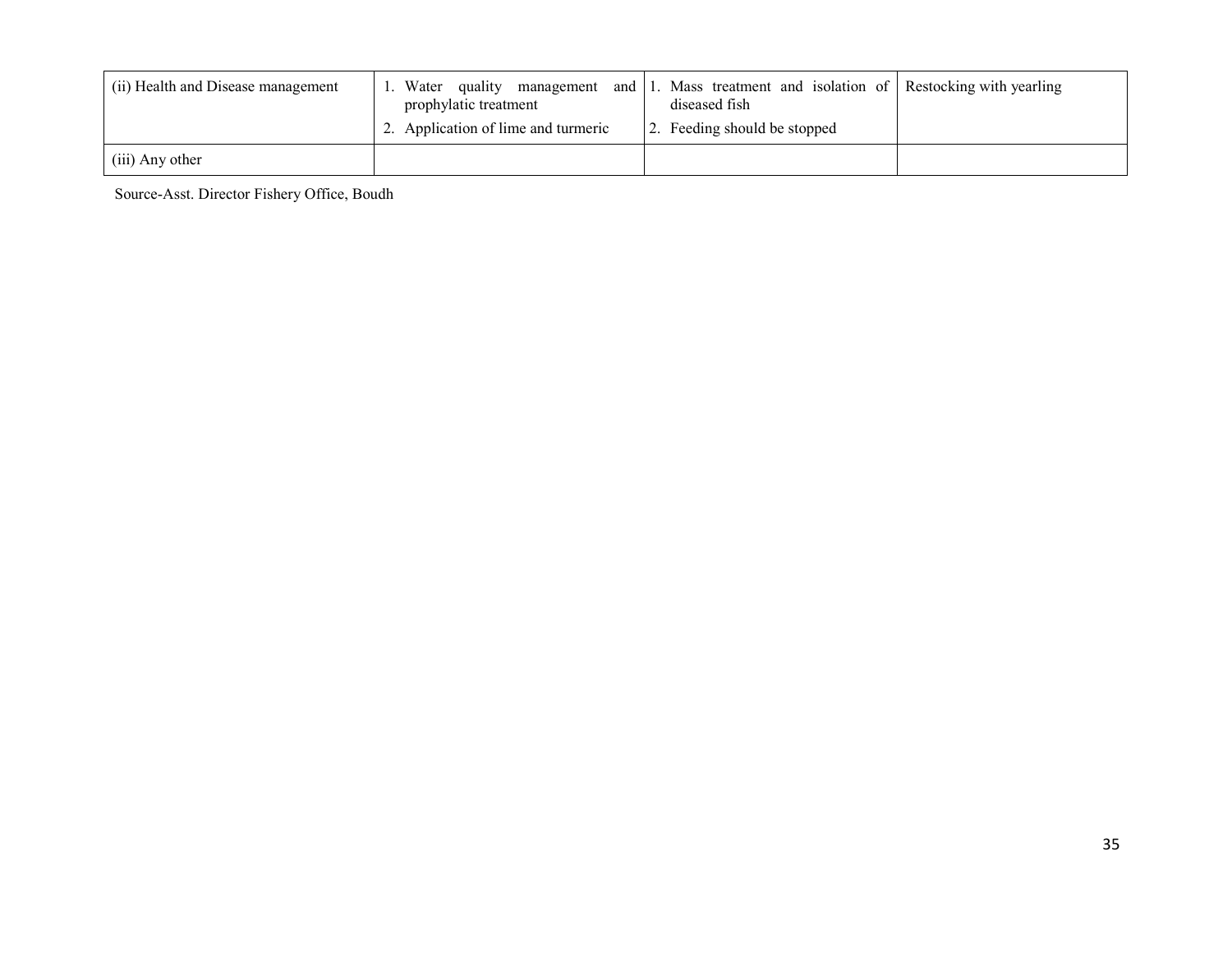#### ANNEXURE-1 (a)

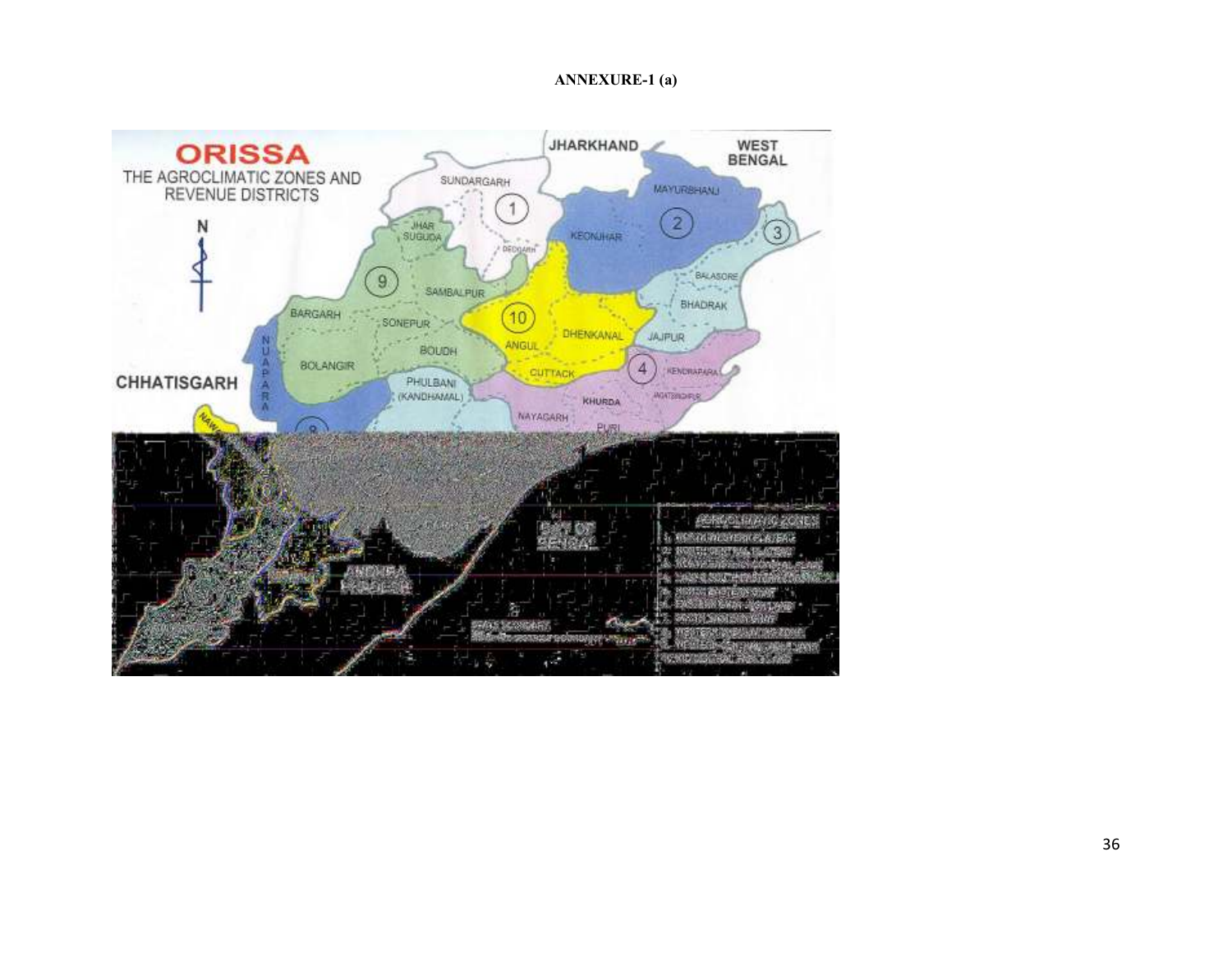#### ANNEXURE-1 (b)

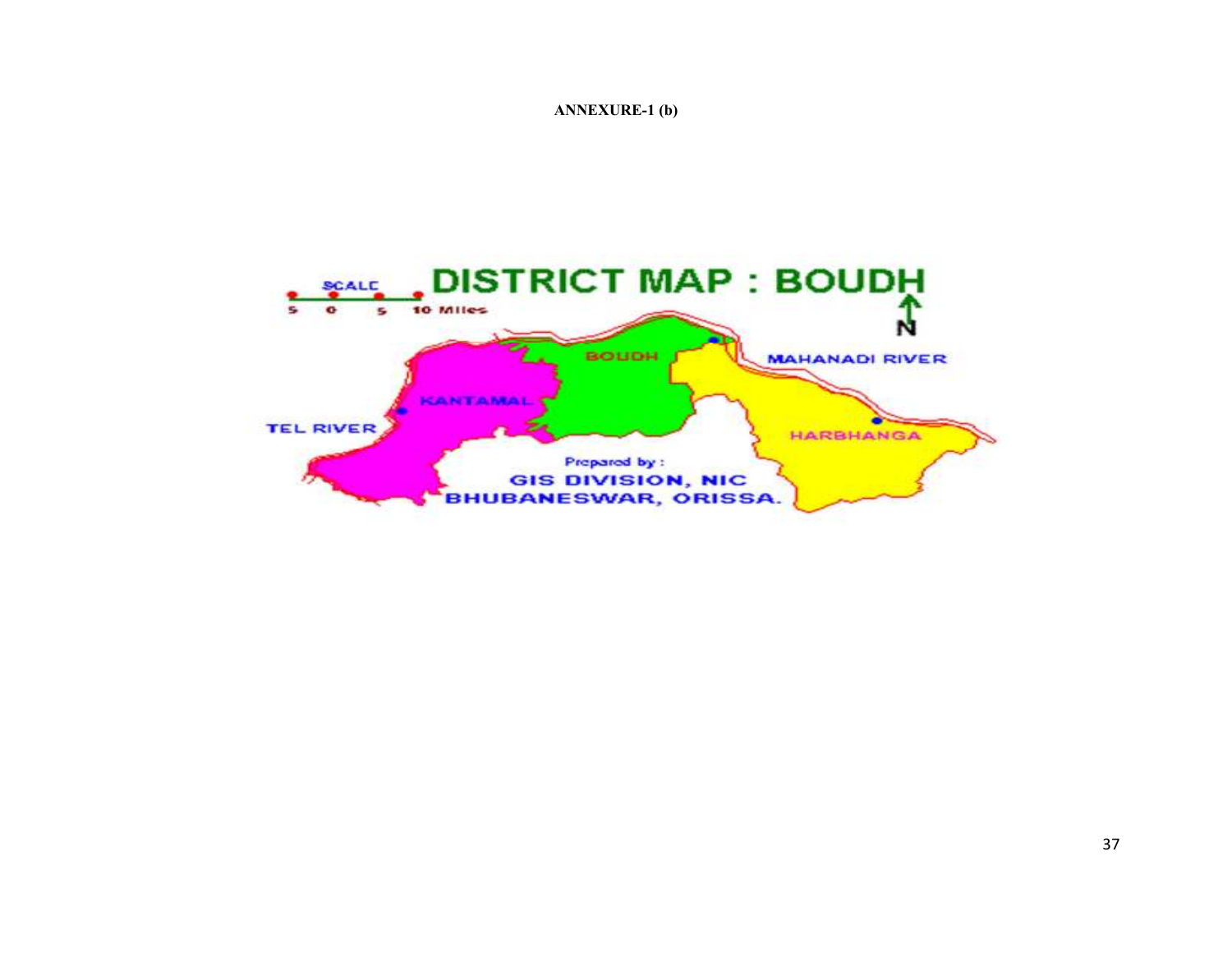#### ANNEXURE-2(a)

|      | Month | Jan.                     | Feb.                     | Mar.                     | Apr.  | May.                     | Jun.   | Jul.   | Aug.   | Sept.  | Oct.   | Nov.                     | Dec.  | Total   |
|------|-------|--------------------------|--------------------------|--------------------------|-------|--------------------------|--------|--------|--------|--------|--------|--------------------------|-------|---------|
| Year |       |                          |                          |                          |       |                          |        |        |        |        |        |                          |       |         |
| 2001 |       |                          | $\overline{\phantom{a}}$ | 45.13                    | 19.00 | 40.08                    | 383.00 | 162.78 | 200.18 | 34.75  | 3.58   | $\overline{\phantom{a}}$ |       | 888.50  |
| 2002 |       | 19.50                    | $\overline{\phantom{a}}$ | 15.35                    | 15.04 | 66.77                    | 241.40 | 126.57 | 467.25 | 240.72 | 20.83  | $\overline{\phantom{a}}$ |       | 1213.43 |
| 2003 |       | $\blacksquare$           | 31.30                    | 51.60                    | 09.20 | 12.84                    | 224.65 | 429.45 | 620.89 | 284.90 | 157.7  | 09.00                    | 41.26 | 1872.79 |
| 2004 |       | 08.50                    | 36.40                    | 05.33                    | 34.53 | 41.28                    | 239.30 | 510.50 | 350.30 | 151.23 | 81.00  | $\overline{\phantom{a}}$ | $\,$  | 1458.37 |
| 2005 |       | 35.00                    | 07.00                    | $\blacksquare$           | -     | 11.67                    | 114.93 | 550.69 | 292.66 | 328.32 | 167.30 | $\overline{\phantom{a}}$ |       | 1507.57 |
| 2006 |       | $\overline{\phantom{a}}$ | $\overline{\phantom{a}}$ | 50.00                    | 27.00 | 85.33                    | 139.00 | 425.21 | 332.48 | 150.70 | 11.00  | 20.00                    | $\,$  | 1240.72 |
| 2007 |       | $\overline{\phantom{a}}$ | $\sim$                   | $\sim$                   | 11.30 | 45.00                    | 436.10 | 242.46 | 207.62 | 429.93 | 09.00  | $\overline{\phantom{a}}$ |       | 1381.41 |
| 2008 |       | 51.33                    | 5.66                     | 04.66                    | 15.00 | $\overline{\phantom{a}}$ | 392.33 | 333.56 | 429.00 | 349.83 | 17.00  | $\overline{\phantom{a}}$ |       | 1598.37 |
| 2009 |       | $\overline{\phantom{a}}$ | $\overline{\phantom{a}}$ | $\overline{\phantom{a}}$ |       | $\overline{\phantom{a}}$ | 54.00  | 642.78 | 390.86 | 152.60 | 21.30  | $\overline{\phantom{a}}$ |       | 1261.54 |

#### Annual rainfall (mm.) of Boudh district over last 9 years (2001-09)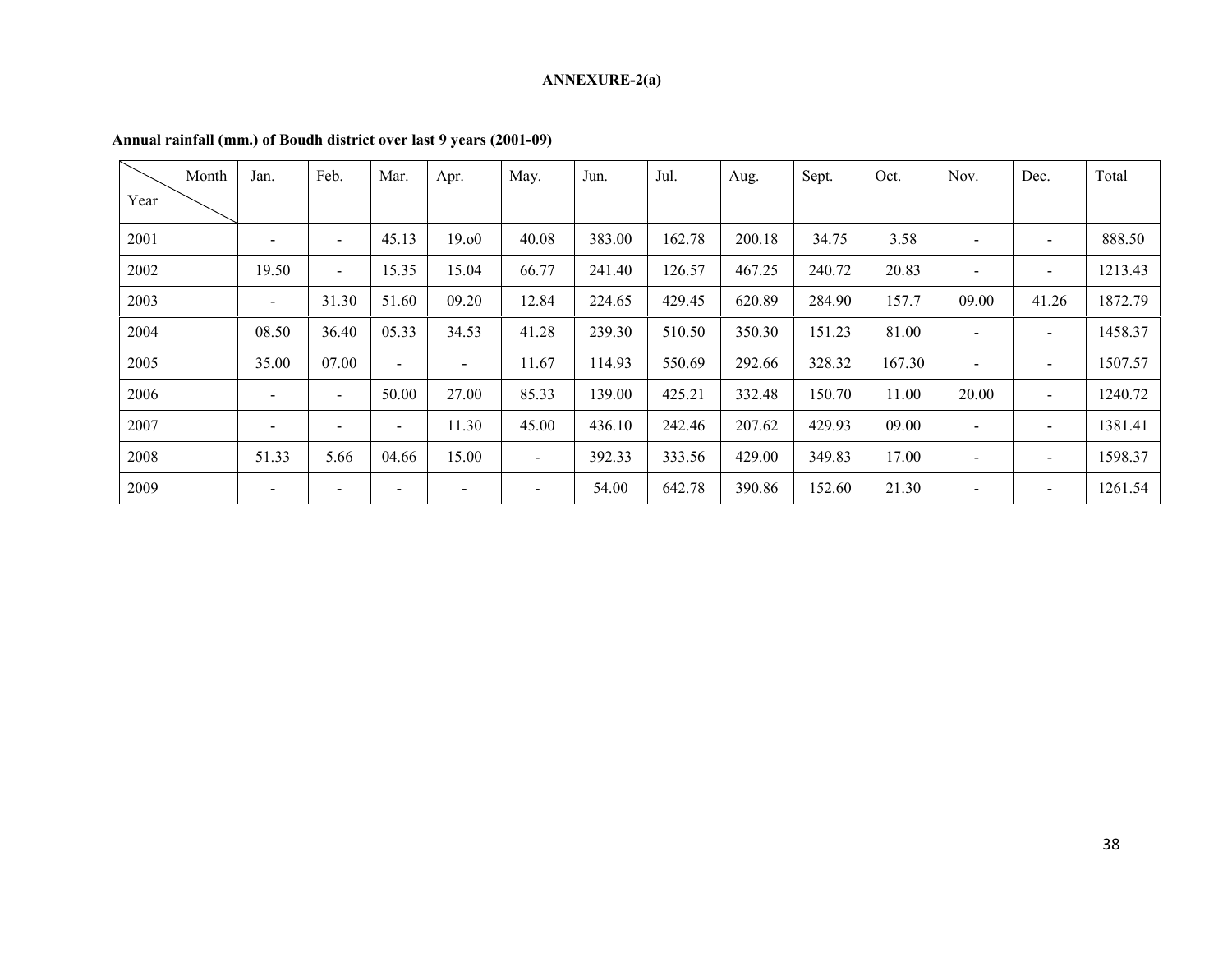#### ANNEXURE-2(b)